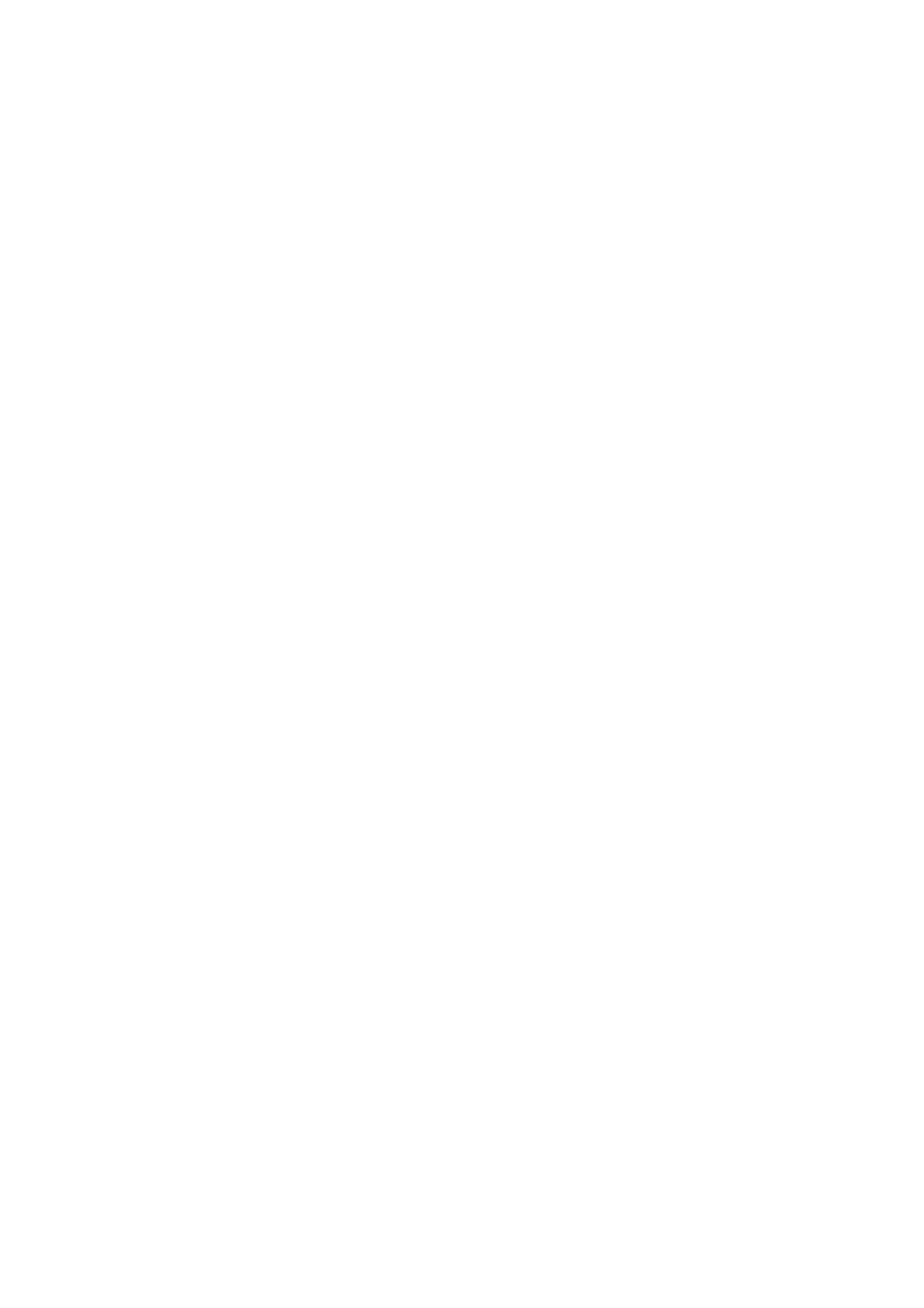September 2004

# **Performance and Durability of PEM Fuel Cells: A Review**

G Hinds Engineering and Process Control Division National Physical Laboratory Teddington, Middlesex TW11 0LW, UK

# **ABSTRACT**

A critical review of the literature has been undertaken to establish current understanding of the performance and durability of polymer electrolyte membrane (PEM) fuel cells. The experimental techniques employed to characterise fuel cell performance and durability are critically evaluated and the various degradation modes are discussed with reference to the literature. Key measurement issues are identified in the context of the Materials Programmes.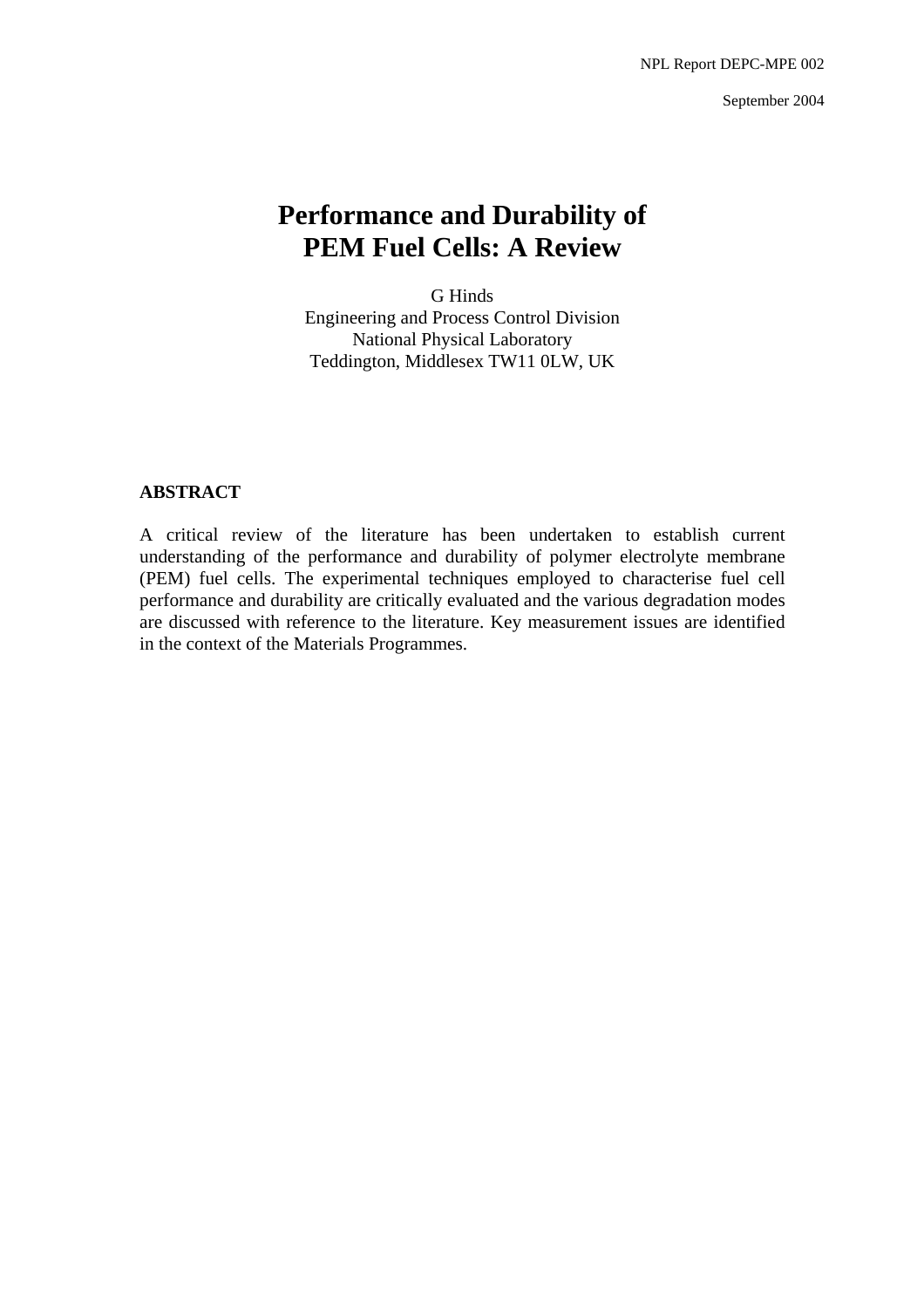© Crown copyright 2004 Reproduced by permission of the Controller of HMSO

ISSN 1744-0262

National Physical Laboratory Teddington, Middlesex, UK, TW11 0LW

Extracts from this report may be reproduced provided that the source is acknowledged and the extract is not taken out of context

We gratefully acknowledge the financial support of the UK Department of Trade and Industry (National Measurement System Policy Unit)

Approved on behalf of the Managing Director, NPL, by Dr M G Gee, Knowledge Leader, Materials Performance Team authorised by Director, Engineering and Process Control Division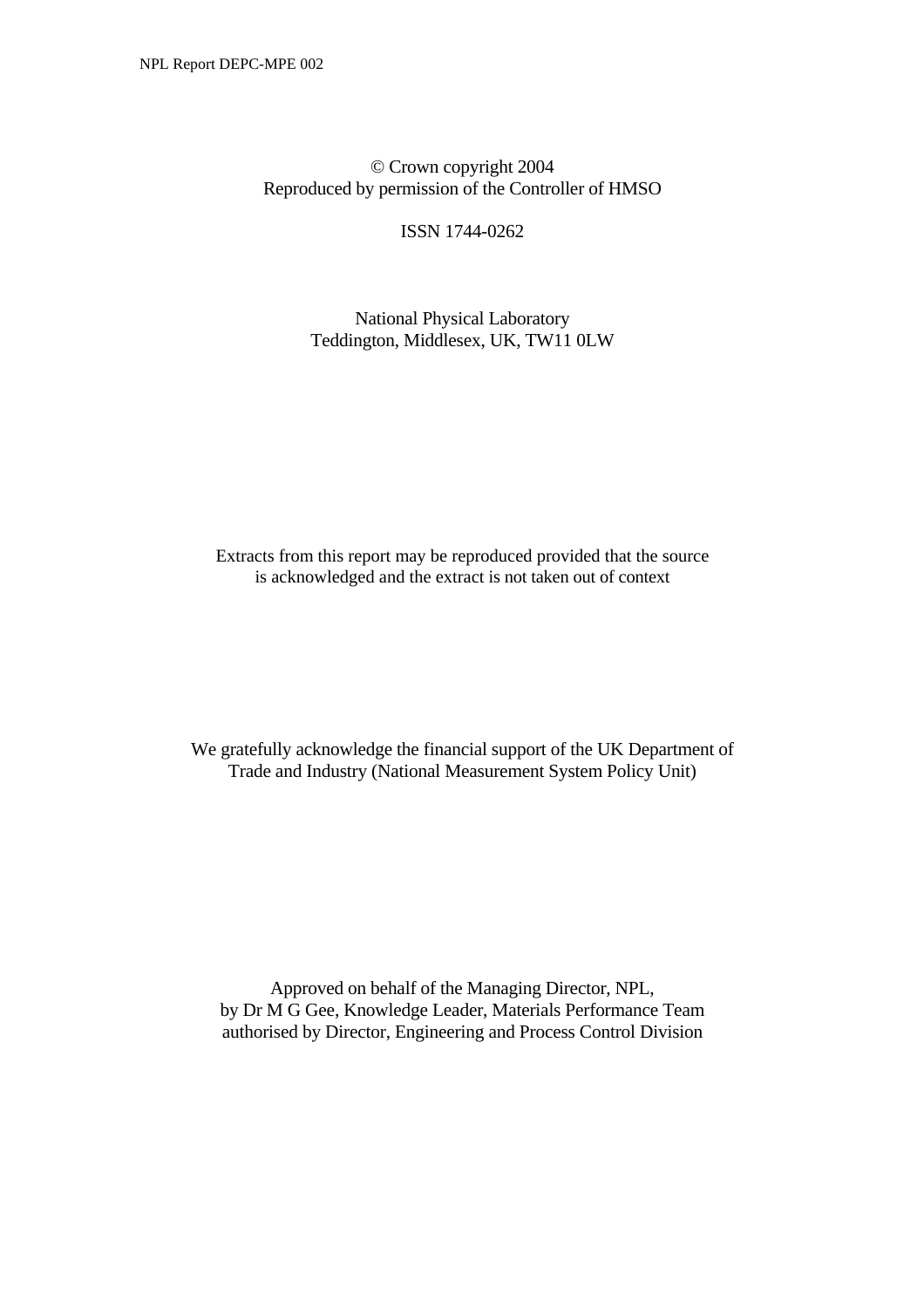# **CONTENTS**

|              | 2.1                     |  |  |
|--------------|-------------------------|--|--|
|              | 2.2                     |  |  |
|              | 2.3                     |  |  |
|              | 2.4                     |  |  |
| $\mathbf{3}$ |                         |  |  |
|              | $\overline{\mathbf{4}}$ |  |  |
|              |                         |  |  |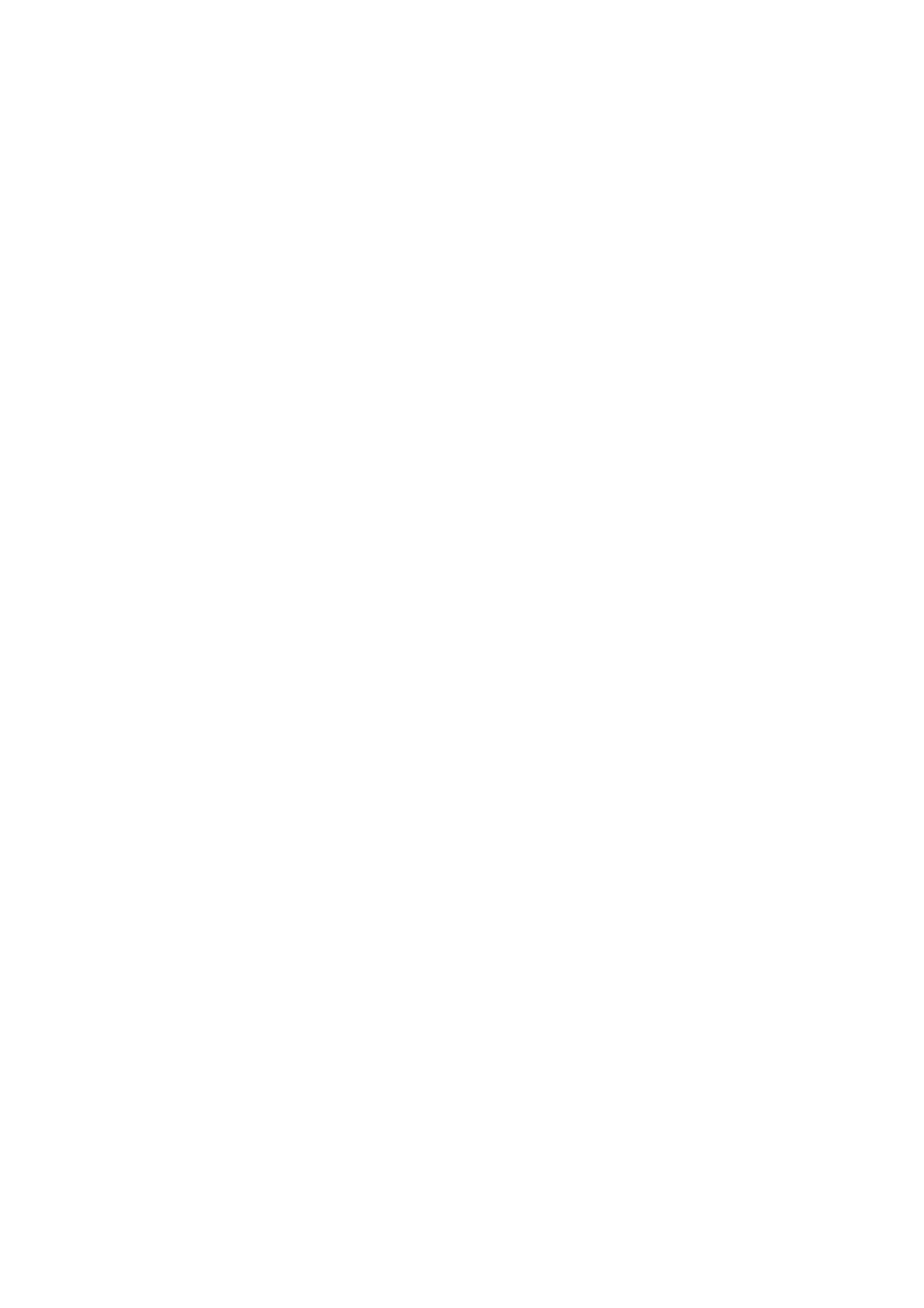#### **1. INTRODUCTION**

The depletion of fossil fuel resources, energy security, and government environmental policy represent the most significant drivers towards the development of a global hydrogen economy. The advantages of fuel cells over other sources of power are high efficiency, low emissions, modularity, fuel flexibility and high power density. The high efficiency arises from the fact that fuel cells convert chemical energy directly to electrical energy without the Carnot limitation that applies to thermal engines. The efficiency of fuel cells for generating electricity is 40%–60% and can reach 85%– 90% in combined heat and power (CHP) mode, i.e. if the heat generated from the cell reaction is also used. The only waste product is pure water when hydrogen is used as the fuel. Fuel cells can be used on a micro/local level without loss of efficiency, thereby avoiding transmission losses associated with long distance power lines. The three major issues currently confronting fuel cell developers and manufacturers are cost of components, establishment of a refuelling infrastructure and durability of the systems in service. From a performance perspective the durability and sustained fitness for purpose of fuel cells are critical to their widespread commercial uptake.



Fig. 1: Components of a PEMFC<sup>1</sup>.

The polymer electrolyte membrane fuel cell (PEMFC) is considered the most likely candidate for transport applications due to its high power density, low operating temperature (for fast start-up), high power-to-weight ratio and absence of corrosive fluids. The technology was initially developed by General Electric in the 1960s for use by NASA on their first manned space missions. The Gemini program employed a 1 kW PEMFC stack as an auxiliary power source that also provided the astronauts with clean drinking water. The electrolyte membrane was a polystyrene sulphonate polymer that proved unstable, prompting NASA to switch to alkaline fuel cell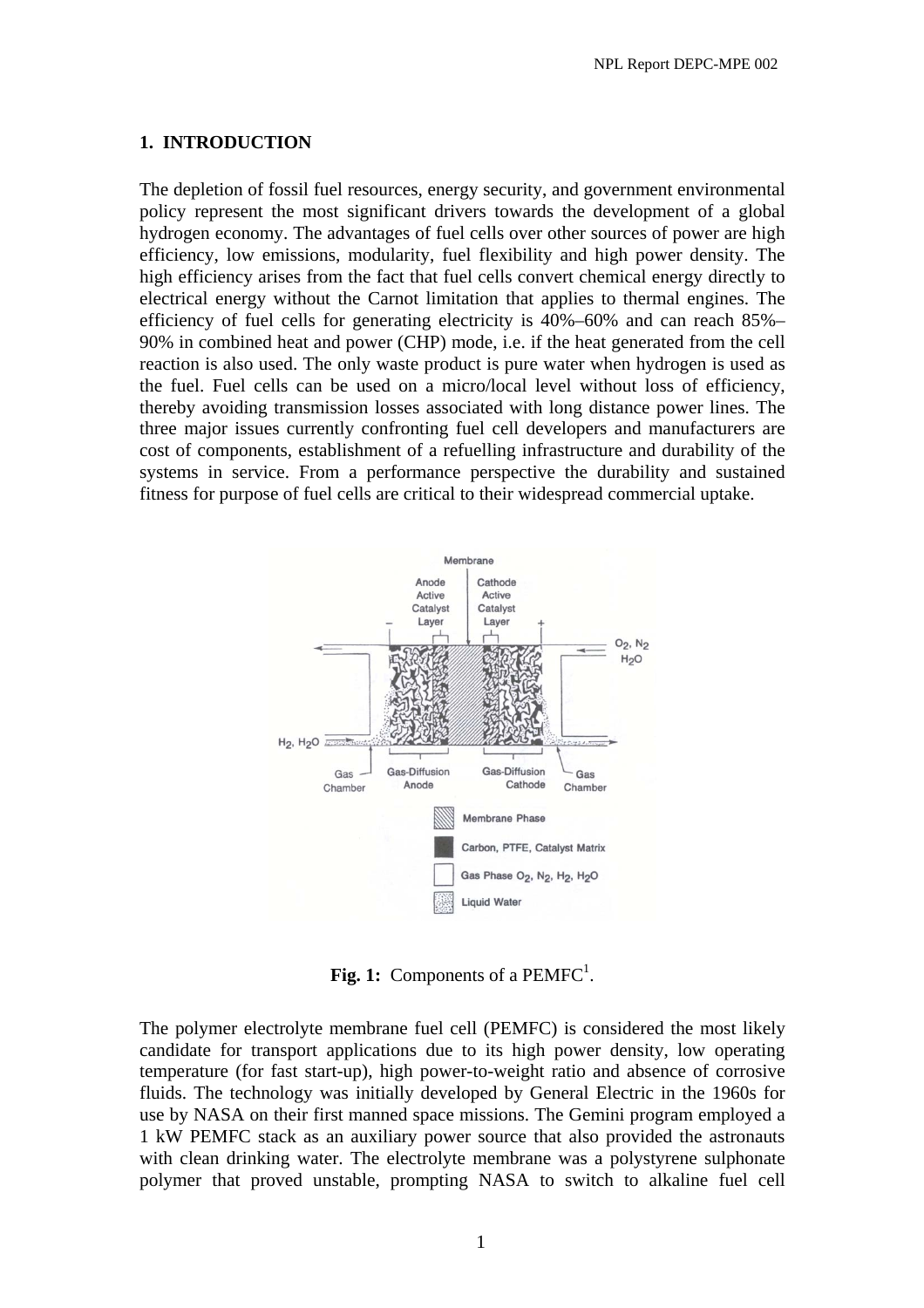technology for subsequent missions. In the late 1980s Ballard Power Systems (Vancouver) and Los Alamos National Labs (California) began developing PEM fuel cells with a Nafion membrane manufactured by Dupont, which is more stable than the polystyrene sulphonate polymer. The next decade saw a dramatic decrease in electrocatalyst loading and substantially improved performance. Increased funding from the automotive sector and energy policy promoting fuel cells have positioned PEMFC cell technology on the brink of widespread commercial uptake, with most manufacturers well into the demonstration stage and some already operating in niche markets.

The various components of a PEMFC are shown schematically in Fig. 1. The fuel is supplied to the anode and the oxidant (oxygen or air) to the cathode. Hydrogen is the most common fuel, although methanol is used in a variant of the PEMFC known as the direct methanol fuel cell  $(DMFC)^2$ . In a  $H_2/O_2$  cell, the following reaction occurs at the anode:

$$
H_2 \rightarrow 2H^+ + 2e^- \tag{1}
$$

The dissociation of  $H_2$  and adsorption of hydrogen atoms on the anode electrocatalyst leads to the formation of  $H^+$  ions which migrate to the cathode through the protonconducting membrane. Since the membrane is electronically insulating, the electrons are forced to flow through an external load to the cathode, thereby generating dc current. At the cathode  $H^+$  ions, electrons and oxygen molecules combine to form water in the following reaction:

$$
O_2 + 4H^+ + 4e^- \rightarrow 2H_2O
$$
 (2)

The stoichiometry of each reactant gas is an important experimental parameter in fuel cell testing. A 1:1 stoichiometry refers to the flow rate required to maintain a constant reactant concentration at the electrode at a fixed current density (reaction rate). Usually a higher stoichiometry is required at the cathode (typically 2-4) than at the anode (typically 1-2) due to the more sluggish mass transport rate of oxygen. This should not be confused with the fact that two moles of hydrogen are required for every mole of oxygen taking part in the reaction. The water produced in the cathodic reaction is removed by the excess gas stream and flooding can occur if the gas flow rate and temperature are not sufficiently high.

A comprehensive review of PEMFC design and fabrication was published by Mehta and Cooper<sup>3</sup>.

The properties of the solid polymer membrane at the heart of the PEMFC are critical to its operation. Nafion is the most common membrane employed at present, although novel membranes are currently the subject of considerable research effort. Nafion is a derivative of PTFE, which consists of a hydrophobic PTFE backbone with hydrophilic sulphonic acid side chains. When these side chains are hydrated, the membrane can conduct protons while remaining electronically insulating, which is key to its use in PEM fuel cells. Nafion is a translucent plastic material, which is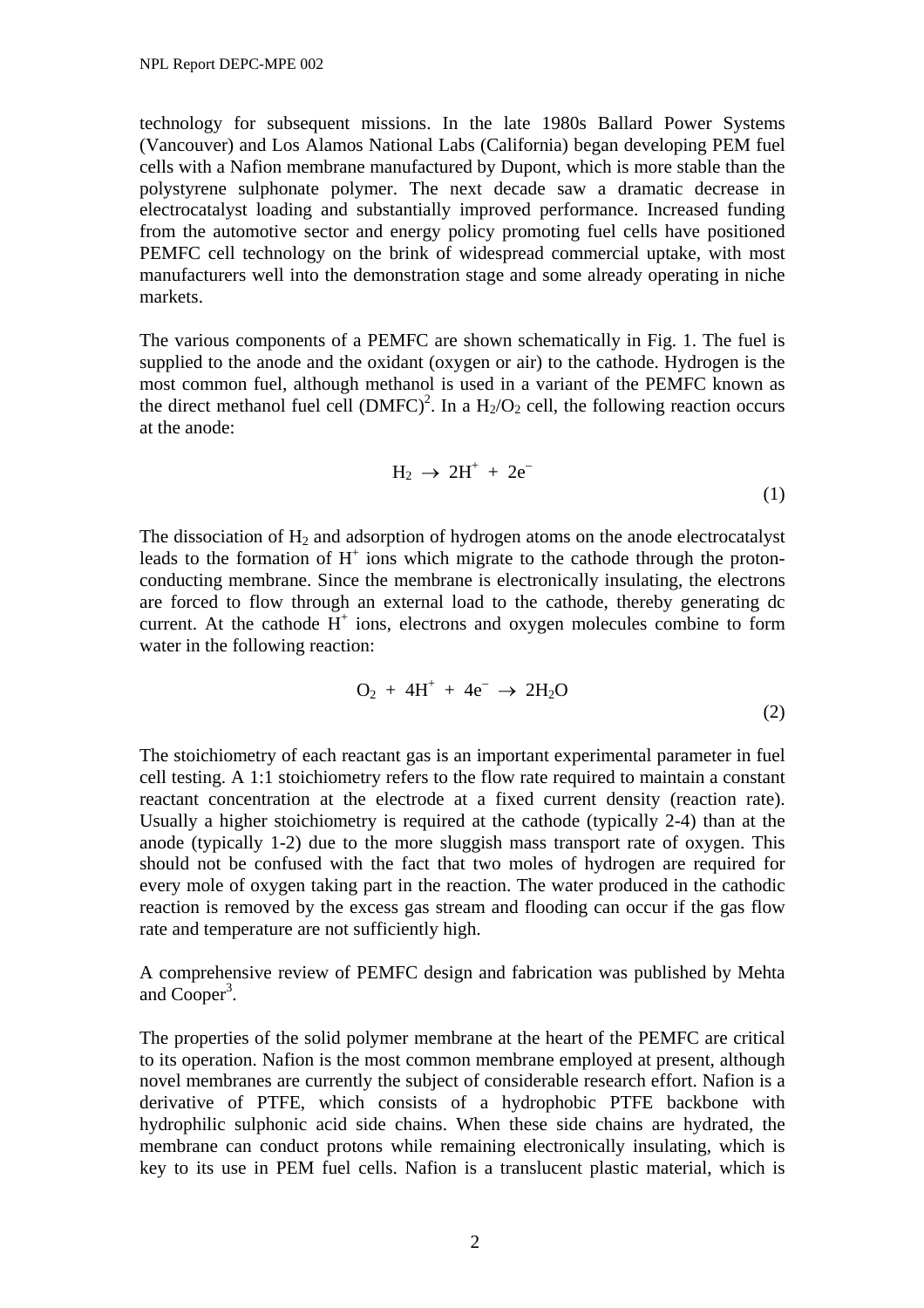resistant to chemical attack, a strong proton donor, transports water rapidly and can function as both a super-acid catalyst and a cation exchange membrane. Its conductivity is highly dependent on water content, which means that water management is an essential part of PEMFC operation. This is normally achieved by humidification of inlet gases. Due to the requirement for Nafion to be hydrated, membrane use is limited to below 100 °C at ambient pressure. Research into higher temperature membranes is an important developmental step in PEMFC technology. A Dow membrane also based on sulphonated PTFE but with shorter side chains and improved transport properties was developed in the 1980s. The power density achievable using this membrane was more than double that of Nafion. However most research groups continue to use Nafion due to its lower cost and ease of membrane fabrication.

On each side of the membrane is a thin layer of nanoparticulate precious metal electrocatalyst of order 10 µm in thickness. The electrocatalyst may be either unsupported as a nanoparticulate powder or supported on high surface area graphitic carbons (200  $\text{m}^2$  g<sup>-1</sup>). Supported catalysts are typically 20-40 wt% metal with electrocatalyst loadings in the range  $0.1$ -0.5 mg cm<sup>-2</sup>. Due to the low operating temperature and acidic environment, precious metal electrocatalysts are required. Platinum is the most effective electrocatalyst known for both oxidation of hydrogen and reduction of oxygen reactions. However, the activity of platinum electrocatalysts may be severely reduced by small concentrations  $(> 10 \text{ ppm})$  of carbon monoxide (CO) in the reactant gas. This is of particular concern for systems using reformate (hydrogen processed from natural gas). For this reason the anode electrocatalyst is often a PtRu alloy, which is more resistant to carbon monoxide poisoning.

The reactant gas is fed to each electrode through a gas diffusion layer (GDL), which is typically made from carbon cloth or carbon paper. The dual function of the GDL is (a) to allow reactant gas to diffuse uniformly to the electrocatalyst layers and (b) to collect current from reaction sites. In addition, a hydrophobic phase (usually PTFE) is often added to the GDL to avoid flooding. It follows that candidate materials for the GDL must have high porosity, low resistance and low cost. The GDL must also be able to withstand compressive forces and chemical attack. The membrane together with electrocatalyst and backing layers is known as a membrane electrode assembly (MEA).

The Three Phase Boundary (TPB) is a zone in which the open pores, electrocatalyst and electrolyte are in close contact. The reaction process requires flow of protons via the electrolyte, supply of reactant gas through open pores and flow of electrons in the GDL. The active layer therefore contains an intimate mixture of electrolyte and electrocatalyst, with intermingled electronic, ionic and mass transport pathways. Diffusion of reactant through electrolyte is a significant source of mass transport limitation. The detailed mechanisms of charge transport, mass transport and electrocatalytic reaction within the TPB are not well understood.

MEA fabrication techniques are highly proprietary but usually involve mixtures of nanoparticulate precious metal, carbon and persulphonated ionomer powders which are dissolved in a solvent such as isopropanol to form an ink. The ink may be deposited directly onto the membrane<sup>4,5</sup> or indirectly via a decal from which the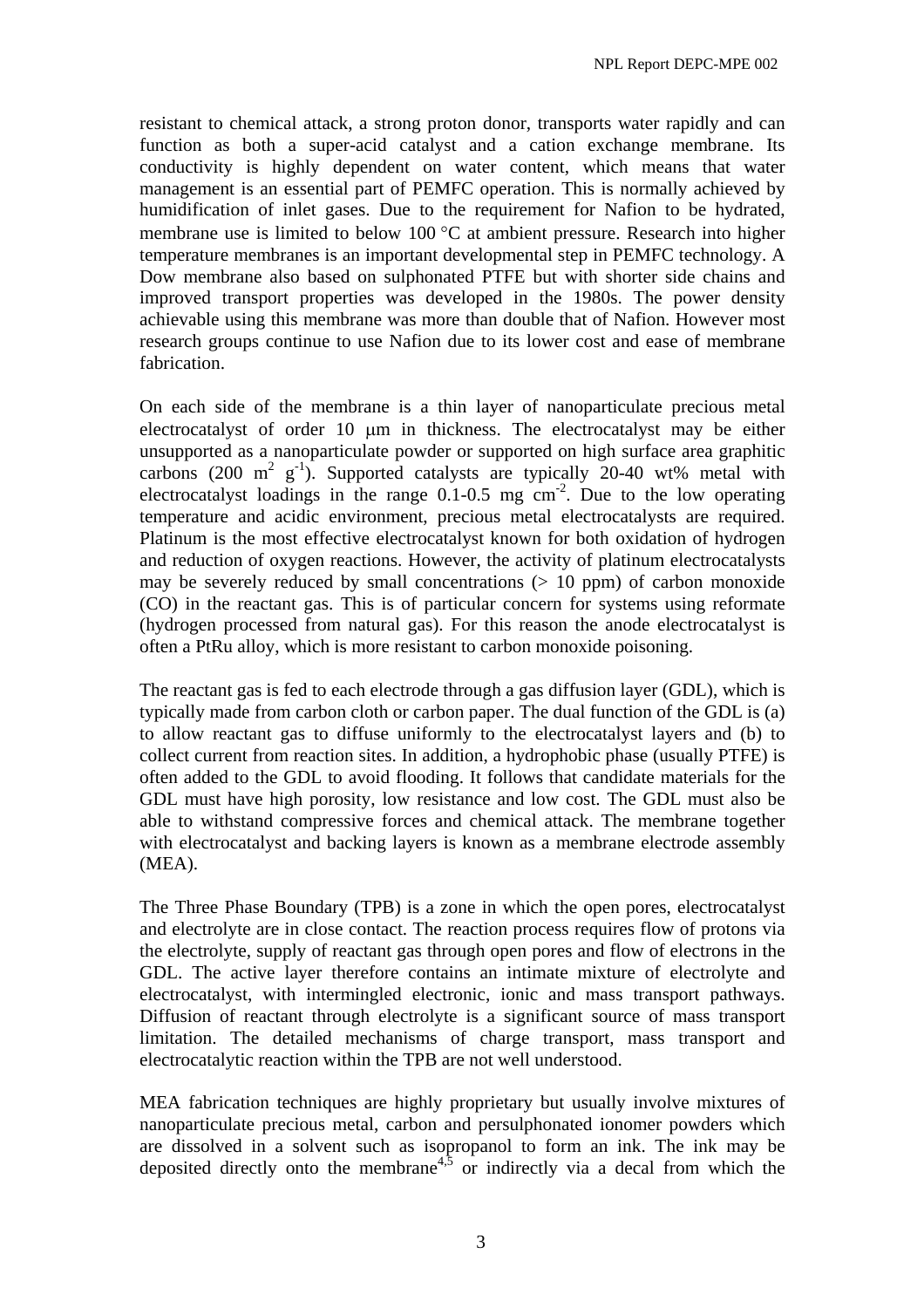electrode is transferred to the membrane by hot pressing<sup>6,7</sup> or most commonly onto the GDL, which is then hot pressed onto the membrane<sup>8,9</sup>. A number of methods have been developed for the application of the ink, including spraying<sup>10</sup>, brushing<sup>11</sup>, screen printing<sup>12</sup>, tape casting<sup>13</sup> and rolling<sup>14</sup>. Glycerol is often added to adjust the viscosity of the ink. Pore forming materials, e.g. ammonium salts, and sparingly soluble fillers such as lithium carbonate are added to adjust the fine and coarse porosities respectively<sup>15</sup>.

Conducting plates, usually graphite or stainless steel, are attached to each end of the cell to draw off current and to ensure an even distribution of reactant gas to all parts of the gas diffusion layer. For this purpose flow channels are etched into the inner surface of the plate in a variety of configurations. Initially, multichannel configurations were widely used, but the industry standard is now the serpentine geometry. More recently, Morgan Fuel Cell (UK) have pioneered a Biomimetic plate, which mimics the branching structure found in lungs and is 17% more efficient than the serpentine geometry. The additional functions of the current collector plate are to provide mechanical support for the MEA and to act as a heat sink, which is achieved by incorporating air or water-cooled channels into the plate. Air cooling is generally used for low power applications, with water cooling necessary for higher power applications.

The ideal properties for current collector plate materials are high electrical and thermal conductivity, high corrosion resistance, low contact resistance with the GDL and a similar thermal expansion coefficient to neighbouring components. Machined graphite was used in early technologies but its high cost has led to the increased use of the following materials:

- 1. Carbon-carbon composites produced by injection moulding of carbongraphite resin.
- 2. Carbon-polymer composites produced by hot moulding of a carbon or graphite filler in a thermosetting or thermoplastic matrix (e.g. PVDF and carbon black).
- 3. Metals pressed or cut metal sheet/foam made of stainless steel or coated titanium.

As fuel cell durability test times have increased, corrosion problems with both graphitic and metallic plates have emerged. As always, a compromise between performance and cost is necessary. Sealing is another important issue, as gas leakage between components can lead to performance loss. Silicone gaskets are commonly used and the selection of compression force has a marked effect on cell performance.

Since a single PEMFC produces a voltage of 0.6-0.7 V under typical load, many cells must be arranged in series to achieve high power outputs. Such a series of cells is known as a fuel cell stack. Here, each plate conducts current from the positive terminal of one cell to the negative terminal of the next and is therefore termed a bipolar plate. Engineering of fuel cell stacks is a highly complex and often convoluted process, which requires compressors, humidifiers, cooling systems, pumps, power conditioners and in some cases fuel reformers. The complexity of balance of plant engineering adds significant cost to fuel cell systems. Balance of plant malfunctions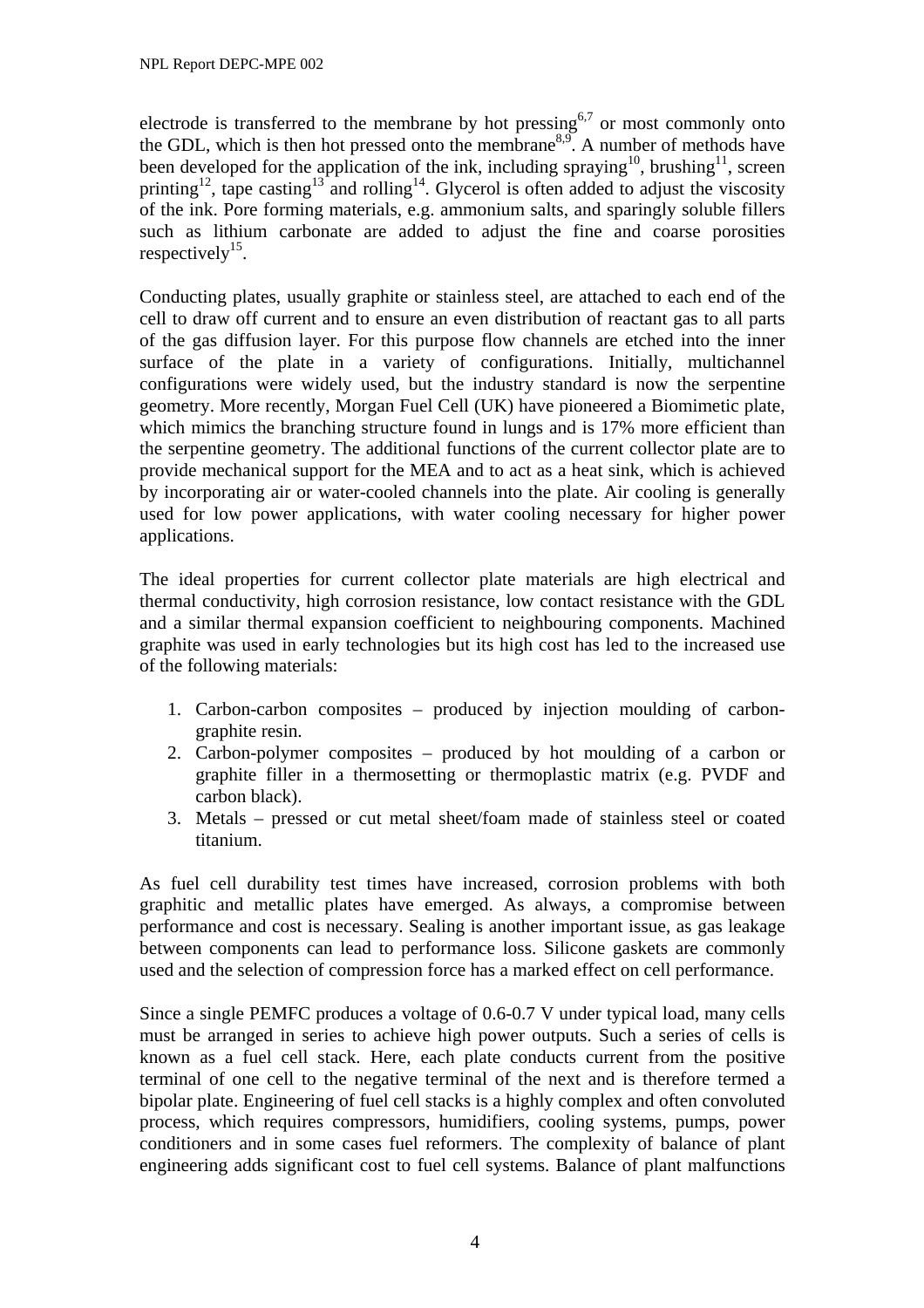currently account for a significant fraction of failures in service because of this complexity and the fact that many components have not been designed or optimised for fuel cell applications.

About 50% of maximum power is available on start up and full operating power is available after about three minutes under typical conditions. The low operating temperature (normally 70 – 85 °C) also means that thermal shielding is unnecessary. The excess heat may be used to heat water but is not sufficient to generate steam for fuel reforming. The connectivity of fuel cells to the electrical grid and in hybrid systems such as battery/fuel cell vehicles is of increasing interest to electrical engineers. The response time of fuel cells to changes in load have been demonstrated to be at least two orders of magnitude faster than that required for most applications<sup>16</sup>. Modelling of power management in such systems is developing in complexity but is outside the scope of this review.

In recent years attention has been increasingly focused on the durability of PEM fuel cells in service. The most common degradation modes of PEMFC stacks are membrane failure, sintering and corrosion of the electrocatalyst, poisoning, flooding of reaction sites, fuel crossover and corrosion of bipolar plates. Degradation is most severe when the MEA is highly stressed, e.g. by rapid fluctuations in load or by running at high current densities for extended periods, and when non-uniform distribution of reactants and/or temperature occurs. While membrane failure is the major lifetime constraint, the other degradation modes cause a gradual decrease in the output voltage of the stack. The 2002 DTI Sustainable Energy Route Map for fuel cells sets a performance degradation target of <1% over 1000 hours operation. In the long term, fuel cell stacks for stationary applications need to reach 40,000 h operation, while those for more demanding automotive applications will require 4000 h, without unacceptable loss of performance. This review summarises current understanding of performance degradation in such devices, including an assessment of experimental techniques employed to characterise fuel cell performance and durability and a discussion of the various degradation modes.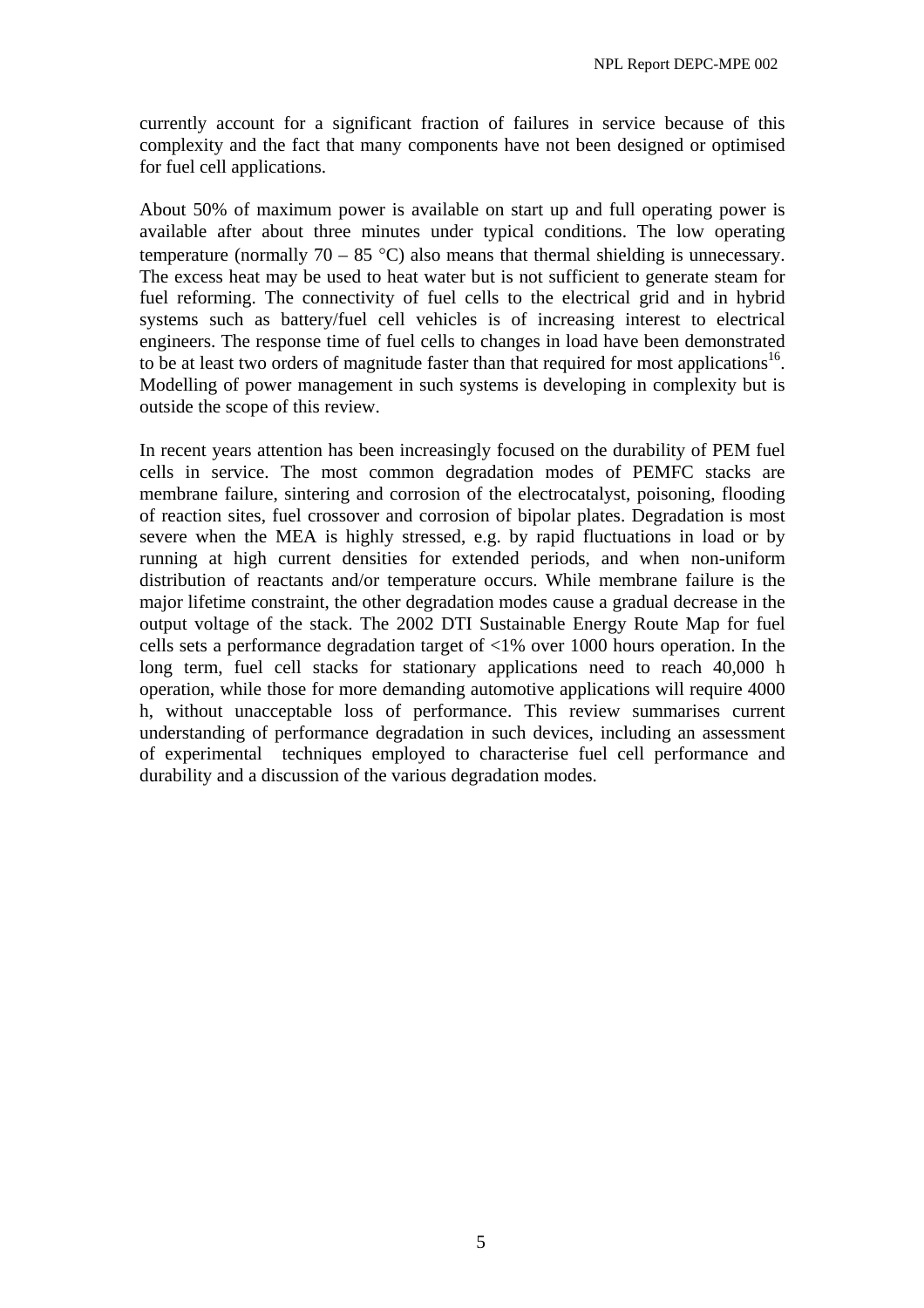# **2. EXPERIMENTAL TECHNIQUES**

A wide range of experimental techniques is available for the characterisation of fuel cell performance. Electrochemical techniques are used in combination with structural and chemical analysis to correlate the performance of the cell with the material properties of the various components. Durability tests are the only reliable indicator of long term performance but such tests are time consuming as they can last for thousands of hours. The development of reliable accelerated ageing tests has yet to occur but will follow from better understanding of degradation mechanisms. In this section the various experimental techniques employed in the characterisation of fuel cell performance are summarised under four headings:

- 1. Electrochemical techniques
- 2. Structural characterisation
- 3. Chemical analysis
- 4. Modelling

The strengths and weaknesses of each technique are assessed and selected data from the literature are presented to illustrate the type of information obtained by each method.

# 2.1 ELECTROCHEMICAL TECHNIQUES

#### *In-situ voltammetry*

The standard electrochemical technique for characterising the performance of both single cells and stacks is the measurement of potential as a function of current density under a set of constant operating conditions. The effect of composition, flow rate, temperature and relative humidity of the reactant gases may be varied systematically to investigate their effect on cell performance. An electronic load is used to dissipate the power generated in these experiments while maintaining the accuracy of the measurements. A plot of potential against current density is known as a polarisation curve and yields information about the losses in the cell or stack under service conditions. A typical polarisation curve for a single hydrogen/air fuel cell is shown in Fig. 2. At low current densities the majority of the losses are due to kinetic limitations at the electrocatalyst surface. Since the exchange current density for hydrogen oxidation on Pt is three orders of magnitude higher than that for oxygen reduction on Pt, the activation losses at the cathode dominate the cell behaviour at low current densities. As the current density increases, the IR drop across each component of the fuel cell increases and ohmic losses become significant. This is evident in the linear portion of the polarisation curve at intermediate current densities. At high current densities, mass transport effects dominate and the cell performance drops drastically. Transport of reactant gas through the pore structure of the backing layers and electrocatalyst layers is the limiting factor here.

Polarisation curves provide information about the performance of the cell or stack as a whole. While they are a useful indicator of overall performance under service relevant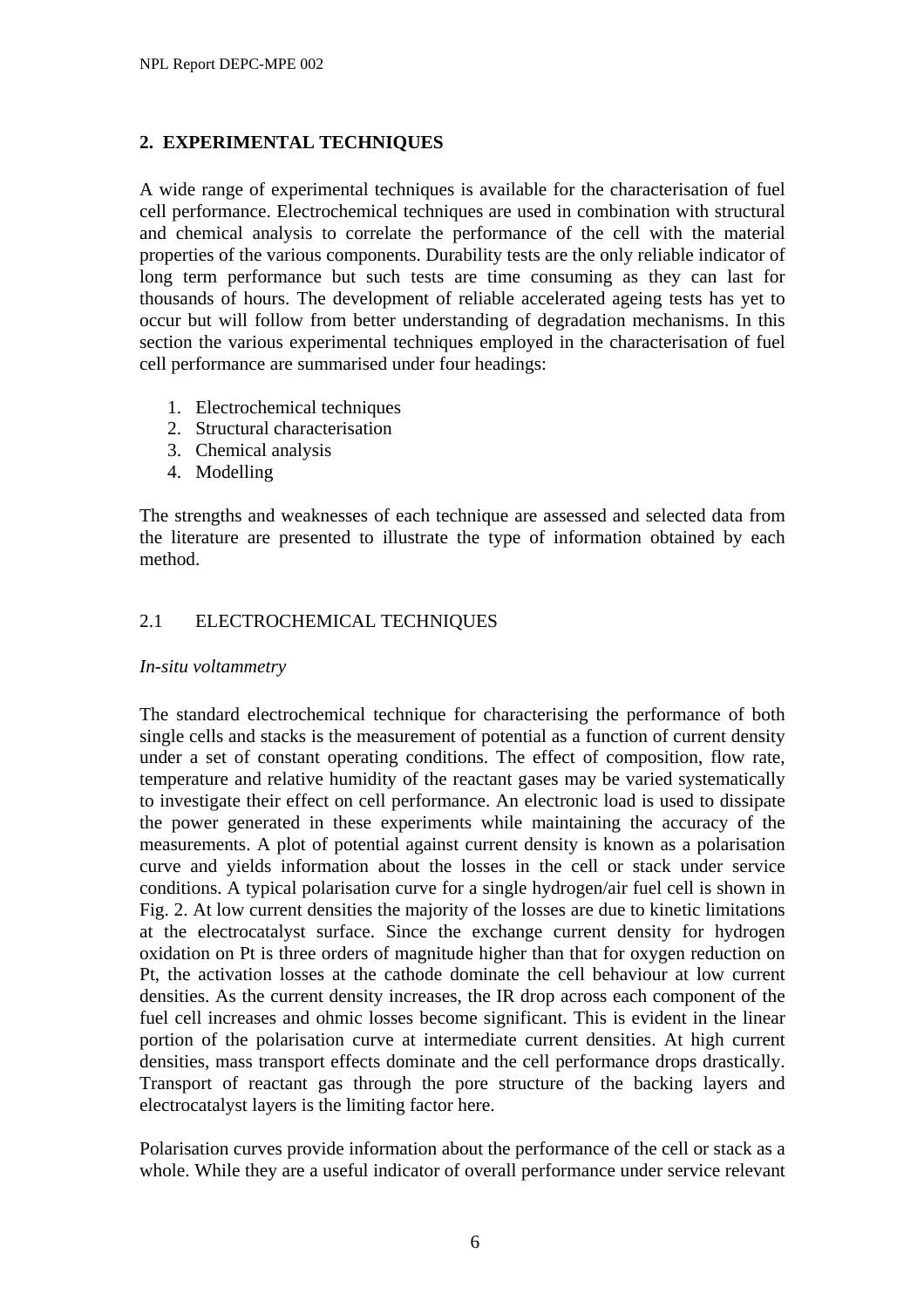conditions, they do not yield much information about the performance of individual components and are incapable of resolving time dependent processes occurring in the fuel cell. For this latter purpose current interrupt methods or impedance measurements are more commonly used. Polarisation curves are often converted to plots of power per unit area versus current density by multiplying the potential by the current density at each point on the curve.



**Fig. 2:** Typical polarisation curve for a PEMFC.

In studies of PEMFC cathodes it is important to keep the anode composition and loading constant if it is to be used as a reference electrode. The reversibility of the HOR on Pt is considered sufficient for this purpose, although when reformate is fed to the anode, the polarisation of both electrodes may be comparable. Voltammograms may be corrected for the IR drop across the membrane by measuring its high frequency resistance using current interrupt or impedance methods.

The performance of MEAs fabricated using a range of different techniques has been well characterised by polarisation measurements in the literature. Performance is usually expressed in terms of output current density at a fixed potential, typically 0.6 V. A typical well performing single PEMFC yields a current density in the range  $0.1$ -5 A/cm<sup>2</sup> at 0.6 V. The performance depends primarily on the activity of the electrocatalyst layer, the quality of material components and the flow rate and purity of the reactant gases. The best performance is obtained when pure oxygen is fed to the cathode, but in most practical systems air is used. The nitrogen in air acts as a diluent and as a result the performance of  $H_2$ /air fuel cells suffers from both open circuit losses and mass transport limitations relative to  $H_2/O_2$  fuel cells. By pressurising the air on the cathode side, substantial gains in performance may be obtained. However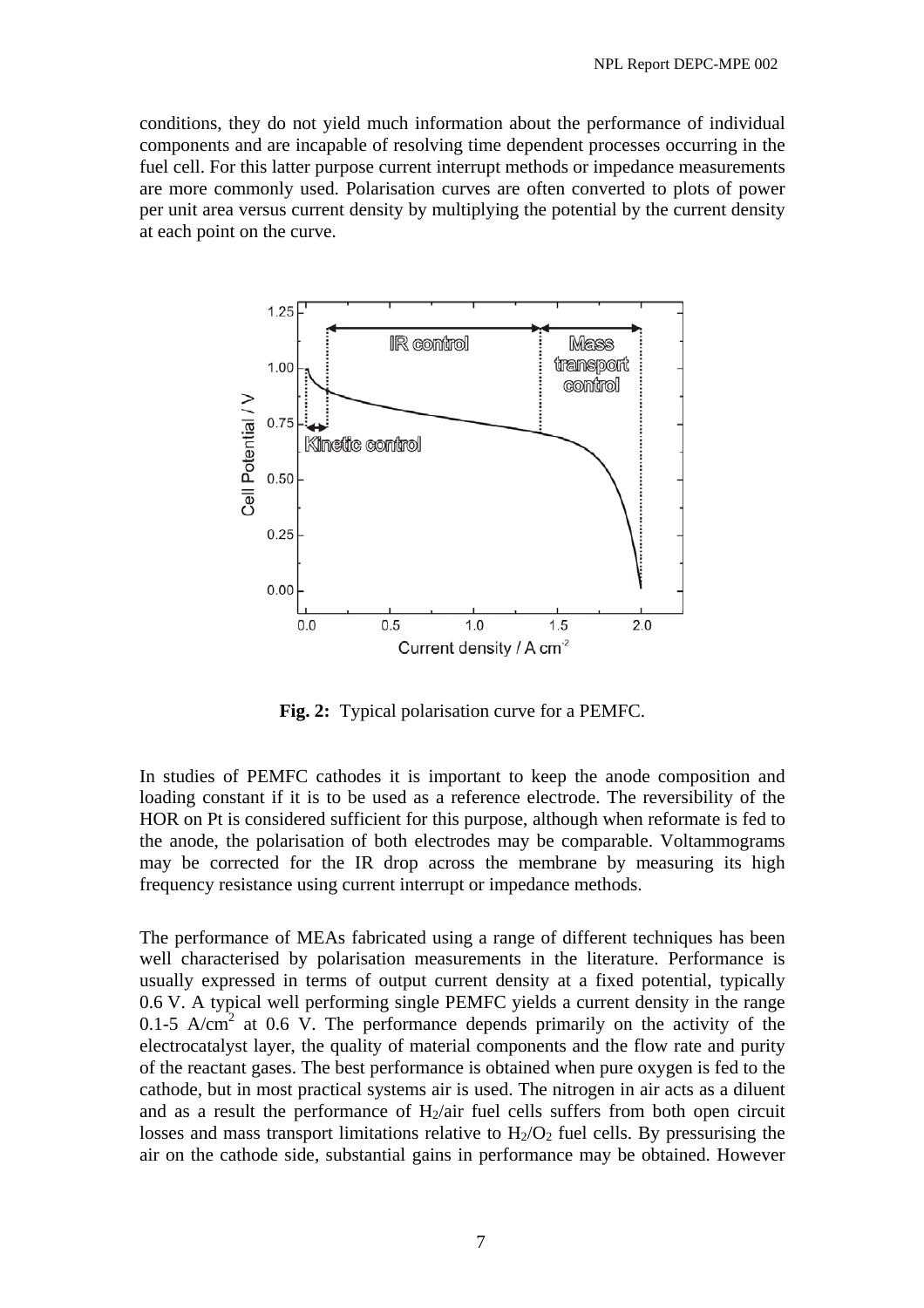the energy cost of compressing the gas means that there is an optimum pressure beyond which it is not economically feasible to increase the performance any further.

In air-breathing PEM fuel cells, free convection of oxygen is the dominant mass transfer process at the cathode. Here transport of oxygen is controlled by the density difference between oxygen-depleted air at the cathode surface and air at the inlet. Li et al showed by comparison of polarisation curves obtained in free convection mode with those obtained under forced convection of air showed that cell performance was unaffected below a certain threshold current density governed by the rate of mass transport under free convection<sup>17</sup>. With their particular cell, a current density of 200 mA/cm<sup>2</sup> was achievable in free convection mode; above this value the current density dropped drastically. An upward orientation of the cathode surface was found to maximise cell performance.

A survey of the literature reveals that MEAs produced by more recent fabrication techniques have shown a reduced output current density. This is due to the requirement to reduce manufacturing costs, since a compromise between cost and performance is required for commercialisation of the technology. The current drive is to reduce platinum loadings and to develop cheap fabrication processes which will be commercially viable when scaled up to mass production. Initially electrocatalyst layers consisted of unsupported platinum black with a loading of at least 4 mg/cm<sup>2</sup>. The use of nanoparticles supported on high surface area carbon and the increase of catalyst utilisation by the incorporation of ionomer into the active layer has reduced the Pt loading to  $< 0.1$  mg/cm<sup>2</sup>. Further decreases should be possible with improvements in the understanding of charge and mass transport in the active layer.

Below around 50 cm<sup>2</sup>, the active area of the cell is too small to accurately simulate the flow field patterns required in large stacks. Low gas flow rates at low current densities are also difficult to control. However, the use of large active areas is not straightforward on a laboratory scale due to the difficulty and cost of fabrication and the greater magnitude of the total current. Large currents not only require larger and more expensive load banks, but also pose problems for techniques such as impedance spectroscopy, where the bandwidth may be restricted under high load.

During fuel cell operation, usually only integral values such as current, voltage and impedance are measured, which do not give any information about the spatial distribution of reactants and electrochemical activity over the surface. Segmented electrodes have been increasingly used to investigate the distribution of current density over the active area of the cell. Each segment of the electrode is isolated from the others by an insulating material and the contribution of each segment is monitored in real time. The anode is usually segmented as its performance is less disturbed than that of the cathode. Adcock et al used a circular active area with a segmented current collector plate arranged in pie-shaped sections<sup>18</sup>. Cleghorn et al<sup>19</sup> used a printed circuit board technique to segment the current collector in order to investigate the effect of air flow rate. At high flow rates, the performance increased from inlet to outlet due to a lowering of membrane resistance, while at flow rates less than three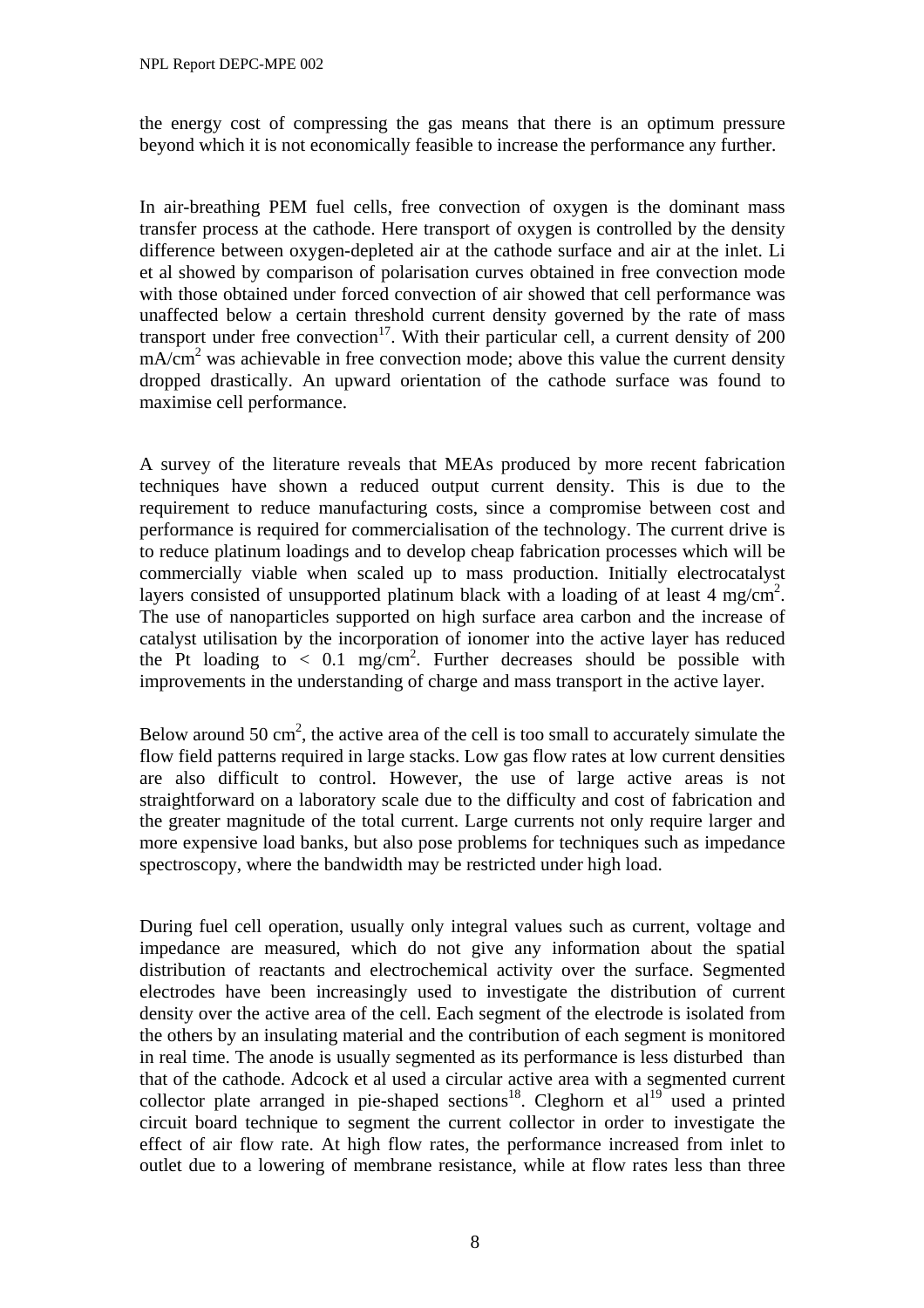times stoichiometry, the performance dropped from inlet to outlet due to oxygen depletion along the channel. Noponen et  $al^{20}$  used a segmented anode consisting of 4 rows and 8 columns to examine the effect of  $O_2$  and humidity levels on the current distribution in a PEMFC. The current distribution in conditions of high humidity and with  $O_2$  as the oxidant is compared with that under conditions of low humidity with air as the oxidant in Fig. 3. In the latter case, a substantial decrease in performance is correlated with a very uneven distribution of current across the active area.



**Fig. 3:** Comparison of current density distribution in a segmented anode PEMFC under (i) high humidity in  $O_2$  and (ii) low humidity in air<sup>21</sup>.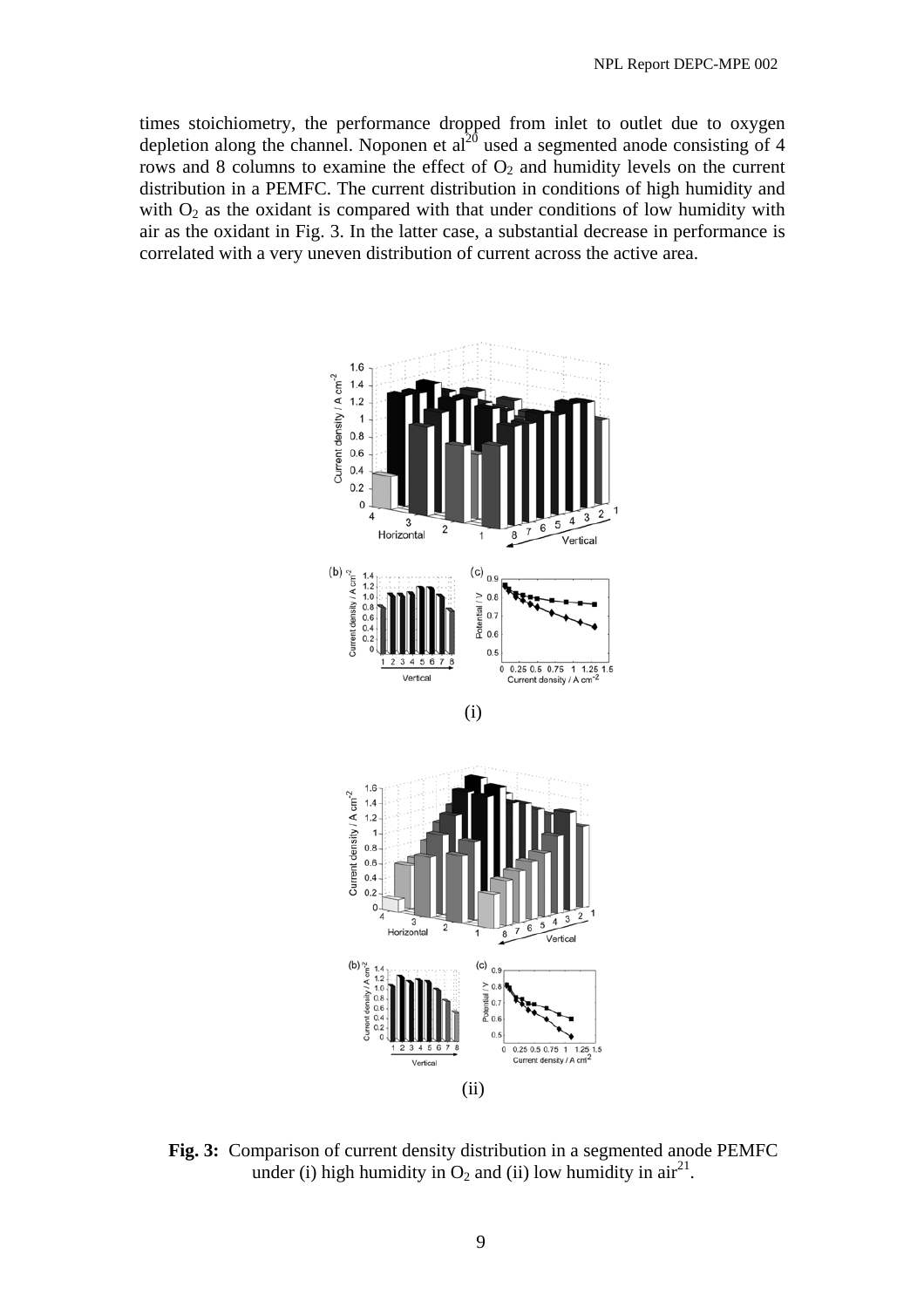Variants on this technique have been developed using shunt resistors embedded in the current collector plate<sup>22</sup> and in-situ IR spectroscopy to study water transport<sup>23</sup>. Segmented electrode studies are particularly useful to aid design of flow fields and water management strategies. Other techniques to measure two-dimensional current distribution in PEM fuel cells include sensing of stray magnetic field due to local currents with Hall probes<sup>24,25</sup> or SOUIDs<sup>26</sup>.

#### *Ex-situ voltammetry*

The electrochemical performance of a single electrode may be examined ex-situ by cyclic voltammetry (CV) and other common electrochemical techniques. Such halfcell experiments are carried out in a standard three electrode cell with an aqueous solution of acid (typically  $0.5$  M H<sub>2</sub>SO<sub>4</sub>) used to simulate the proton-conducting electrolyte in a PEMFC. Half cell experiments are a convenient and relatively fast method of screening electrocatalysts and comparing different MEA preparation techniques.



**Fig. 4:** Illustration of the method used to calculate active surface area using hydrogen adsorption voltammetry<sup>27</sup>. The shaded area represents the charge due to hydrogen adsorption.

When the half cell experiment is carried out in solution purged with an inert gas such as nitrogen, integration of the hydrogen adsorption peak may be used to measure the active surface area of the electrocatalyst. An example of such a voltammogram for a Pt electrocatalyst is shown in Fig. 4. The shaded area represents the total charge arising from hydrogen adsorption. The baseline is the capacitative current due to charging of the electrode double layer. This total charge may be converted to an active surface area  $\text{(cm}^2/\text{g})$  using a proportionality constant, e.g. 210  $\mu\text{C/cm}^2$  for a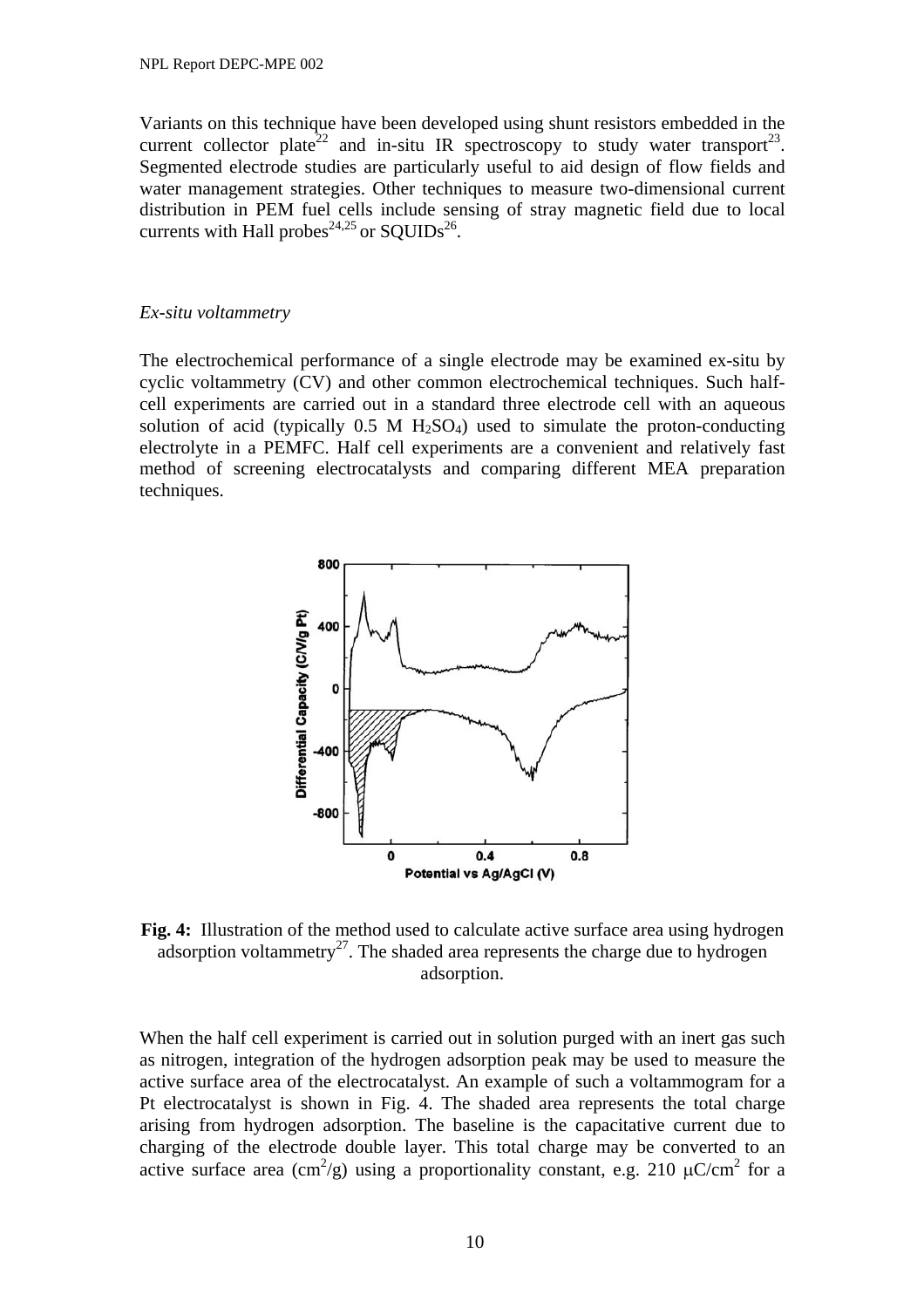platinum surface<sup>28</sup>. The Brunauer-Emmett-Teller (BET) method is used to calculate the effective surface area from nitrogen adsorption isotherms and is often quoted by manufacturers of electrocatalysts. Ratios of active surface area to geometric surface area of order  $10<sup>3</sup>$  are commonly obtained for PEMFC electrocatalysts. Carbon monoxide stripping voltammetry is another common technique for determining the active surface area, operating under the same principle.

Many half-cell studies have focused on the oxygen reduction reaction (ORR) since it has a significantly larger overpotential on Pt than the hydrogen oxidation reaction (HOR). Kinetic parameters such as exchange current density and Tafel slope may be readily extracted from voltammograms obtained in  $O<sub>2</sub>$ -saturated solution.

Cyclic voltammetry is the most common ex-situ diagnostic tool for probing the electrochemical activity of electrocatalyst layers. Most PEMFC electrocatalyst layers consist of a mixture of carbon-supported Pt and Nafion or Nafion-like ionomer. Most studies are divided between the determination of active area of the electrocatalyst<sup>29</sup> and the elucidation of the kinetics of the ORR at the triple phase boundary (TPB) between ionomer, catalyst and open pore<sup>30</sup>. The undesirable effects of poisons such as CO, which adsorb onto the electrocatalyst surface thereby decreasing the number of available catalytic sites, have been well documented  $31$ .

Stevens and Dahn compared the active surface area of a high surface area Pt/C electrocatalyst (E-Tek BP2000, BET surface area 1300  $m^2/g$ ) to that of a lower surface area Pt/C electrocatalyst (E-Tek XC72, BET surface area 270 m<sup>2</sup>/g) as a function of Pt loading and particle size. The electrocatalysts were mixed with 5% Nafion in a mixture of aliphatic alcohols, water and isopropanol and deposited on a glassy carbon electrode. Voltammograms were obtained in a three electrode cell containing  $0.1$  M HCO<sub>4</sub>. An optimum Pt particle size of 2 nm was identified for both types of electrocatalyst<sup>32</sup>. The XC72 samples showed a marked decrease in active surface area with increasing Pt loading, while no distinct trend was observed for the BP2000 samples.

Gloaguen et al used a rotating disk electrode (RDE) to allow correction of mass transport effects in solution<sup>33</sup>. The active layer consisted of 5% Nafion with 30 wt% Pt/Vulcan XC72 (E-Tek) and the electrolyte used for the CV experiments was 0.5 M H2SO4. Tafel plots for the ORR showed a double Tafel slope, with the slope at high potentials relevant to PEMFC operation close to 2.3RT/F. An exchange current density of 7 x  $10^{-11}$  A/cm<sup>2</sup> was obtained at 20 °C, 1 atm above 0.8 V, which compares well with that obtained for bulk platinum in various electrolytes. An optimum Pt particle size of 3.5 nm was identified in this study.

The kinetics of the ORR are governed by the amount of triple phase boundary in the active layer of the cathode. Due to the complexity of the heterogeneous structure of the active layer, the amount of TPB is difficult to determine. More detailed characterisation of the TPB in PEMFC active layers is required to understand the correlation between electrocatalyst microstructure and performance. Pt microelectrodes have been used to study the ORR at solid state Pt/Nafion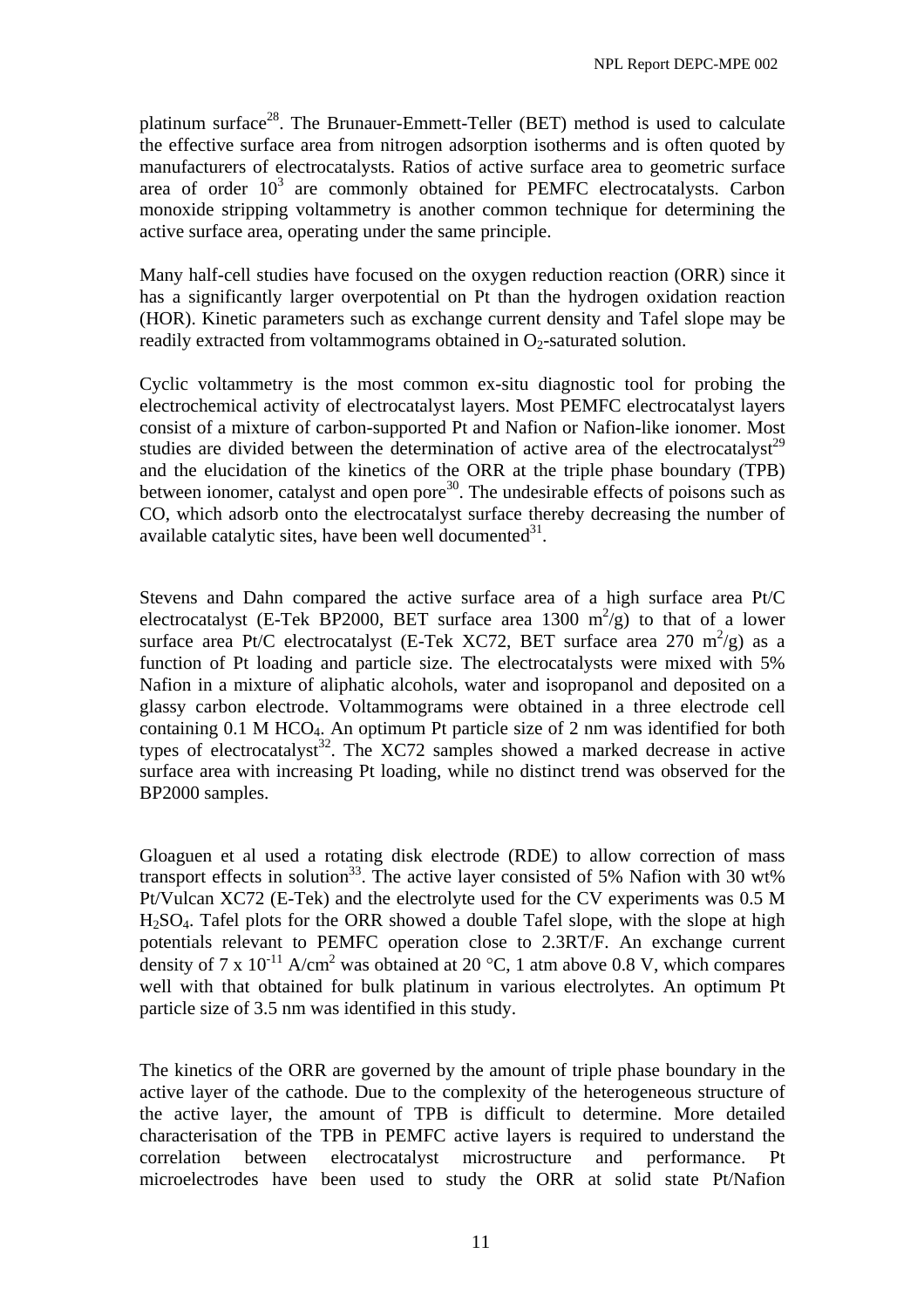interfaces<sup>34,35</sup>. Recently O'Hayre and Prinz patterned circular Pt-electrocatalyst microstructures on Nafion using a focused ion beam (FIB) system and investigated the ORR kinetics using impedance spectroscopy<sup>36</sup>. For electrodes smaller than 40  $\mu$ m a direct relationship between electrode circumference and faradaic impedance was observed, indicating that the ORR kinetics scale with length of TPB. The authors proposed the use of a TPB width term in a coupled reaction/diffusion model to bridge the results of area-related and perimeter-related ORR kinetics.

Ex-situ voltammetry may also be used to investigate the corrosion susceptibility of candidate bipolar plate materials in simulated PEMFC environments. Borup and Vanderborgh calculated a maximum tolerable corrosion current of 1 mA/cm<sup>2</sup> assuming that most of the corrosion product passes out of the fuel cell in the exhaust water $37$ . They obtained polarisation curves for aluminium, carbon-coated aluminium and titanium alloy plate materials in both oxidising and reducing environments to simulate cathode and anode conditions respectively. Only the titanium alloy material satisfied the corrosion constraints under both sets of conditions. Li et  $al^{38}$  examined the corrosion behaviour of TiN-coated AISI 316 stainless steel in a simulated PEMFC environment consisting of 0.01 M HCl/0.01 M  $Na<sub>2</sub>SO<sub>4</sub>$  solution (pH 4) bubbled with pure oxygen or hydrogen. The stainless steel substrate was in the active state in the anode environment and in the passive state in the cathode environment. The TiNcoating displayed better corrosion resistance and passivity under both sets of conditions.

# *Current interrupt method*

The ohmic losses in a fuel cell may be isolated by the current interrupt method. The principle behind this technique is that the ohmic losses vanish much faster than the electrochemical overpotentials when the current is interrupted<sup>39</sup>. The fuel cell is operated at a constant current before the measurement and a voltage transient is recorded upon interruption of the current, as shown schematically in Fig. 5. The ohmic losses disappear almost immediately and the electrochemical overpotentials decay to the open circuit value over a longer timescale. It is therefore important that the data acquisition for the voltage transient is as rapid as possible in order to adequately separate the ohmic and activation losses

Buchi et al determined the time resolution required by considering the relaxation processes in the membrane<sup>40</sup>. They estimated the dielectric relaxation time, τ, for the membrane using the equation:

$$
\tau = \rho \varepsilon_r \varepsilon_0 \tag{3}
$$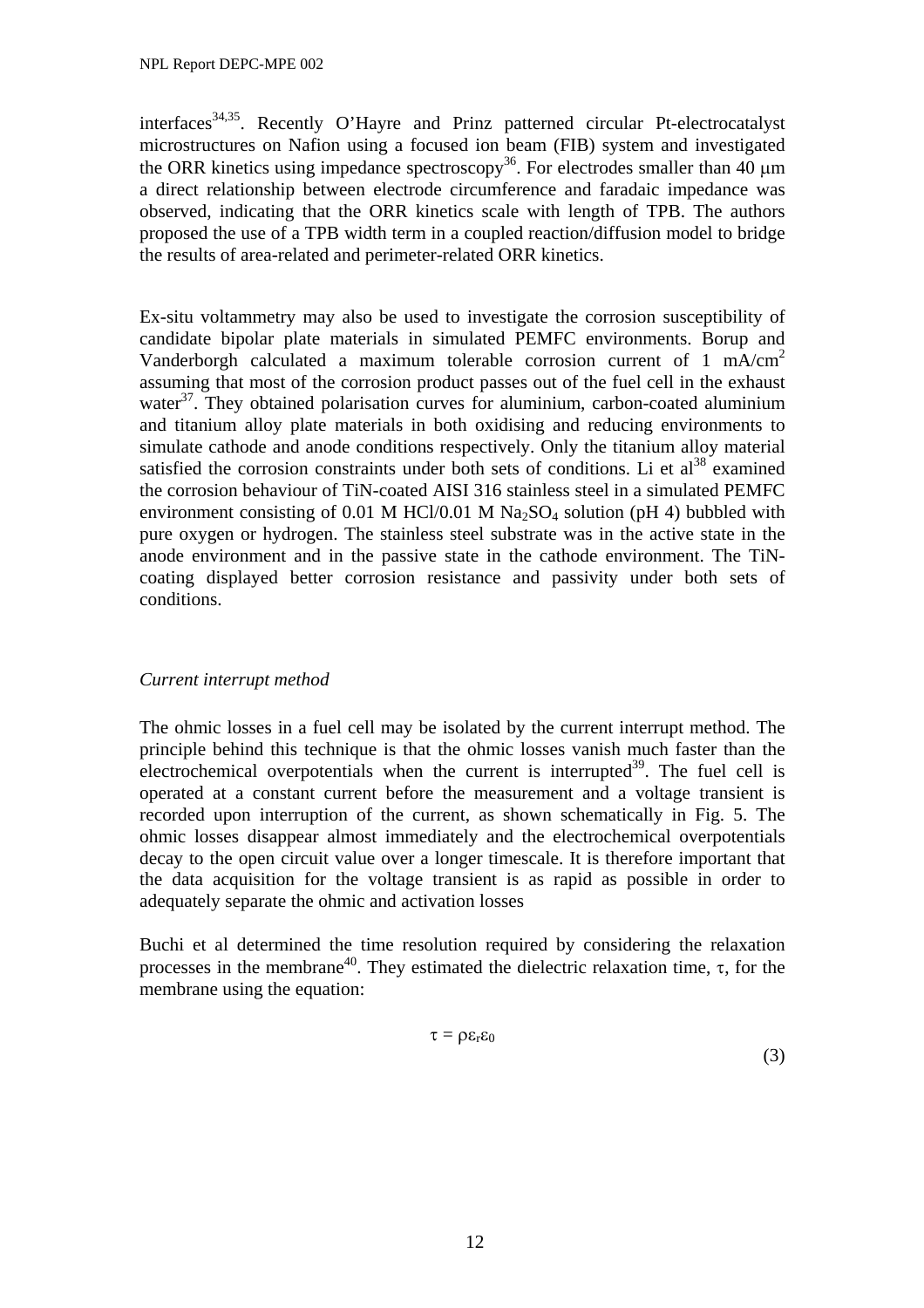

**Fig. 5:** Ideal voltage transient in a PEMFC after current interruption<sup>41</sup>.

where  $\rho$  is the membrane resistivity,  $\varepsilon_r$  is the relative permittivity and  $\varepsilon_0$  the permittivity of free space. Conservatively taking  $\rho = 20 \Omega$ cm and  $\varepsilon_r = 79$  (the low frequency value for water) yielded  $\tau = 1.4 \times 10^{-10}$  s. Since the dielectric relaxation process will decay to below 1% of its original value after 4.6τ, the ohmic losses should disappear on a timescale of half a nanosecond in the worst case. Since there is little theory available on the fastest electrochemical relaxation processes in PEM fuel cells, the authors assumed a conservative limit of  $10^{-8}$  s, based on observations of water electrolysis membranes $42$ . They concluded that the time window for accurate current interrupt measurements on the membrane is between 0.5 ns and 10 ns.

Mennola et al showed that the current interrupt technique could be used to isolate poorly performing individual cells in a stack<sup>43</sup>. An example of a voltage transient for an individual cell is shown in Fig. 6. At high air flow rates, cells in the middle of the stack showed up to 21% higher ohmic losses than average, which was attributed to dehydration of the membrane. Their results showed good agreement between the ohmic losses in the entire stack and the sum of the ohmic losses in each individual cell.

Jaouen et al recently extended the use of this technique to the study of electrode processes in PEM fuel cells<sup>44</sup>. They found that analysis of the voltage relaxation curve after the disappearance of the ohmic losses could yield information on the electrochemical performance of the electrodes. An example of relaxation curves at a number of different current densities is shown in Fig. 7. The plateau at short times is indicative of  $O<sub>2</sub>$  diffusion limitation, while limitation by proton migration results in no plateau at short times and a transition to a Tafel slope at longer times. A model containing expressions for Tafel kinetics, oxygen diffusion in agglomerates, proton migration and double layer capacitance was developed<sup>45</sup>, which fitted the experimental data well up to a current density of 200 mA/cm<sup>2</sup>.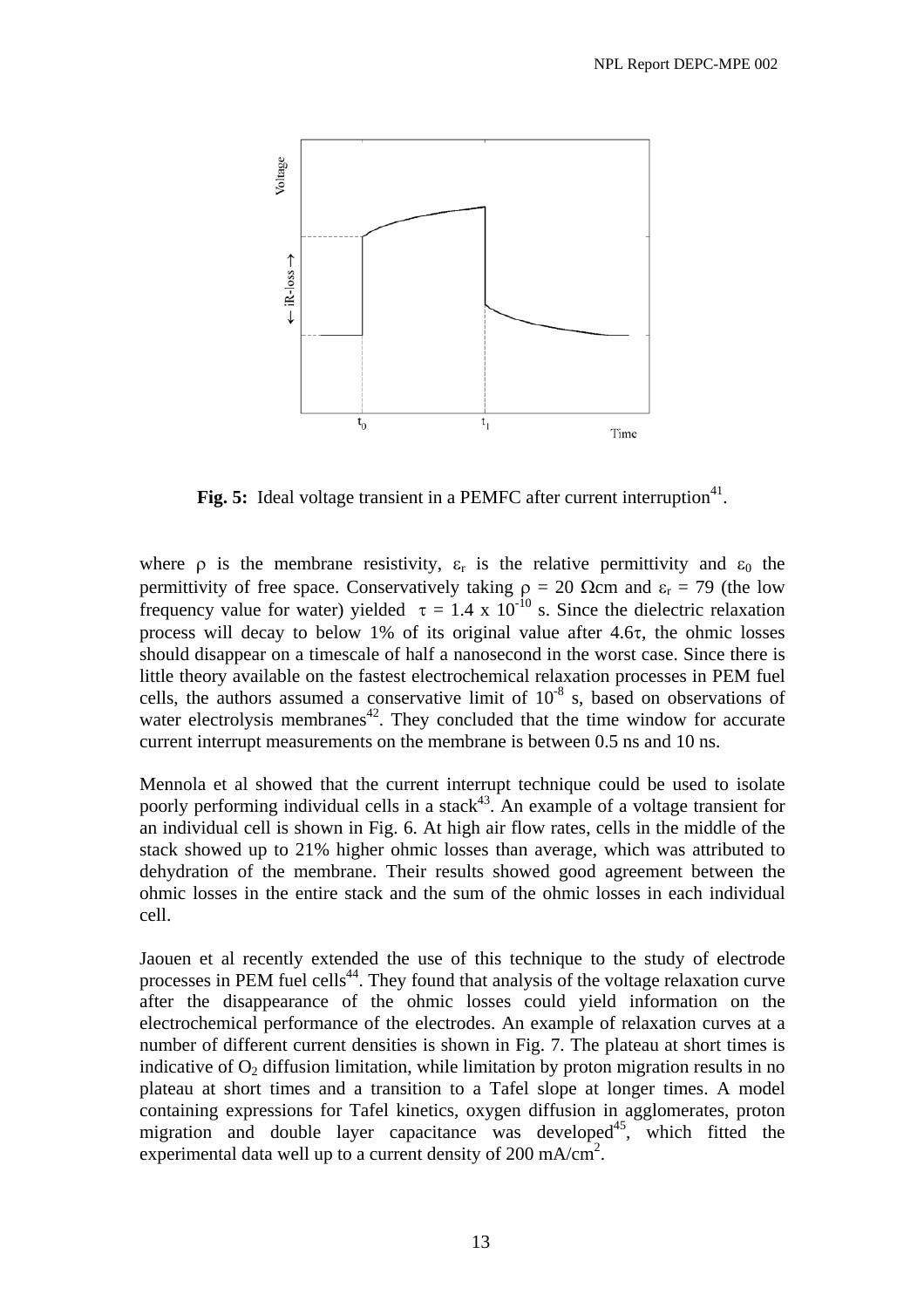

**Fig. 6:** Voltage transient for an individual cell in a PEMFC stack during current interruption<sup>46</sup>. Extrapolation is indicated by the dotted line. Current density before interruption is  $400 \text{ mA/cm}^2$ .

The effect of cathode gas humidifier temperature,  $T_{ca}$ , on the MEA resistance was investigated by Abe et al using the current interrupt technique<sup>47</sup>. They found that the MEA resistance increased by 3.5 m $\Omega$  when T<sub>ca</sub> was lowered from 80 °C to 35 °C. Electrochemical measurements showed that this increase in resistance was divided between the membrane (1.1 mΩ), charge transfer resistance (1.2 mΩ) and an unknown resistance (1.2 m $\Omega$ ).

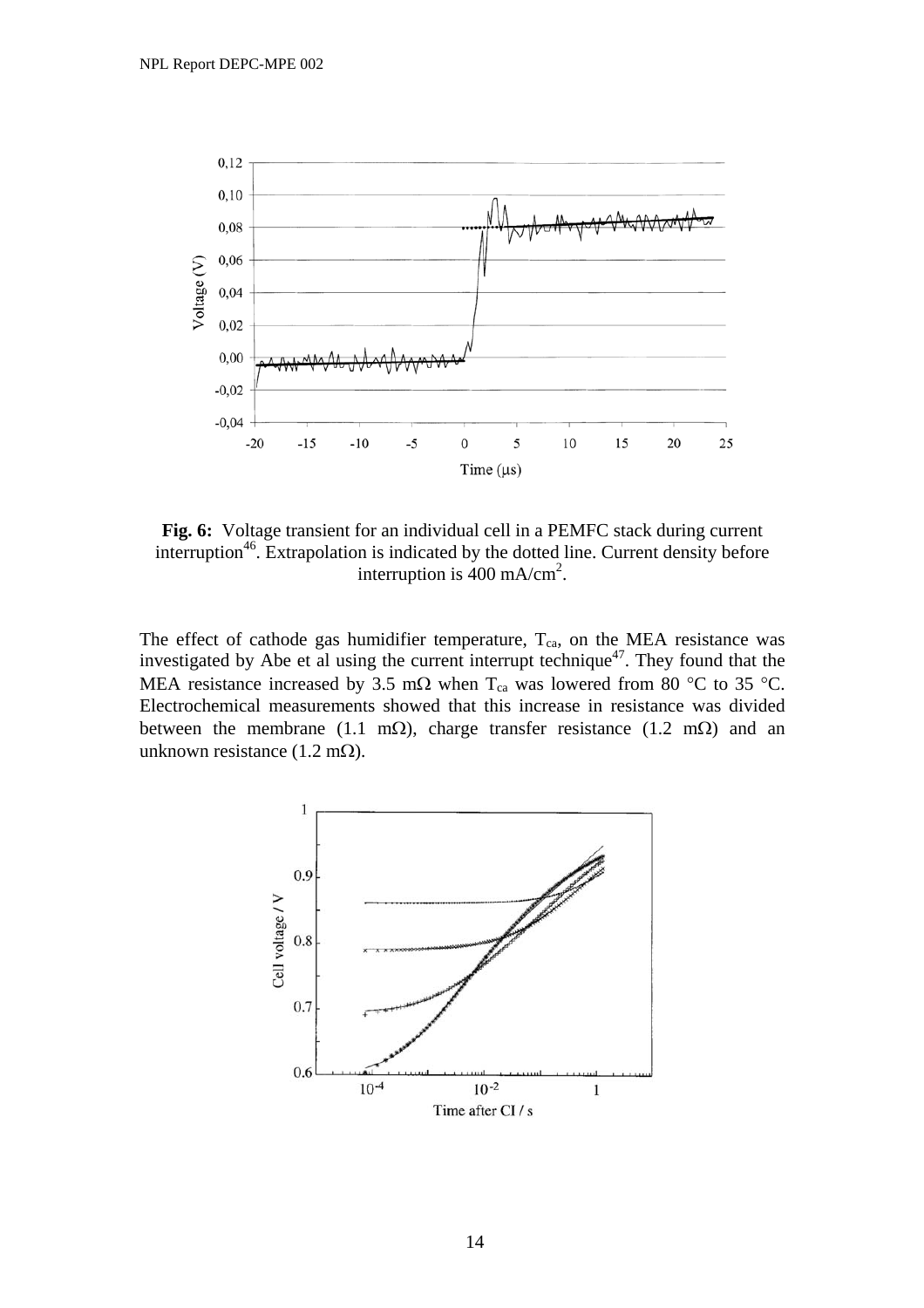**Fig. 7:** Relaxation curves of PEMFC voltage after current interruption for current densities of (.) 1, (x) 10, (+) 100 and (\*) 400 mA/cm<sup>2</sup> before interruption<sup>48</sup>.

#### *Impedance spectroscopy*

Impedance spectroscopy is a powerful tool for the analysis of electrochemical systems. In contrast to linear sweep and potential step methods, where the system is perturbed far from equilibrium, a small ac voltage perturbation is applied to the cell and the amplitude and phase of the resulting signal are measured as a function of frequency. This allows the resolution of dynamic processes occurring on different timescales in the system being studied.



**Fig. 8:** (a) General equivalent circuit for a PEMFC (b) Schematic frequency response of impedance and capacitance<sup>49</sup>.

Impedance spectra are conventionally plotted in both Bode and Nyquist form. In a Bode plot, the amplitude and phase of the impedance is plotted as a function of frequency, while in a Nyquist plot the imaginary part of the impedance is plotted against the real part at each frequency. A typical Nyquist plot for a PEMFC consists of three depressed semicircles as shown in Fig. 8, where the frequency increases from right to left. The major axis of the high frequency arc is proportional to total ohmic resistance of the cell, which can be directly compared to that obtained from current interrupt measurements. The major axis of the second arc is a measure of the charge transfer resistance of the electrochemical reaction, which is usually dominated by the impedance of the cathodic reaction. The low frequency arc reflects the impedance due to mass transport limitations, which is usually absent for systems fed with oxygen.

The measurement of the magnitude and phase of the impedance as a function of frequency may be readily analysed in terms of equivalent circuits. In this type of analysis, the cell response is modelled on that of an electrical circuit containing combinations of resistors and capacitors, each representing a particular physical or chemical process. In general, a resistor represents a conductive path, such as ion migration in electrolyte or the charge transfer accompanying an electrode reaction. A capacitor represents a space charge layer, such as the electrical double layer at the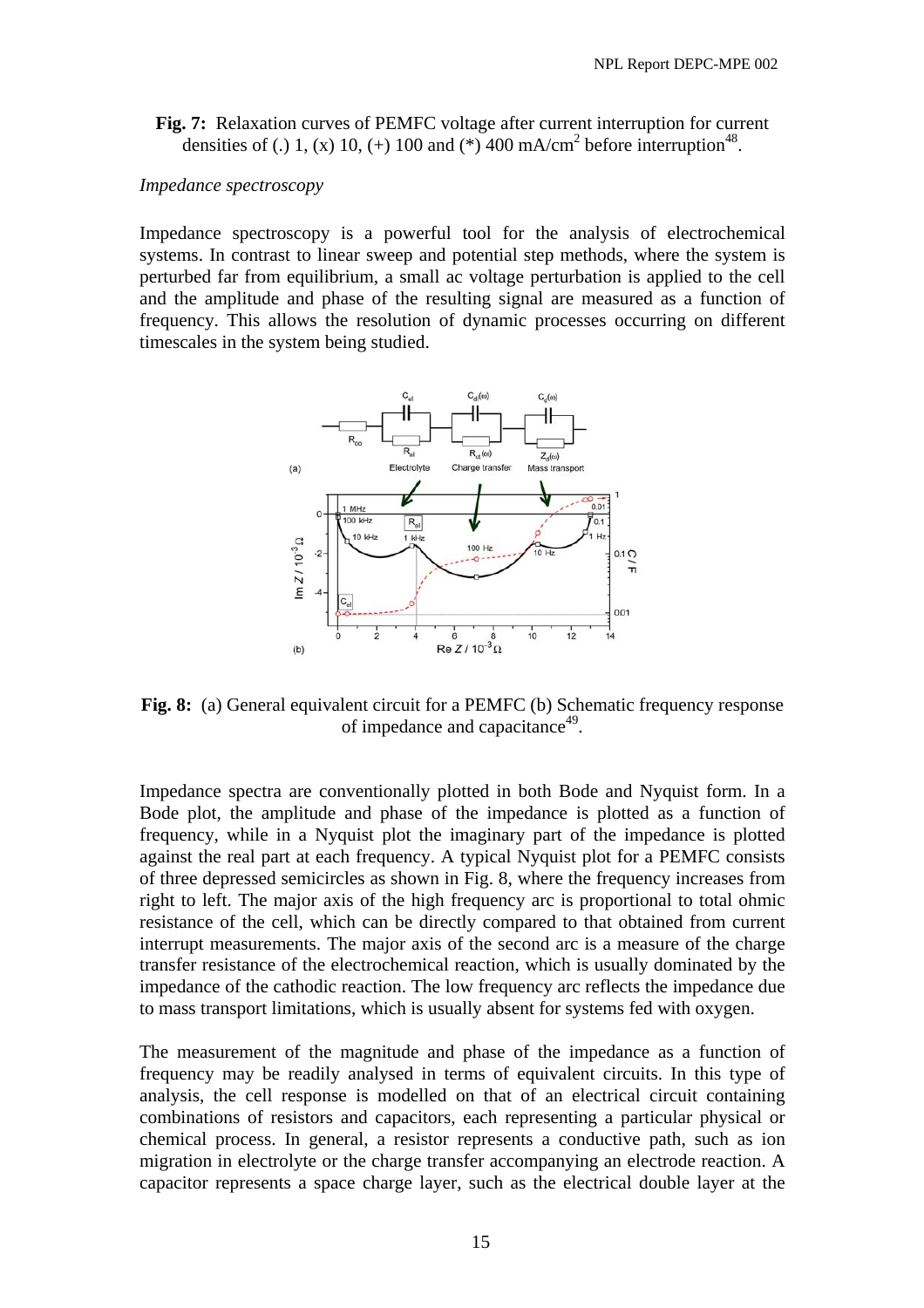electrode/electrolyte interface. Mass transport phenomena, such as diffusion to an electrode surface, are represented by a Warburg impedance, which is manifested in a straight line with a slope of unity in the Nyquist plot at low frequencies. A constant phase element (CPE), a non-intuitive circuit element that has no analogue in conventional electronics, was invented to describe the behaviour of non-ideal surfaces. The phase of the CPE is independent of frequency and represents a distribution of time constants due to the inhomogeneity of the surface. The CPE may be represented by a network of RC-circuits with time constants spanning orders of magnitude and may be modelled by fractal geometry.

A high power potentiostat, for which the current limit is typically 50 A, is required for full range impedance measurements on PEM fuel cells. Measurements on large area cells or stacks may therefore only be carried out at low currents. The use of long leads should be avoided as this results in inductive effects at higher frequencies. For this reason, twisted pairs should be used where possible.

Springer et  $al<sup>50</sup>$  showed that simultaneous fitting of impedance spectra obtained at different potentials could be used to evaluate sources of PEMFC losses. They found that insufficient cell humidification led to simultaneous decreases in electrocatalyst activity, membrane conductivity and active layer conductivity. Lefebvre et al reported that the impedance response becomes dominated by charging of the cathode catalyst double layer through the ionic resistance when the cathode is purged with nitrogen<sup>51</sup>. Fitting of experimental data generated a conductivity profile of the catalyst layer, which yields information on the ionomer distribution close to the membrane.

The issue of the changing state of the system with time was addressed by Schiller et  $a^{\frac{52}{2}}$ . Since the recording of an impedance spectra takes a finite time, with the recording time increasing with decreasing frequency, the system is in a different state at the end of the measurement than it was at the beginning. To eliminate the effects of drift, a series of impedance measurements are carried out at distinct time intervals and the elapsed time is included as a third axis in the experimental plot. An appropriate smoothing function may then be used to interpolate the impedance values. The authors used this technique to assess the effects of hindered water removal on PEMFC performance. The low frequency impedance increased from 50 m $\Omega$  to 1  $\Omega$  after 8 hours, which was related to an equivalent circuit containing RC circuits for both cathode and anode in series with a membrane resistance and a wiring inductance.

Several authors have used impedance techniques to study CO poisoning of the anode. Ciureanu and Wang<sup>53</sup> observed pseudo-inductive behaviour above  $0.3 \text{ V}$ , which they attributed to a rate determining step of oxidation of adsorbed CO by adsorbed Pt-H<sub>2</sub>O. One issue with impedance measurements on fuel cells is the separation of the impedances of anode and cathode. Wagner and  $Gulzow<sup>54</sup>$  demonstrated that by carrying out the measurements in galvanostatic rather than potentiostatic mode the change in cell impedance is mainly due to that of the anode. The anodic charge transfer resistance increased from 3 mΩ to 500 mΩ after around 4 hours exposure to 100 ppm CO.

Interpretation of impedance spectra is still an open question in the literature. Andreaus et al proposed that the low frequency impedance commonly ascribed to diffusion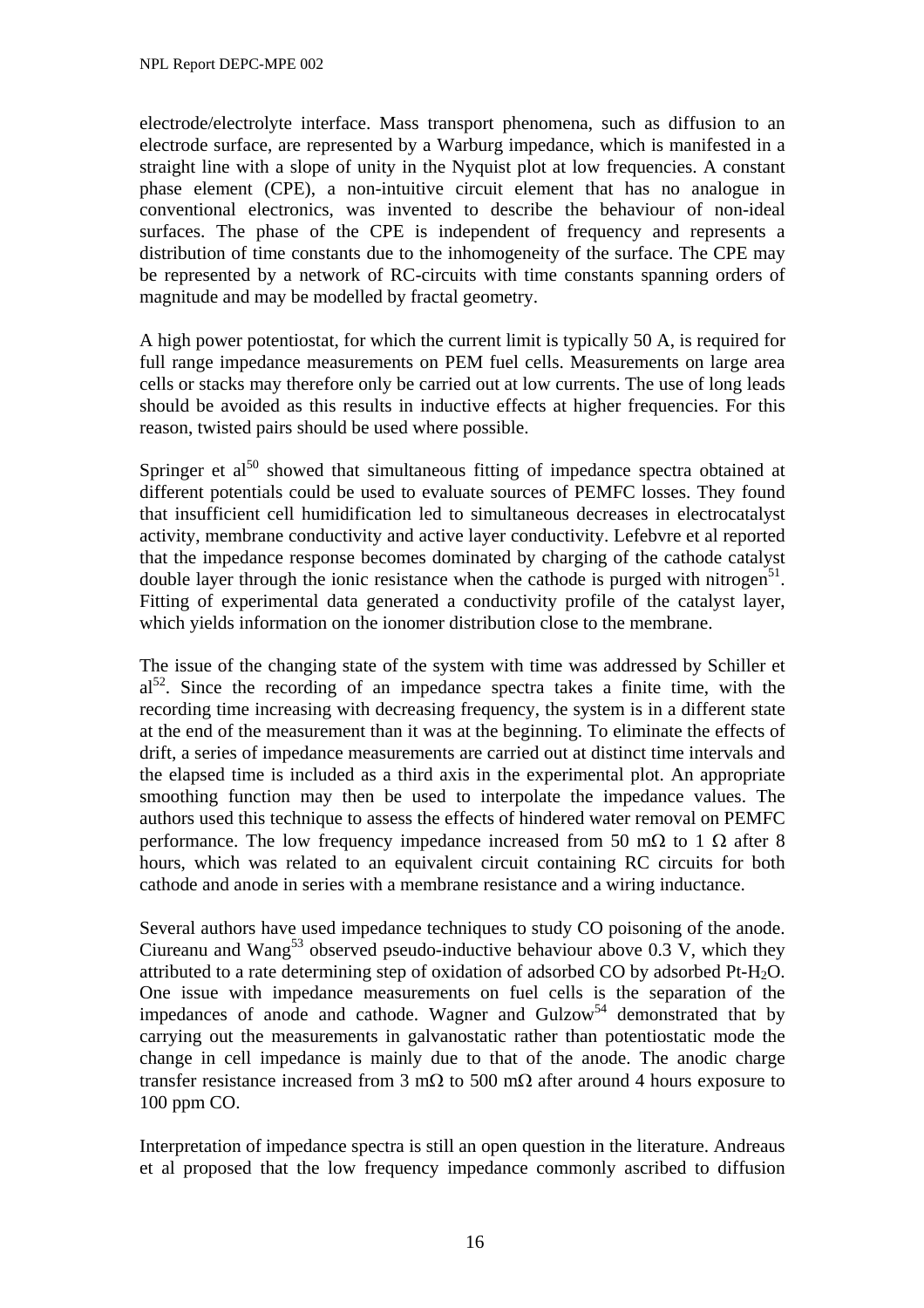limitation in the cathode active layer may equally be due to dehydration of the membrane close to the anode at high current densities<sup>55</sup>. They demonstrated that this effect was more pronounced with thicker membranes, where back-diffusion of water from the cathode is less efficient, resulting in an increased membrane resistance and an increased activation overpotential as catalyst sites become inactive due to the low proton mobility in the dehydrated region. Romero-Castanon et al identified a faradaic contribution to the impedance in the low frequency range<sup>56</sup>, both in the presence and absence of faradaic currents at high frequencies.

#### *Four point probe techniques*

It is very difficult to resolve the resistances of individual components in a fuel cell using two point probe techniques such as current interrupt and impedance spectroscopy. The van der Pauw (VDP) method is a four point probe technique that can be used to measure both local and large scale conductivity depending on the location and separation of the probes. The conductivity is determined by measuring the resistance of the sample in two directions and substituting the values into an empirical formula<sup>57</sup>. This technique has been applied to PEM fuel cells<sup>58</sup>, although it should be noted that only the lateral conductivity is measured, rather than the through thickness conductivity which is more relevant to fuel cell applications. However, the VDP technique can still yield valuable information on crack formation and membrane deterioration.

# 2.2 STRUCTURAL CHARACTERISATION

#### *Imaging techniques*

The most common imaging techniques used in the analysis of fuel cell materials and components are scanning electron microscopy (SEM), which is used for characterisation on a micron scale, and transmission electron microscopy (TEM), which is used for nanoscale characterisation. SEM is well suited to the examination of pore structure in the GDL and to the measurement of membrane and electrode thickness in cross-section<sup>59</sup>. An example of a SEM image of a MEA cross-section is shown in Fig. 9. The preparation of the MEA cross-section is usually carried out by cooling the sample in liquid nitrogen before fracture to avoid deformation<sup>2</sup>. Although time consuming, this technique is preferable to measuring the thickness directly with a micrometer. This is due to the large uncertainty in electrode thickness when compared to that of the membrane and the fact that only the total thickness can be measured for a real ME $A^{60}$ .

TEM is used to characterise the particle size and distribution of the electrocatalyst and support. A typical electrocatalyst consists of platinum particles of 2-3 nm in diameter, supported on agglomerates of carbon particles of  $\sim$  30 nm in size, as shown in the TEM micrograph in Fig. 10. Both of these imaging techniques and their variants (HR-SEM and STEM) are therefore extremely useful in the systematic investigation of the correlation between material fabrication methods and cell performance. Atomic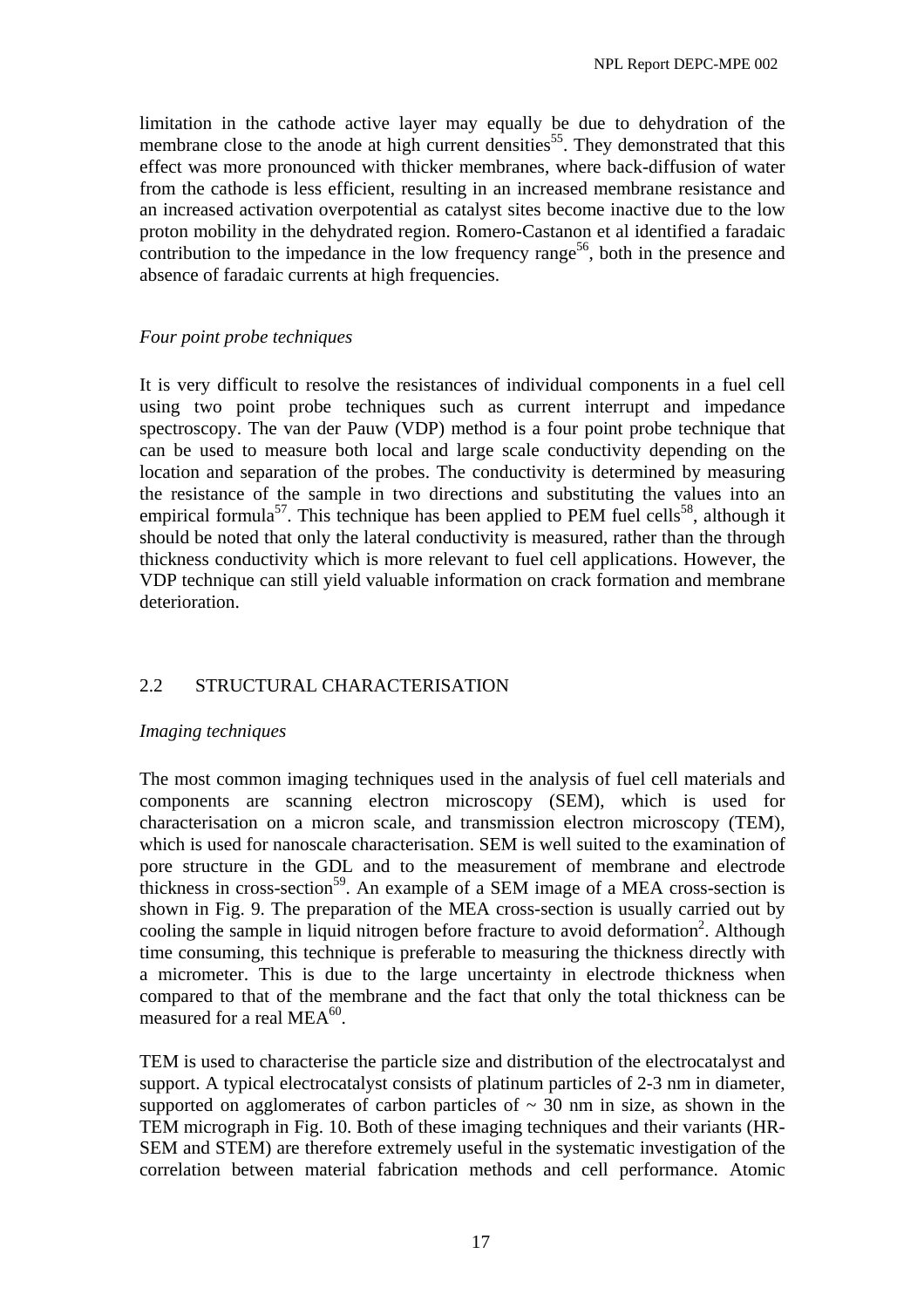resolution scanning probe techniques such as atomic force microscopy (AFM) and scanning tunnelling microscopy (STM) are not generally applicable to fuel cell materials due to their inhomogeneity and high surface roughness.



**Fig. 9:** Backscattered electron image of a typical MEA cross-section<sup>61</sup>.



**Fig. 10:** TEM micrograph of Pt/C electrocatalyst<sup>62</sup>.

#### *X-ray diffraction (XRD)*

Characterisation of crystalline materials may be carried out by X-ray diffraction (XRD), which provides a direct probe of the size and structure of the crystal lattice. XRD is most commonly used for the characterisation of the electrocatalyst and membrane structure in PEM fuel cells. Diffraction of electromagnetic radiation occurs when the wavelength of the incident radiation is comparable to the interatomic spacing. This condition is satisfied by X-rays, whose wavelength is of order 0.1 nm. X-rays are specularly reflected from successive parallel planes of atoms in the crystal, with each plane reflecting only a tiny fraction of the incident radiation. Diffraction peaks may be detected at certain angles where the reflected beams interfere constructively. The position and intensity of these peaks are unique to each crystalline material, which allows for relatively straightforward identification. The sharpness of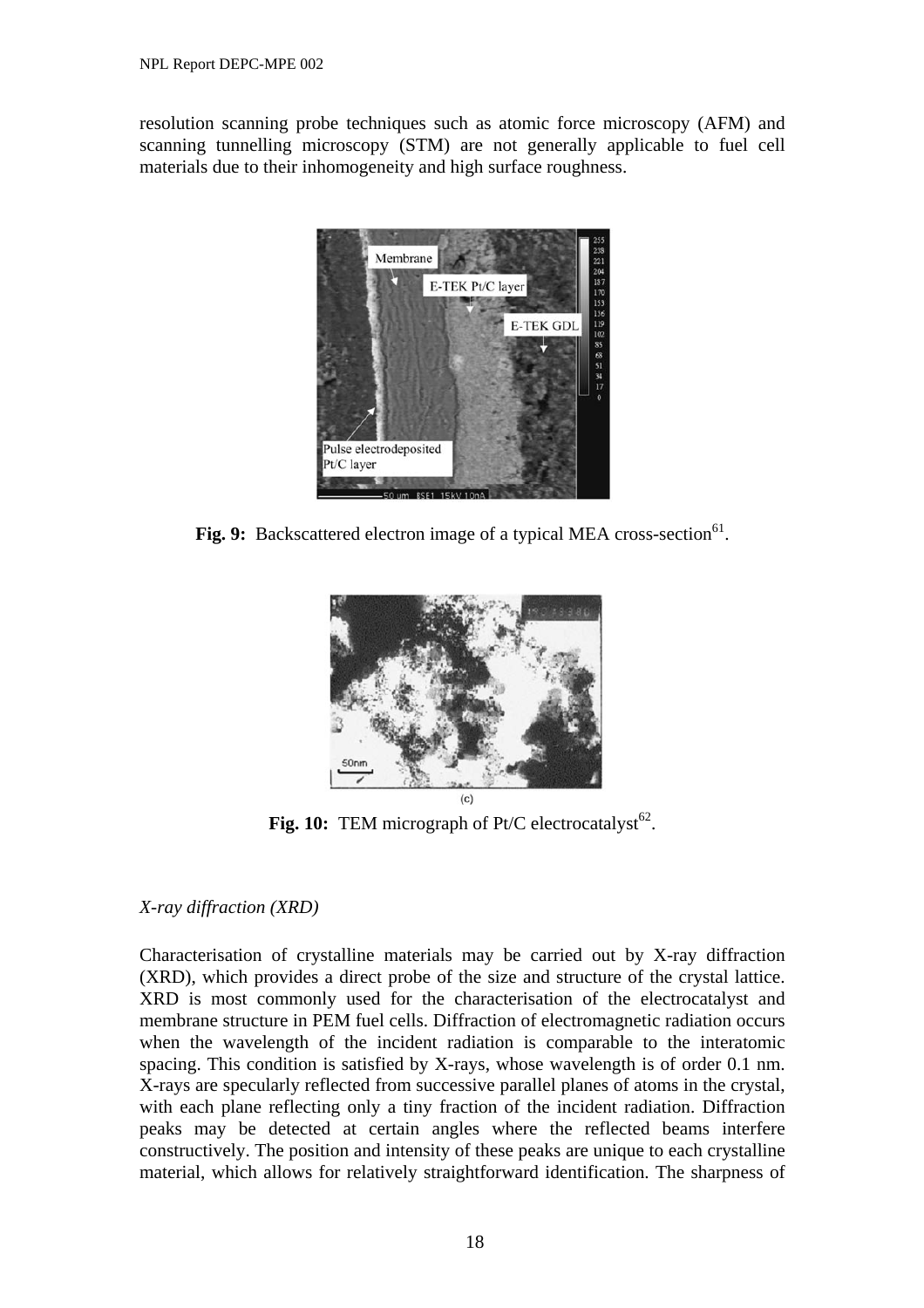the peaks is an indication of the degree of crystallinity, which is an important parameter for PEMFC membranes.

#### *Porosimetry*

From a mass transport perspective, the porosities of the active layer and GDL are of critical importance to the operation of the fuel cell. If the thickness and composition of the active layer are known, the porosity can be calculated simply by dividing the volume of the solid phase by the total volume of the electrode. Otherwise, the porosity can be determined by filling the pore structure with an inert solvent such as toluene<sup>63</sup>. Mercury or gas porosimetry are often used to characterise the pore size distribution of both the active layer and GDL. Mercury porosimetry is used to characterise larger pore sizes  $(3 \text{ nm} - 300 \text{ \mu m})$ , while nitrogen porosimetry is suited to smaller pore sizes in the range 0.5 nm – 100 nm. Relatively large volumes of sample are required, which often means that the sample has to be cut into small pieces and stacked in the sample holder. This perturbs the pore size distribution above  $1 \mu m$ , making the quantitative determination of porosity more difficult. For low pore sizes, the high pressure required may result in collapse of the pore structure<sup>64</sup>.

Several groups have attempted to characterise the microstructure of the active layer using mercury and gas porosimetry. Watanabe et al characterised the pore structure of active layers consisting of a mixture of ionomer and carbon-supported platinum and found that there were two distinctive pore distributions with a boundary at around 0.1  $\mu$ m<sup>65</sup>. The primary (smaller) pore size was identified with the space between the particles in the agglomerate of the carbon support while the secondary pore size was identified with the space between the agglomerates. Uchida et al later postulated that the ionomer and therefore the reaction sites were confined to the secondary pores<sup>66</sup>. They examined the performance of single cells as a function of ionomer content in the active layer. The volume of the secondary pores  $(0.04 - 1 \mu m)$  decreased linearly with increasing ionomer content, while that of the primary pores  $(0.02 - 0.04 \mu m)$ remained unchanged, confirming that the ionomer was only present in the larger pores<sup>67</sup>. The primary pores therefore act as gas channels.

More recently Lundblad showed that different fabrication procedures result in very different microstructures in the active layer. He found that the distribution of ionomer in the active layer was critically dependent on the mixing treatment of the catalyst ink. Solvents in which the ionomer is more soluble, such as ethanol or isopropanol, increase the wetability to carbon by decreasing the surface tension. In this work, the electrocatalyst powder was mixed, using ultrasound, with a 5% Nafion solution in propanol, methanol and water, containing proprietary dispersant additives from DuPont Fluoroproducts Ltd. A more uniform distribution of ionomer was observed, even penetrating and/or encapsulating the small primary particles (30 nm) of the carbon support $\frac{68}{68}$ . Lundblad pointed out that the use of butyl acetate, in which the ionomer is less soluble, would explain the different ionomer distribution in the work of Uchida et al. Different pore structures require different electrochemical models in order to understand their performance.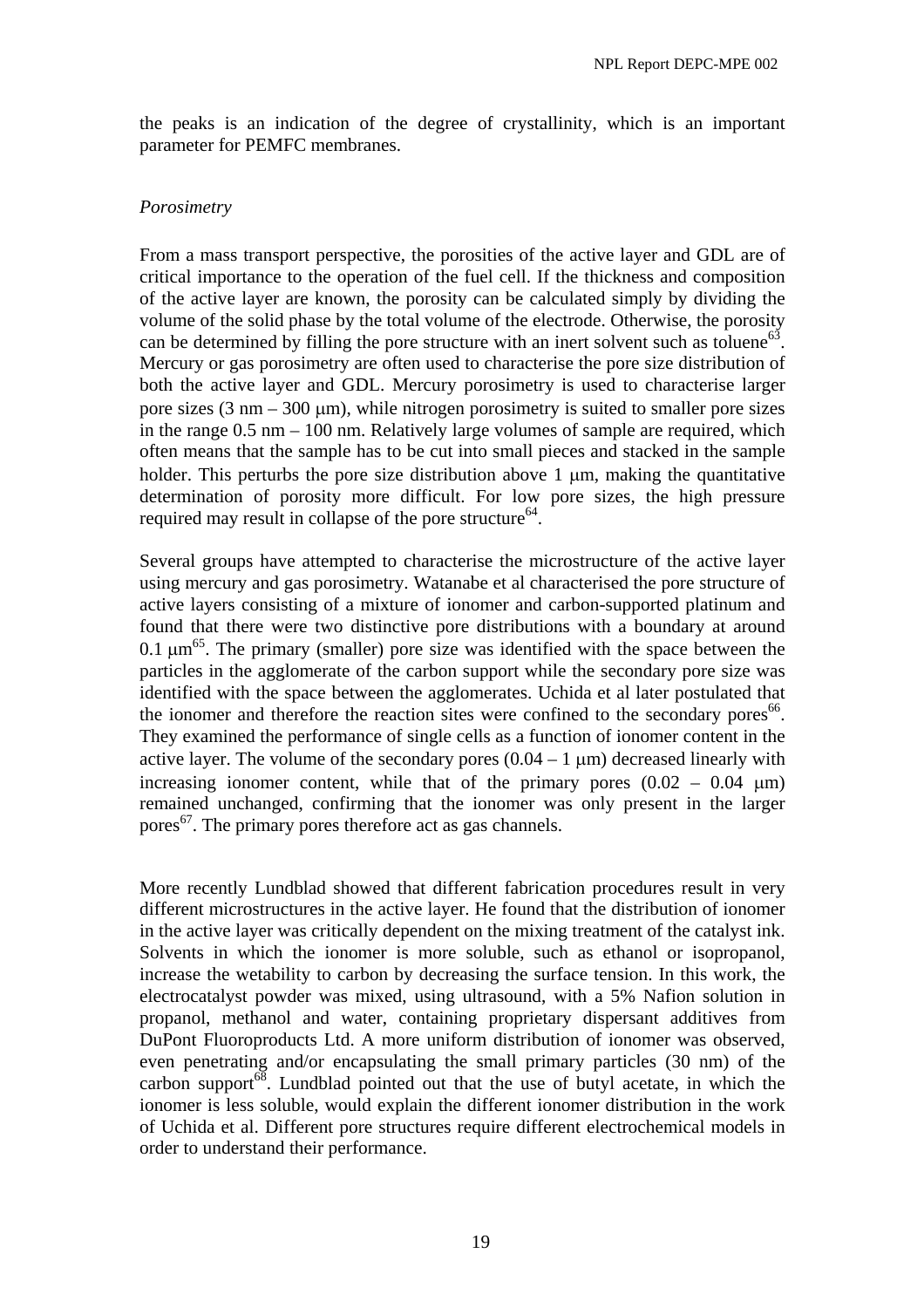Gamburzev and Appleby investigated the effect of incorporating proprietary pore forming additives to the cathode electrocatalyst-ionomer ink. An optimal amount of pore former (33 wt%) was identified for the MEAs studied, which yielded a performance of 340 mA/cm<sup>2</sup> on air at 0.7 V compared to 210 mA/cm<sup>2</sup> with no pore former $^{69}$ .



**Fig. 11:** Volume fraction of gas pores, Nafion and Pt/C in an electrode as a function of Nafion content<sup>70</sup>.

The influence of Nafion content on the structure and performance of the cathode active layer was investigated by Gode et al<sup>71</sup>. The volume fraction of Nafion, Pt/C and open pores as a function of Nafion content is shown in Fig. 11. The porosity does not vary much between 10 wt% and 30 wt% Nafion, but decreases dramatically at higher Nafion contents. Data obtained from impedance spectroscopy were analysed using an agglomerate model<sup>72</sup> developed by the authors, which showed that the model broke down above 45 wt% Nafion. This was interpreted as a blocking of the pores and a non-percolating Nafion system at high Nafion contents.

The influence of porosity of the gas diffusion layer on PEMFC performance has been investigated by a number of authors. The GDL usually consists of a thin layer of carbon black mixed with PTFE, coated on a sheet of macroporous carbon cloth. The PTFE is incorporated into the GDL to facilitate water removal from the electrode and prevent flooding. Although the GDL is often considered a minor component of the fuel cell, it has been demonstrated that its composition can have a substantial effect on overall cell performance. If the GDL is too thick, ohmic and mass transfer losses will be too high, while if it is too thin the mechanical strength and contact resistance may be poor. Most of the effects of GDL properties on fuel cell performance are observed at high current densities, where mass transport is the rate limiting factor. Prasanna et  $al^{73}$  recently carried out a study of the effect of different commercial GDL materials on the performance of single PEM fuel cells and concluded that gas permeability and pore diameter were the most important physical properties. They found that a mean pore size of above 60 µm results in greater losses at high current densities due to water droplet formation at the interface of the GDL and the active layer. The gas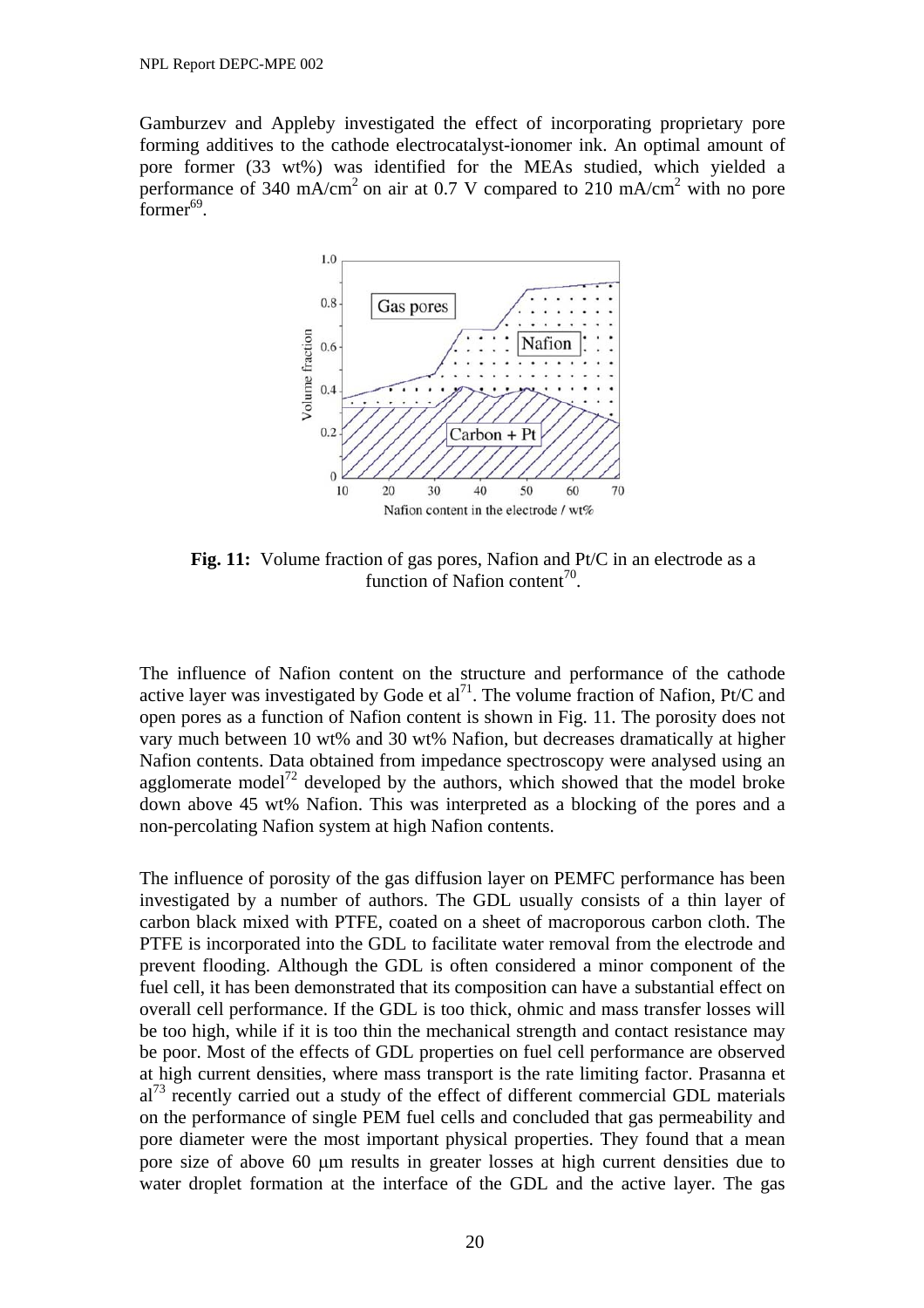permeability was severely affected by the hydrophobicity of the GDL, which varies with PTFE content. The authors identified an optimum PTFE content of 20%. The influence of the porosity of the GDL on cell performance was investigated by Chu et al using numerical simulation<sup>74</sup>. The results showed that a higher average porosity leads to a lower mass fraction of oxygen in the GDL due to higher consumption of oxygen in the catalyst layer, meaning that a fuel cell with a higher surface overpotential will require a GDL with a higher porosity. However, the simulations did not take into account flooding of the pores, which would limit the porosity level in practice.

# 2.3 CHEMICAL ANALYSIS

A variety of spectroscopic techniques have been used to characterise the composition and chemical state of fuel cell materials. These techniques are particularly useful for the detection of chemical degradation in fuel cell components in long term tests. Most of the studies in the literature are concerned with the chemical properties of the active layers and the membrane.

# *X-ray photoelectron spectroscopy (XPS)*

X-ray photoelectron spectroscopy (XPS) yields quantitative information on the surface concentrations of elements and their binding states. The energy of photoelectrons ejected from the sample by an incident X-ray beam is measured, allowing identification of each element from its characteristic energy signature. A compositional map of the surface is obtained from analysis of the area under each peak. The XPS technique is highly surface specific due to the short range of the photoelectrons that are excited from the solid. Depth profiles of up to 100 nm may be obtained by alternately recording XPS spectra and removing surface layers by ion etching.

# *Energy dispersive X-ray spectroscopy (EDX)*

Energy dispersive X-ray spectroscopy (EDX or EDS) operates in the opposite mode to XPS, i.e. the energy of X-rays emitted when an electron beam impinges on the surface is measured. Most EDX systems are built into SEM or TEM units to enable in-situ analysis of surface composition in combination with images of the surface. Again, each element has a characteristic X-ray peak, the integral of which is proportional to its composition. Element mapping is a common technique whereby the X-ray energy is fixed to detect a particular element and the beam is rastered over the surface to obtain a spatial distribution map for that element. One issue with the analysis of MEAs is the distinction between Nafion and PTFE in the active layer. Since Nafion is a derivative of PTFE, the sulphur peak could in principle be used to distinguish the Nafion from the PTFE. However, the sulphur peak happens to coincide with that of platinum, which means that in practice the Nafion must be marked by ion exchange with alkali ions such as sodium<sup>75</sup>.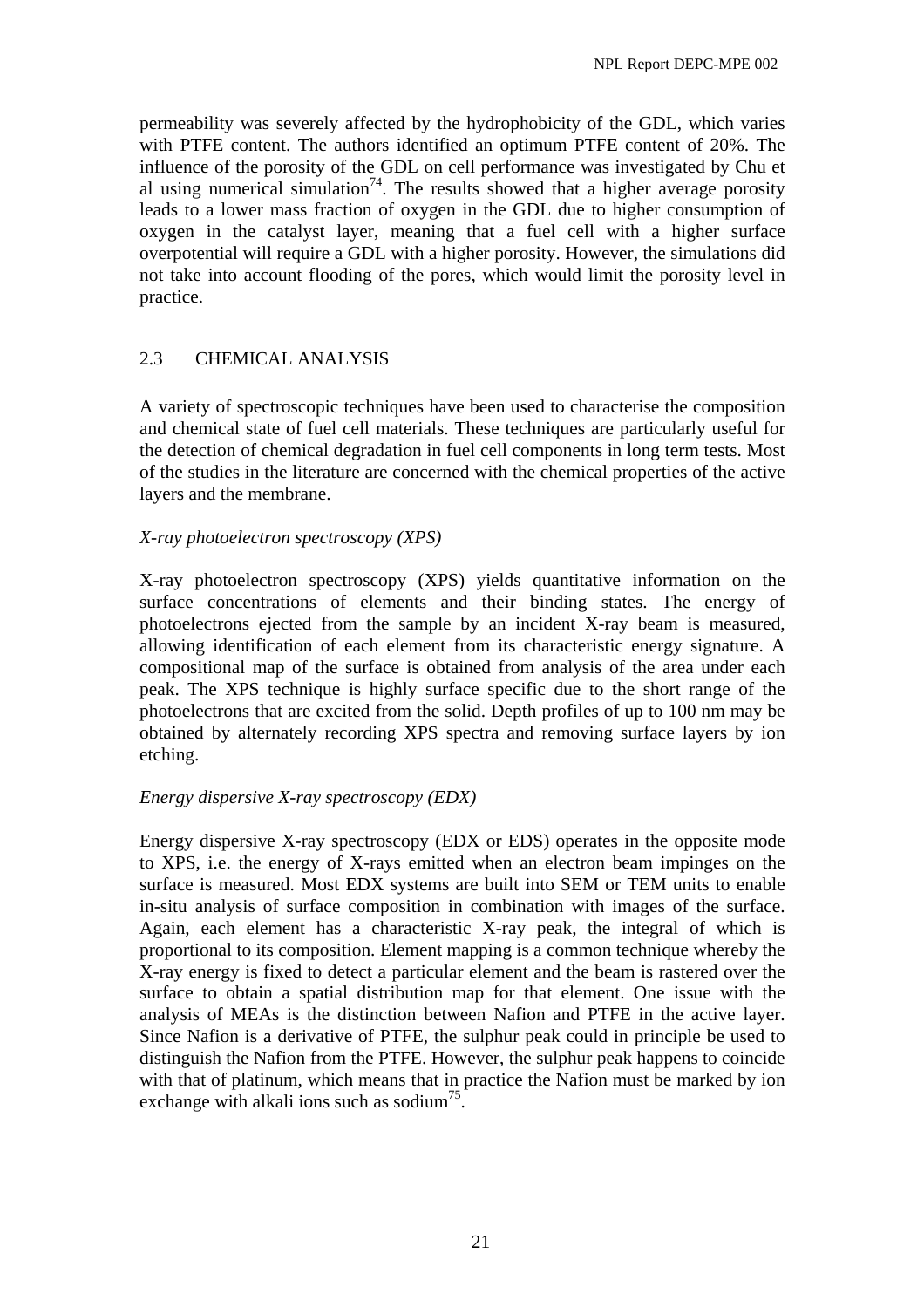# *X-ray absorption spectroscopy (XAS)*

X-ray absorption spectroscopy (XAS) is a powerful technique that can yield information on the electronic structure and coordination of selected atoms. An X-ray beam is incident on the sample and the energy of the transmitted beam is measured as a function of the energy of the incident beam. A typical XAS spectrum is divided into two parts. The X-ray absorption near edge structure (XANES) provides information on the electronic structure of the material, such as density of states and orbital symmetries, while the extended X-ray absorption fine structure (EXAFS) reflects the coordination of the atom. The spectrum can be tuned to examine a particular type of atom in the system, e.g. a catalytically active site.

# *Rutherford Backscattering Spectroscopy (RBS)*

Rutherford backscattering spectroscopy (RBS) involves measuring the number and energy of  $\alpha$ -particles in a beam which backscatter after colliding with atoms in the near-surface region of a sample. With this information, it is possible to determine atomic mass and elemental concentrations versus depth below the surface. It is suitable for profiling the concentration of heavy elements such as platinum distributed in a matrix of lighter elements, which makes it ideal for the study of electrocatalyst layers in PEM fuel cells. The scattering cross section is proportional to  $Z^2$ , where Z is the atomic number, meaning that the platinum scattering is enhanced relative to that of the carbon support.

#### *Secondary ion mass spectrometry (SIMS)*

Secondary ion mass spectrometry (SIMS) is a technique whereby the surface of the sample is bombarded by a primary ion beam and the secondary ions emitted from the surface are detected by a mass spectrometer. When the mass spectrometer is set up to detect a certain element, a depth profile may be obtained as the sputtering time increases. SIMS is the most sensitive surface analytical technique due to the inherent sensitivity of mass spectrometric-based techniques.

Various other spectroscopic techniques such as infrared (IR) spectroscopy, Raman spectroscopy and electron paramagnetic resonance (EPR) have been used to a lesser degree by fuel cell research groups.

# 2.4 MODELLING

A great deal of work has gone into the development of mathematical models to simulate the performance of PEM fuel cells. In the majority of cases, the aim of the model is to reproduce experimental polarisation curves under various operating conditions. The models in the literature may generally be categorised as either empirical or steady state in nature. The empirical approach makes use of linear regression to produce best fits to experimental data in order to determine functional relationships between current density and fuel cell voltage. A more rigorous approach is the construction of a physical model of the fuel cell, using a set of equations which can be solved under steady state conditions. The complexity and sophistication of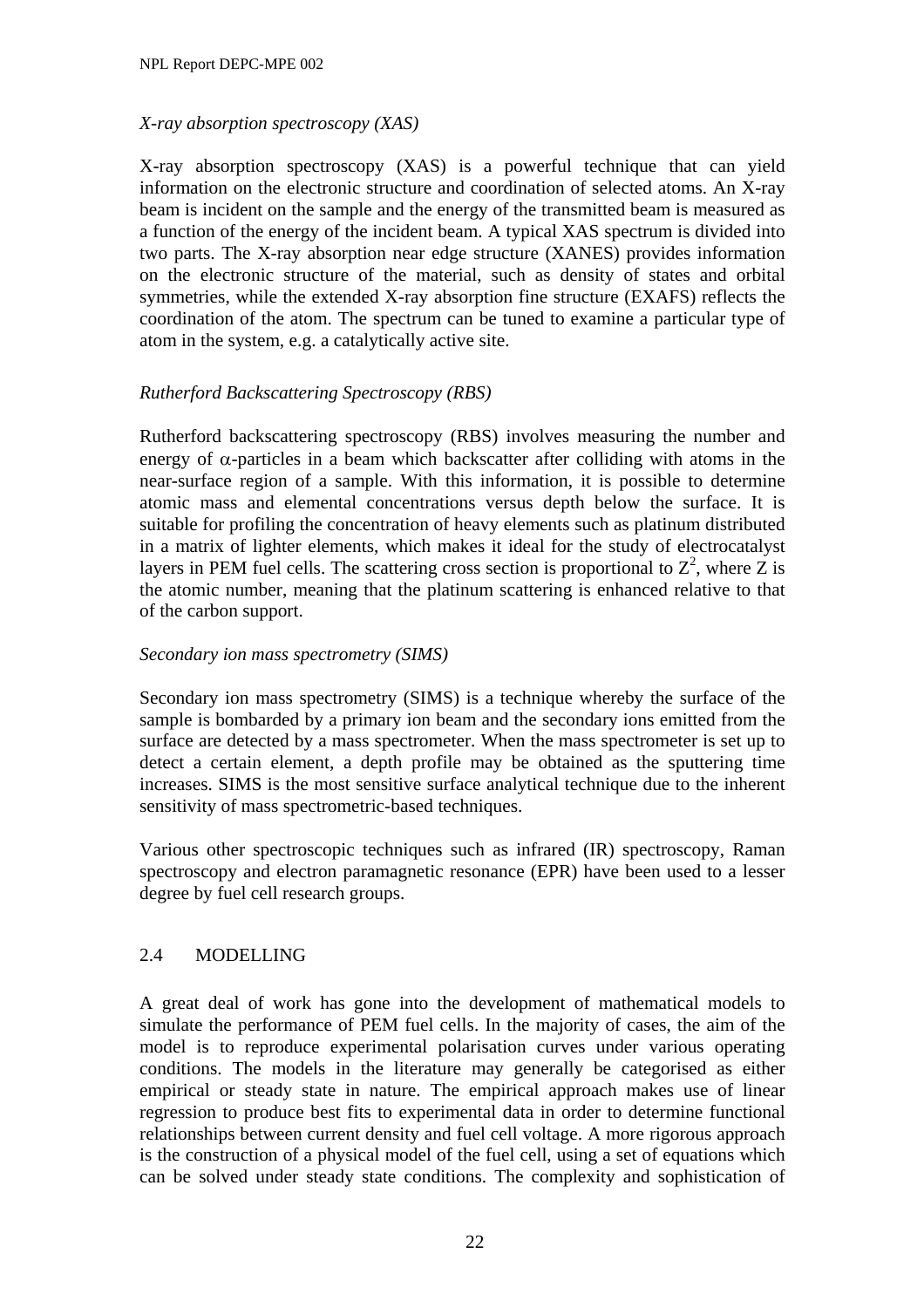such models has grown in tandem with understanding of transport properties in the membrane and active layers. For  $H_2$ /air fuel cells, the cathode performance dominates the cell behaviour under most conditions, so most effort has been concentrated on the cathode.

#### *Empirical models*

Kim et  $a^{76}$  presented the following empirical equation, which produced a good fit to experimental data at several temperatures, pressures and oxygen compositions in the cathode gas stream.

$$
E = E_0 - b \log i - iR - m \exp (ni)
$$
\n(4)

The first term is the open circuit potential, the second represents the activation losses (in Tafel form), the third term covers the ohmic losses and the exponential term compensates for the mass transport losses. In this region the parameter n has a more pronounced effect than the parameter m. Amphlett et  $al^{77}$  developed a similar model for a Ballard Mark IV single cell, which expresses relationships between current, voltage, pressure and temperature based on intuitive mechanistic principles. A semiempirical model was later developed by Pisani et al, where the only empirical parameter is the ohmic overpotential and all other terms are derived from phenomenological mass transport and conservation equations<sup>78</sup>. This approach enabled an assessment of the effects of cathode flooding and local decrease in oxygen concentration. Lee et  $al^{79}$  recently used artificial neural networks to fit experimental data obtained in a 300  $\text{cm}^2$  single cell, with a view to optimising cell, stack and system design. Such empirical models are useful in establishing parametric relationships but provide little insight into the operation of the fuel cell on a more fundamental level.

#### *Steady state models*

A wide range of steady state models, of varying complexity and dimensionality, have been developed to simulate PEMFC performance over the past decade. These include 1D models, where the spatial dimension is parallel to the flow of current, 2D models, where the planes considered are perpendicular to the cell plates, and more recently complex 3D models.

Springer et al<sup>80</sup> presented a 1D model for a well-humidified PEMFC, which considered losses from kinetics, transport in the active layer and gas transport in the cathode GDL. They found that the overall losses in well-humidified  $H_2/O_2$  cells could be well described by the sum of the high frequency (membrane and contact resistance) and cathode activation losses. Bernardi and Verbrugge<sup>81</sup> developed a similar model using the Nernst Planck equation, Schlogl's velocity equation, the Butler-Volmer equation and the Stefan-Maxwell equation. The results of a typical model calculation of the contributions to fuel cell losses for the base case (no mass transport limitation) are shown in Fig. 12. The cathode activation overpotential is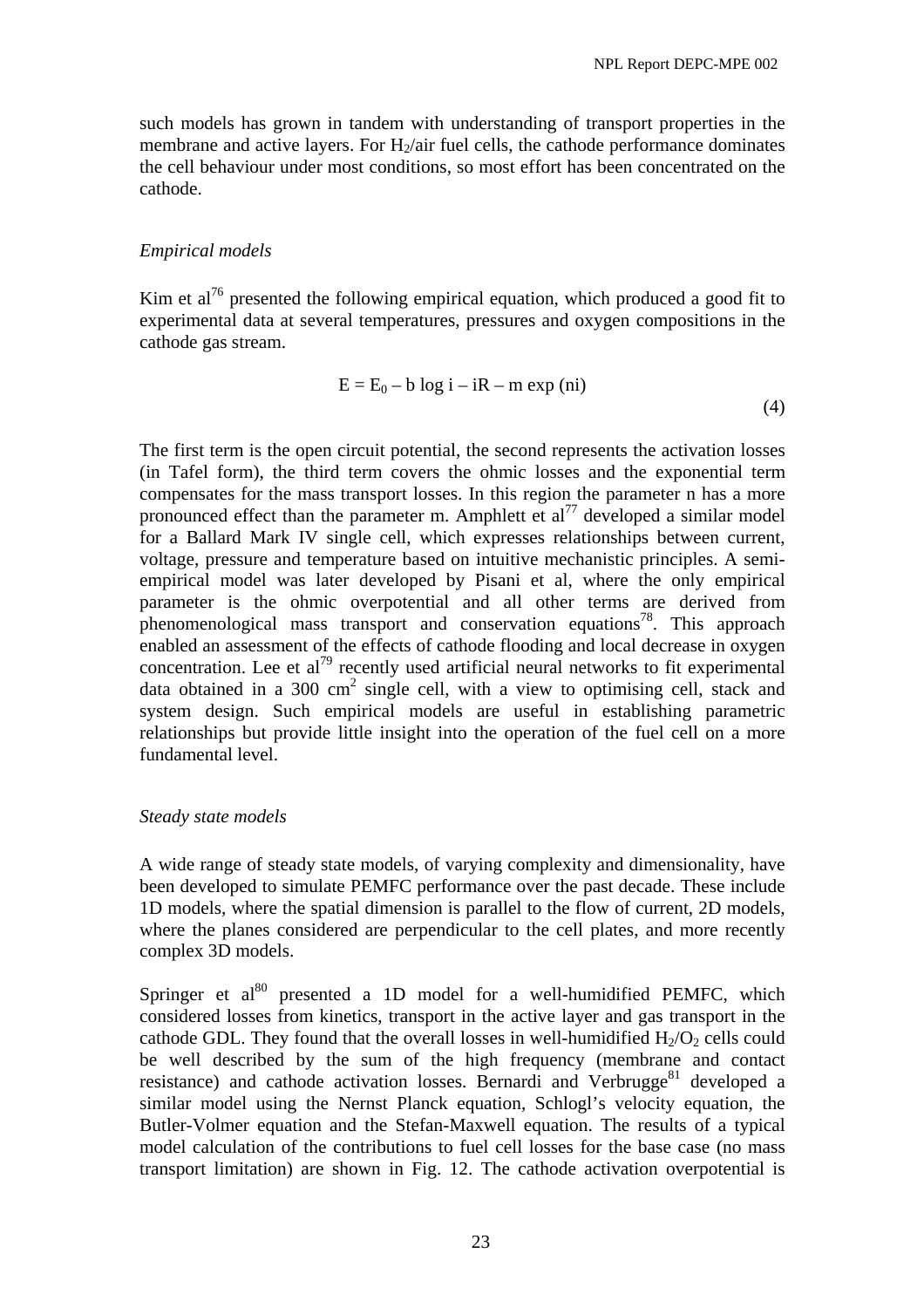clearly the dominant source of loss, although ohmic losses increase with increasing current density.



**Fig. 12:** Model calculations of the contributions to PEMFC losses as a function of current density with no mass transport limitation $^{82}$ .

A balance between model accuracy and calculation time is usually maintained by a number of assumptions, e.g. 1D geometry, isothermal conditions, fully hydrated conditions, steady state operation and material homogeneity. Relaxation of these assumptions leads to increasing model complexity and requires a more detailed physical model, particularly in the porous active layer. In recent years, much effort has been devoted to the simplified description of the complex structure of this region. A typical active layer consists of  $\sim$  300 nm agglomerates of  $\sim$  30 nm carbon particles with 2 – 3 nm Pt particles supported on them. This porous structure has a bimodal pore size distribution, with smaller  $(20 - 40)$  nm pores between carbon particles and larger (40 – 200 nm) pores between the agglomerates. Simplified models of this structure have been proposed using spherical<sup>83</sup>, slab<sup>84</sup> and cylindrical<sup>85</sup> agglomerates. Modelling of two phase flow<sup>86</sup> and water management<sup>87</sup> has also attracted attention in recent years. Modelling of flow field patterns is an important design tool for bipolar plate manufacturers<sup>88</sup>. 3D models<sup>89,90</sup> to describe the complete operation of the PEMFC have started to appear in the literature. However, a detailed theoretical treatment of the various models in the literature is beyond the scope of this review.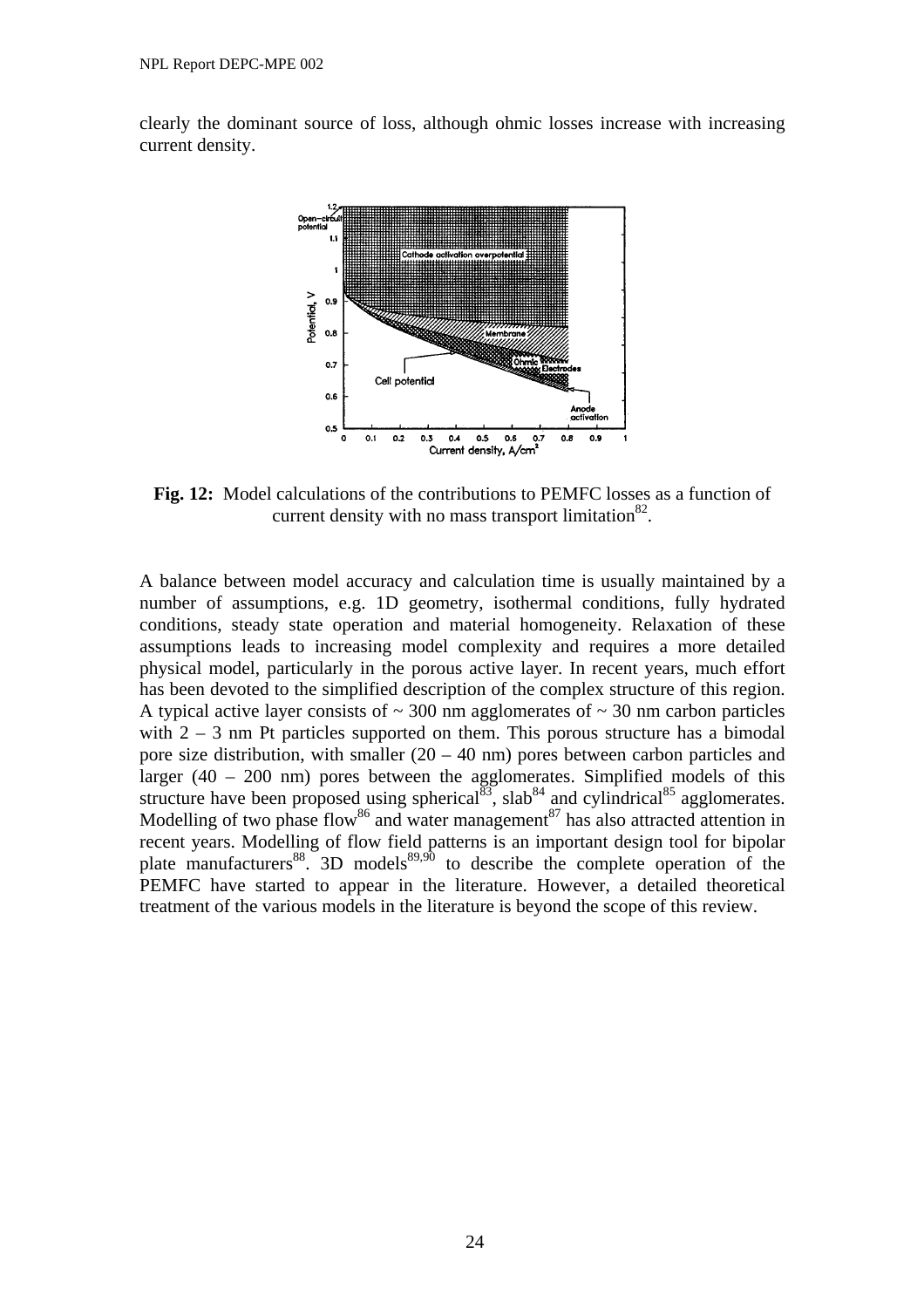# **3 DURABLITY OF PEM FUEL CELLS**

There has been an increased interest in recent years in the study of degradation processes in PEM fuel cells. This has been driven by the need to ensure stability and reliability of performance in service as the timescale for commercialisation of the technology continues to decrease. Fuel cell lifetime requirements vary from 4000 h for car applications up to 20,000 h for buses and 40,000 h for stationary applications. Degradation rate limits are usually set based on beginning-of-life (BOL) and end-oflife (EOL) performance specifications and are typically in the range 1-10 µV/h. A number of individual well-engineered PEMFC stacks, e.g. from Ballard, have already been demonstrated to satisfy these requirements, but in most cases there is a need to improve the long term performance. At present, the fuel cell industry cannot guarantee the above lifetimes under anything but the most benign and stable service conditions. The physical mechanisms of fuel cell degradation are not well understood but qualitatively are a result of irreversible changes in the kinetic and/or transport properties of the cell. Recent reviews of the subject have been conducted by Gottesfeld and Zawodzinski<sup>91</sup> and Fowler et al<sup>92</sup>. While the performance of fuel cells at BOL is relatively well understood, there has been very little EOL analysis of PEMFC stacks. Post mortem analysis of materials and components and modelling of performance degradation are required to enhance understanding of these processes. Degradation of PEMFC performance is unavoidable; the aim of the designer should be to minimise the rate of degradation.

A summary of the major failure modes and their likely causes is presented in Table 1. In most cases a combination of the inherent reactivity of component materials, harsh operating conditions, contamination and poor design/assembly is responsible for the onset of degradation.

The principal indicator of fuel cell durability is conventionally taken to be the voltage decay rate, usually expressed in  $\mu$ V/h. The results of a selection of PEMFC durability tests from the literature are shown in Table 2. Direct comparison is difficult as the details of operating history and experimental conditions are not usually specified. In many of these tests, simulated reformate was used rather than pure hydrogen to reflect service conditions more accurately. It must be emphasised that most long term durability tests evaluate the stability of cell performance under steady load. When the fuel cell is subjected to more demanding conditions, such as fluctuating loads, freeze/thaw cycles and shut down/start up, the observed degradation rates are significantly higher than those in Table 2. This is illustrated by Fowler et  $al^{93}$ , who reported an overall voltage decay rate of 120  $\mu$ V/h for a PEMFC that had been used by their group for 10 years with approximately 600 h of non-continuous operation under a variety of conditions, including stop-start cycling, long term storage, dehydration and flooding.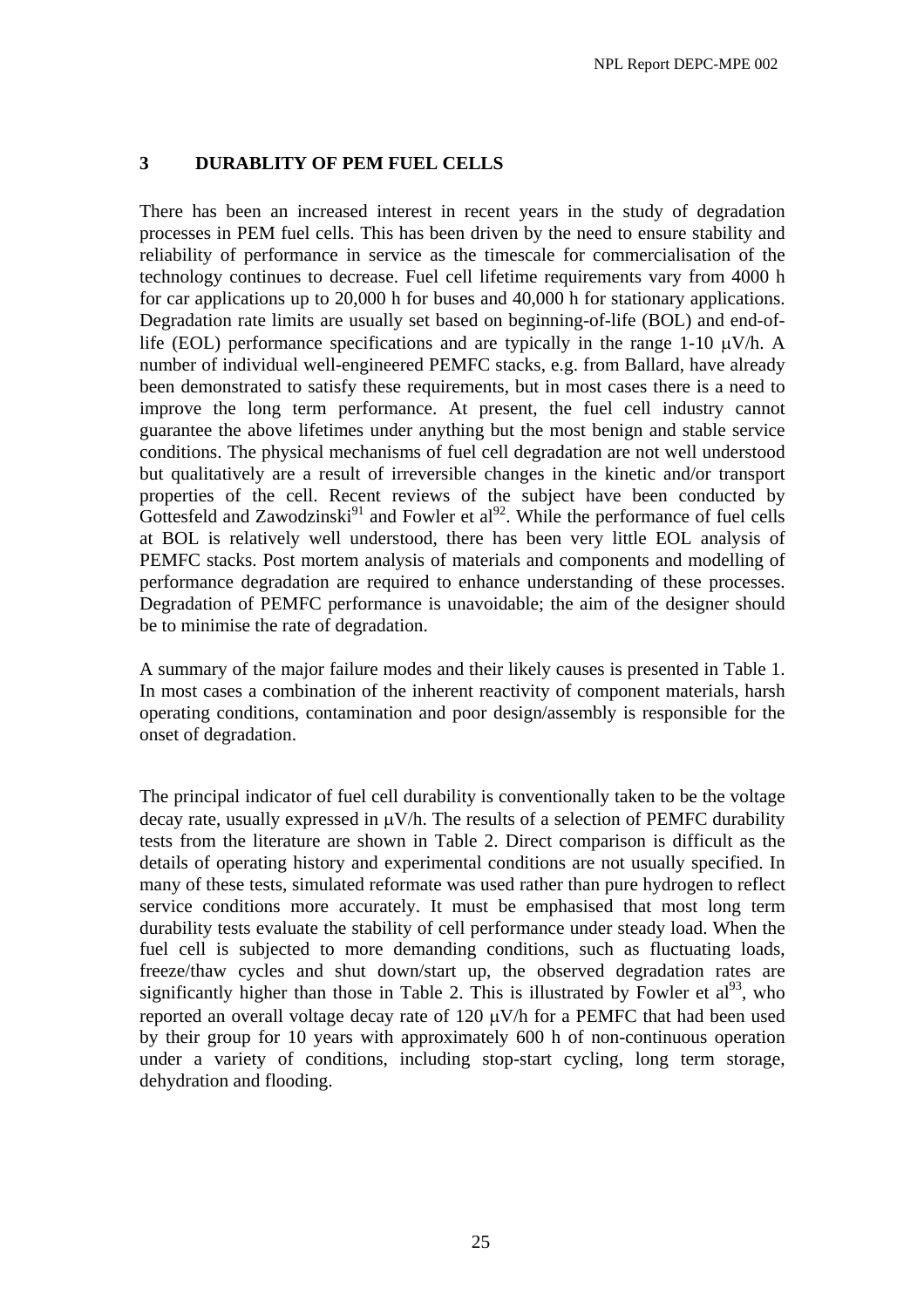| Component     | <b>Failure modes</b>         | <b>Causes</b>                   |
|---------------|------------------------------|---------------------------------|
| Membrane      | Chemical attack              | Contamination                   |
|               |                              | Non-uniform distribution of     |
|               |                              | reactants/water/coolant         |
|               |                              | <b>Mechanical</b> stress        |
|               | Conductivity loss            | Drying of membrane              |
|               |                              | Contamination                   |
|               |                              |                                 |
|               | Delamination from electrode  | Thermal/mechanical stress       |
|               |                              |                                 |
| Active layer  | Loss of activation           | Sintering of electrocatalyst    |
|               |                              | Corrosion of electrocatalyst    |
|               |                              | Poisoning                       |
|               | Decrease in mass transport   | <b>Mechanical stress</b>        |
|               | rate of reactants            | Contamination                   |
|               |                              |                                 |
|               | Loss of reformate tolerance  | Dealloying of electrocatalyst   |
|               |                              |                                 |
|               | Decrease in control of water | Change in hydrophobicity of     |
|               | management                   | materials                       |
|               |                              |                                 |
| <b>GDL</b>    | Decrease in mass transport   | Degradation of backing material |
|               | rate of reactants            | <b>Mechanical stress</b>        |
|               | Conductivity loss            | Corrosion                       |
|               |                              |                                 |
|               | Decrease in control of water | Change in hydrophobicity of     |
|               | management                   | materials                       |
|               |                              |                                 |
| Bipolar plate | Conductivity loss            | Corrosion                       |
|               |                              |                                 |
|               | Fracture/deformation         | Mechanical stress               |
|               | Mechanical failure           | Corrosion                       |
| Gasket        |                              | <b>Mechanical stress</b>        |
|               |                              |                                 |

**Table 1:** Summary of major failure modes in PEM fuel cells.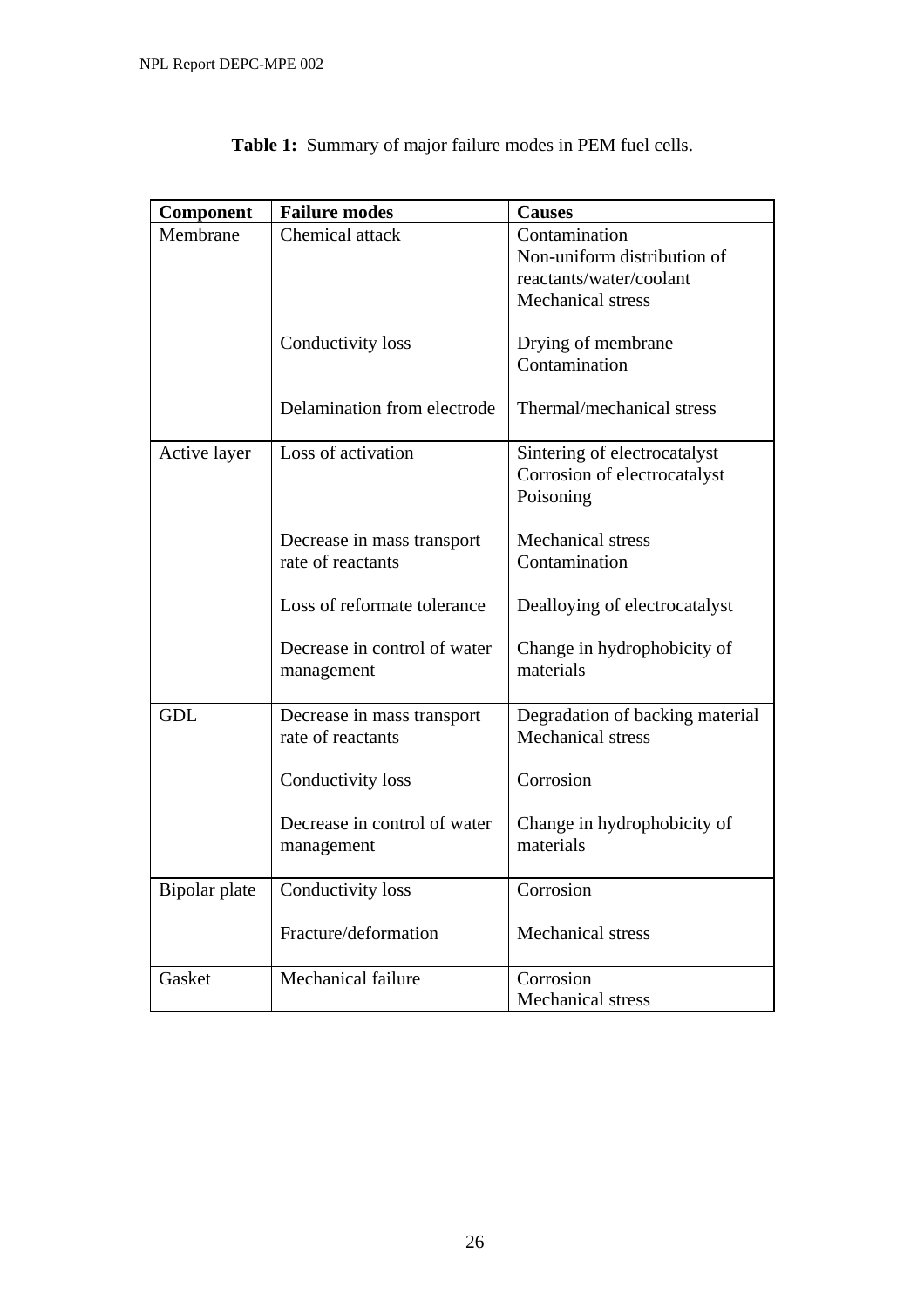| Ralph <sup>94</sup><br>5000 h<br>$4 \mu V/h$<br>1996<br>Sishtla et al $^{95}$<br>5100h<br>$6 \mu V/h$<br>1998<br>Washington <sup>96</sup><br>4700h<br>$6 \mu V/h$<br>2000<br>8000h<br>$2.2 \mu V/h$<br>Nakayama97<br>4000h<br>$4.3 \mu V/h$<br>2000<br>Isono et al $^{98}$<br>2000 h<br>$10 \mu V/h$<br>2000<br>Maeda et al <sup>99</sup><br>5000h<br>$6 \mu V/h$<br>2000<br>Endoh et al <sup>100</sup><br>4000h<br>$2 \mu V/h$<br>2002<br>12000h<br>Knights et<br>$0.5 \mu V/h$<br>$al^{101}$<br>2004<br>Cheng et $al^{102}$<br>4000h<br>$3.1 \mu V/h$<br>2004<br>Scholta et al <sup>103</sup><br>2500h<br>$20 \mu V/h$<br>2004 | <b>Authors</b> | <b>Test</b> | <b>Degradation</b> |
|----------------------------------------------------------------------------------------------------------------------------------------------------------------------------------------------------------------------------------------------------------------------------------------------------------------------------------------------------------------------------------------------------------------------------------------------------------------------------------------------------------------------------------------------------------------------------------------------------------------------------------|----------------|-------------|--------------------|
|                                                                                                                                                                                                                                                                                                                                                                                                                                                                                                                                                                                                                                  |                | time        | rate               |
|                                                                                                                                                                                                                                                                                                                                                                                                                                                                                                                                                                                                                                  |                |             |                    |
|                                                                                                                                                                                                                                                                                                                                                                                                                                                                                                                                                                                                                                  |                |             |                    |
|                                                                                                                                                                                                                                                                                                                                                                                                                                                                                                                                                                                                                                  |                |             |                    |
|                                                                                                                                                                                                                                                                                                                                                                                                                                                                                                                                                                                                                                  |                |             |                    |
|                                                                                                                                                                                                                                                                                                                                                                                                                                                                                                                                                                                                                                  |                |             |                    |
|                                                                                                                                                                                                                                                                                                                                                                                                                                                                                                                                                                                                                                  |                |             |                    |
|                                                                                                                                                                                                                                                                                                                                                                                                                                                                                                                                                                                                                                  |                |             |                    |
|                                                                                                                                                                                                                                                                                                                                                                                                                                                                                                                                                                                                                                  |                |             |                    |
|                                                                                                                                                                                                                                                                                                                                                                                                                                                                                                                                                                                                                                  |                |             |                    |
|                                                                                                                                                                                                                                                                                                                                                                                                                                                                                                                                                                                                                                  |                |             |                    |
|                                                                                                                                                                                                                                                                                                                                                                                                                                                                                                                                                                                                                                  |                |             |                    |
|                                                                                                                                                                                                                                                                                                                                                                                                                                                                                                                                                                                                                                  |                |             |                    |
|                                                                                                                                                                                                                                                                                                                                                                                                                                                                                                                                                                                                                                  |                |             |                    |
|                                                                                                                                                                                                                                                                                                                                                                                                                                                                                                                                                                                                                                  |                |             |                    |
|                                                                                                                                                                                                                                                                                                                                                                                                                                                                                                                                                                                                                                  |                |             |                    |
|                                                                                                                                                                                                                                                                                                                                                                                                                                                                                                                                                                                                                                  |                |             |                    |
|                                                                                                                                                                                                                                                                                                                                                                                                                                                                                                                                                                                                                                  |                |             |                    |
|                                                                                                                                                                                                                                                                                                                                                                                                                                                                                                                                                                                                                                  |                |             |                    |
|                                                                                                                                                                                                                                                                                                                                                                                                                                                                                                                                                                                                                                  |                |             |                    |
|                                                                                                                                                                                                                                                                                                                                                                                                                                                                                                                                                                                                                                  |                |             |                    |

**Table 2:** Results of long term durability tests under laboratory conditions.

Apart from membrane pinhole formation, which is catastrophic in terms of cell operation, all of the other degradation modes listed in Table 1 contribute in some way to a gradual decay of cell voltage with time. Contamination of the MEA by impurities leached from the fuel cell components or introduced through the reactant gases is a major cause of degradation. The anode gas may contain impurities from the reforming process, while systems operating in urban environments may be forced to operate on air containing pollutants such as  $NO<sub>x</sub>$ ,  $SO<sub>2</sub>$  and dust particles. Poor water management is another major factor contributing to degradation. If the humidity is too low, the membrane will dry out, leading to increased ohmic losses, while if it is too high, flooding will lead to increased mass transport losses, particularly at the cathode. The maintenance of an optimum humidity level and temperature over the entire area of each membrane in a fuel cell stack is a challenge, particularly with fluctuating loads, where the response of the humidification system is often too slow to keep pace with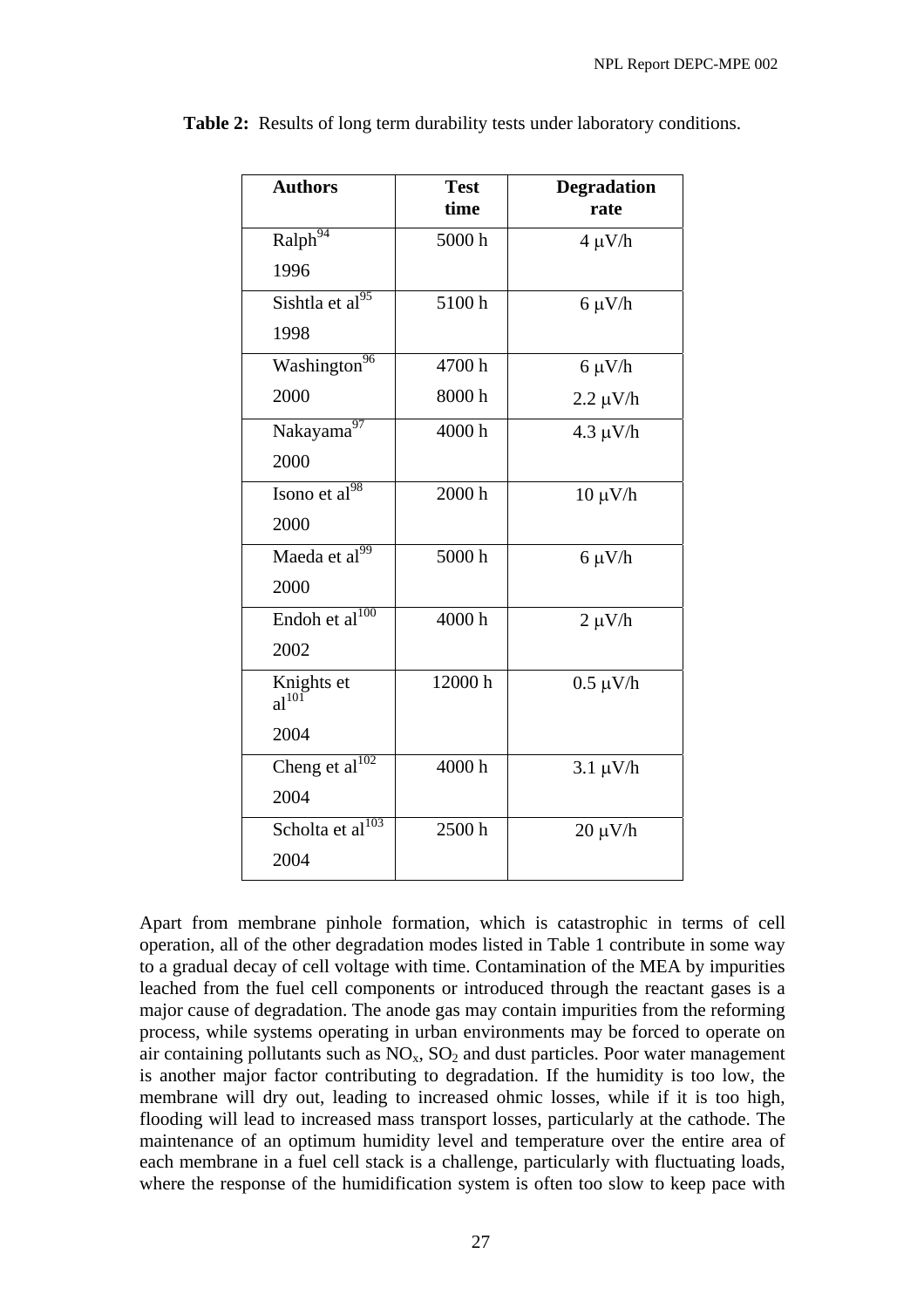the load following characteristics of the fuel cell. In general, the maintenance of uniform, steady conditions in the cell is conducive to good long term performance. Degradation of the various fuel cell components is discussed in more detail below.

# *Electrocatalyst*

Changes in the structure, chemistry and distribution of the electrocatalyst over time can lead to an increase in activation losses and therefore a decrease in cell performance. In particular, loss of surface area may occur due to sintering and/or oxidation of electrocatalyst particles. Loss of Pt surface area proceeds through electrodissolution/re-deposition and surface migration of Pt atoms, with the driving force being the minimisation of surface energy. Similar phenomena have been observed for Pt electrocatalysts in phosphoric acid fuel cells<sup>104</sup>. The mobility of platinum has been demonstrated on bulk platinum<sup>105</sup>, on highly oriented pyrolytic graphite<sup>106</sup> and on carbon-supported PEMFC electrocatalysts<sup>107,108</sup>. The evolution of electrocatalyst microstructure with time was monitored by Cheng et al<sup>109</sup>, using XRD, TEM and Raman spectroscopy. The particle size of the carbon-supported electrocatalyst on both anode (PtRu) and cathode (Pt) was observed to increase with time as shown in Table 3. The concentration of  $RuO<sub>2</sub>$  at the anode was found to increase with time, but no oxides were identified at the cathode.

| <b>Table 3:</b> Average particle size (nm) of electrocatalysts as a function of exposure time |
|-----------------------------------------------------------------------------------------------|
| in a PEMFC, calculated from XRD by the full width half maximum (fwhm) and Laue                |
| integration width methods <sup>110</sup> .                                                    |
|                                                                                               |

|          | fwhm  |                | Laue  |                |  |
|----------|-------|----------------|-------|----------------|--|
| Time (h) | Anode | <b>Cathode</b> | Anode | <b>Cathode</b> |  |
| 0        | 3.2   | 5.0            | 3.3   | 5.0            |  |
| 200      | 3.2   | 5.6            | 3.3   | 5.4            |  |
| 500      | 4.6   | 6.3            | 3.6   | 5.2            |  |
| 700      | 5.4   | 8.1            | 5.2   | 7.5            |  |
| 1000     | 5.8   | 6.9            | 4.0   | 5.8            |  |

Schulze et al<sup>111</sup> examined MEAs using XPS and EDX after several days operation at 0.5 V. They observed a dramatic decrease in Pt concentration in the XPS spectra at the anode surface, while that at the cathode remained unchanged. The cell performance was unaffected. This was explained by a redistribution of the electrocatalyst into larger three dimensional structures, which leads to a reduction in the XPS signal. In a separate experiment, accumulation of platinum in the cathode active layer was observed by EDX. When this experiment was repeated in a segmented cell with some flooded anode segments, the accumulation of Pt was only observed opposite to the flooded segments and not opposite the dry anode segments.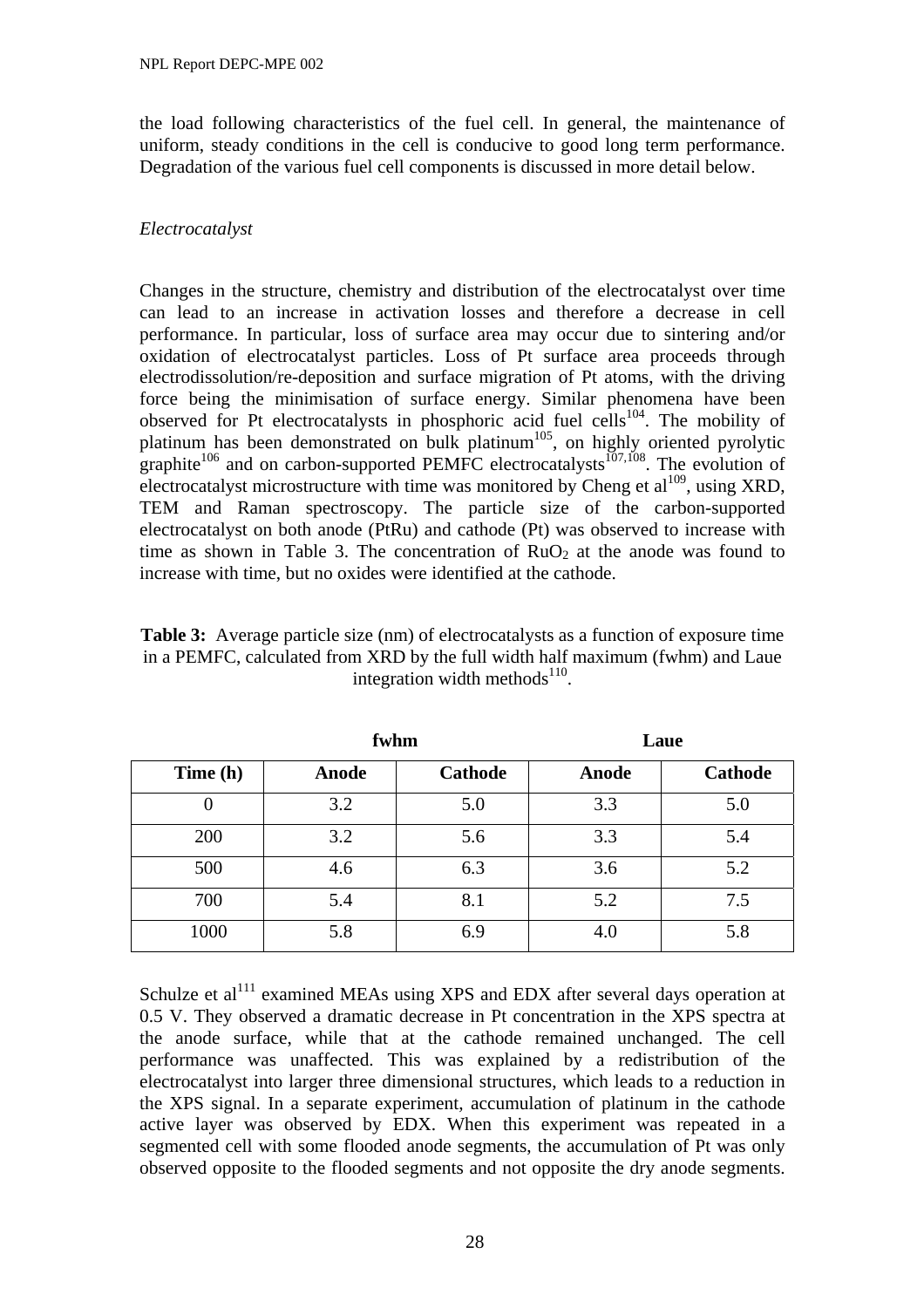Large particles of platinum oxide  $(\sim 50 \,\mu m)$  were also identified on the outside of the cathode GDL. These results demonstrate that the movement of platinum is supported by the presence of liquid water. St-Pierre et al also noted that the hydration level will have an effect on particle growth in the electrocatalyst<sup>112</sup>. Gulzow et al observed migration of Pt into the interface between the anode and the membrane<sup>113</sup>.In some cases, no deterioration in cell performance is observed despite evidence of catalyst sintering. This may be due to the particle size effect, whereby the decrease in surface area is compensated by a higher activity per unit surface area<sup>114</sup>.

In fuel cell stacks, non-uniform distribution of reactant gases between cells can result in partial or complete fuel and/or oxidant starvation in individual cells. This is of particular concern during start up at sub-zero temperatures, where ice can block the flow channels. Rapid heating of the stack at start up is advisable to avoid this scenario. Under conditions of oxidant starvation, the cell acts as a hydrogen pump, with  $H^+$  ions combining to form hydrogen at the cathode in the absence of oxygen. The cell potential drops almost to zero and may even become negative. Fuel starvation is more detrimental to long term performance, since oxidation of water occurs in the absence of hydrogen and the anode potential rises to that required to oxidise water (> 1.23 V). This high potential leads to corrosion of both electrocatalyst and carbon support, resulting in a loss of activity. Such degradation can be reduced by modification of the anode structure to favour oxidation of water over carbon $^{115}$ .

The effect of cell reversal on the electrocatalyst during fuel starvation was investigated by Taniguchi et al<sup>116</sup>. Ru dissolution from individual electrocatalyst particles was identified at the anode, while loss of Pt surface area at the cathode was also observed. The extent of Ru dissolution at the anode was greatest near the fuel outlet. At the cathode, the mean Pt particle diameter increased from 2.64 nm to 4.95 nm during the test. This increase in particle size was correlated with a decrease in active surface area of the cathode of around 28%, as determined from hydrogen adsorption.

Ahn et al conducted a post mortem analysis of a 2.63 kW PEMFC stack after 1800 h operation using electron microscopy, cyclic voltammetry, impedance spectroscopy and X-ray fluorescence spectroscopy<sup>117</sup>. They found a decrease in active surface area of 23% from hydrogen adsorption and an increase in charge transfer resistance by a factor of 5.8 from impedance spectroscopy. A rapid decay in performance was observed during the test. The failure of the cell was ascribed to degradation of the catalyst and contamination of the MEA.

The effect of sub-zero operating temperatures on cell durability has been studied by a number of authors. Kagami et  $al^{118}$  found that the voltage decay rate was significant when operating below 0 °C. The rate of decay was accelerated by increasing the current density. Cho et al investigated the effect of freeze/thaw cycling on the performance of a PEMFC and found that the performance degraded after each cycle. This was ascribed to increases in charge transfer and contact resistances and a decrease in active surface area<sup>119</sup>. Two methods of mitigation were proposed by Cho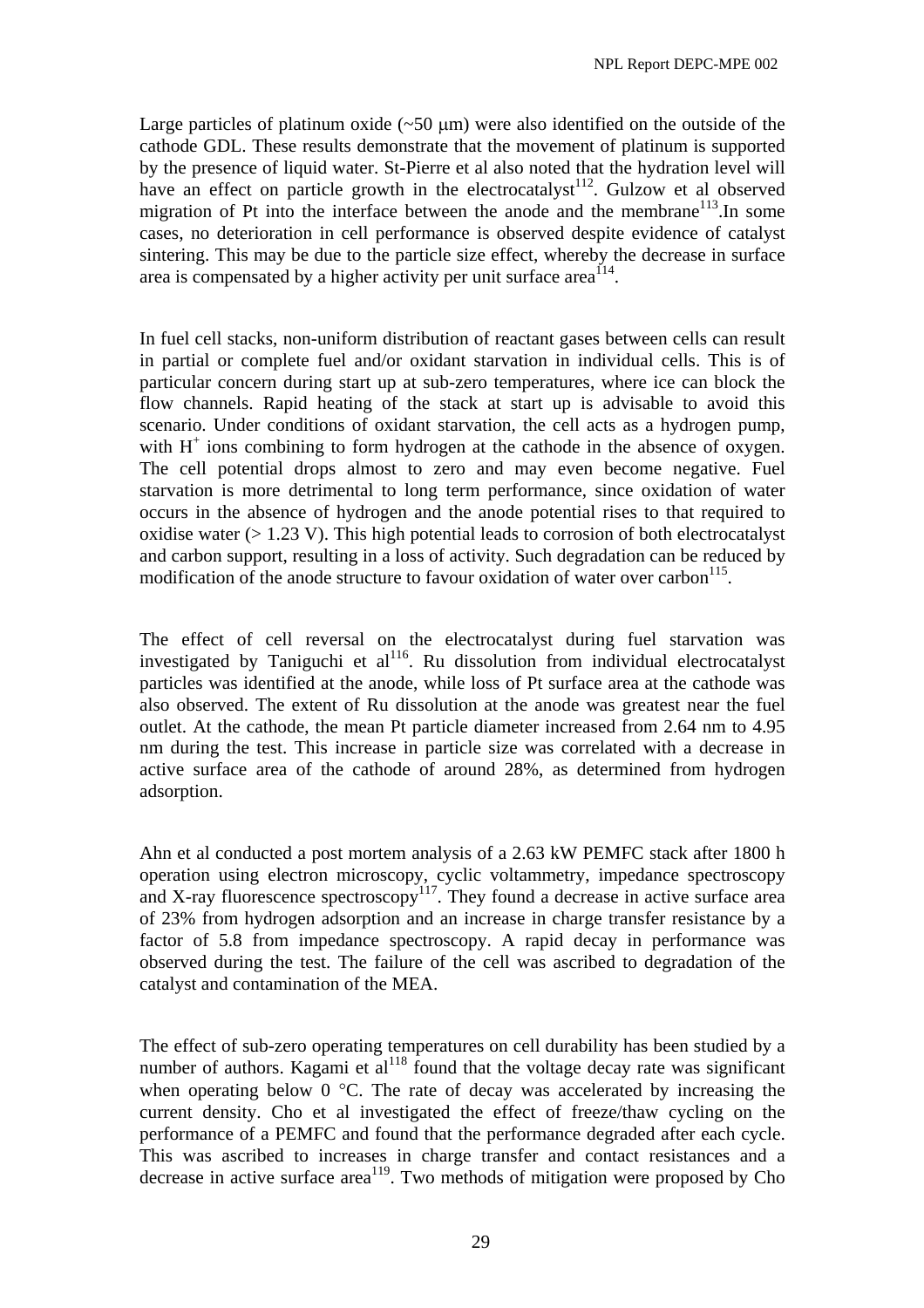et al<sup>120</sup>; gas-purging of the flow channels and solution-purging with antifreeze. Both methods were successful in reducing the degradation rate.

Endoh et al detected carbon radicals in the active layers of degraded MEAs using electron spin resonance<sup>121</sup>. The authors suggested that these radicals were generated by a reaction between the carbon support and either or both of the hydroxyl or hydroperoxyl radicals from the membrane.

Surface oxidation of Pt has also been reported to decrease the electrocatalytic activity for oxygen reduction<sup>122</sup>. Using cyclic voltammetry, Paik et al measured the extent of oxidation of Pt electrocatalysts in a PEMFC as a function of  $O<sub>2</sub>$  concentration at the cathode<sup>123</sup>. At 0.85 V, the formation of platinum oxide was proportional to  $O_2$ concentration at constant exposure time, while at 0.95 V, no such dependence was observed.

Poisoning of the anode electrocatalyst surface by adsorbed CO has been extensively studied. However, the effect of CO is reversible and may be mitigated by purging with an inert gas or by air bleed and this review is concerned only with irreversible performance degradation.

#### *Membrane*

Nafion-type membranes have proved extremely stable for applications such as ion exchange and electrolysis, with lifetimes of tens of thousands of hours, but they are far more susceptible to degradation when placed in the harsh environment of a PEMFC. Membrane lifetime is generally the most severe limitation on PEMFC durability under service conditions. Chemical attack of the membrane by contaminants is a major source of degradation. These contaminants may originate from corrosion of the bipolar plates<sup>124</sup> or electrodes<sup>125</sup>. Ma et al postulated that such contaminants disable proton conductivity sites in the membrane, leading to a decrease in conductivity over time<sup>126</sup>. The accepted chemical degradation mechanism for Nafion membranes is peroxide radical attack catalysed by metal ions<sup>127</sup>. The strongest evidence for this mechanism is the presence of hydrogen peroxide in the product water. It is possible that different membrane degradation mechanisms are in operation close to the cathode and anode. Panchenko et al have designed an experimental PEMFC capable of in-situ EPR analysis of organic radicals in the membrane<sup>128</sup>, although to date they have not reported any results. Bosnjakovic and Schlick also used EPR spectroscopy to monitor the concentration of intermediate radicals during the treatment of Nafion membranes with Fenton reagent<sup>129</sup>.

Huang et al<sup>130</sup> used XRD and XPS to investigate the degradation of Nafion membranes due to PEMFC operation. XRD showed that low gas humidification caused a decrease in the degree of crystallinity of the Nafion, as well as that of the electrocatalyst and carbon support. From the XPS spectra, the authors deduced that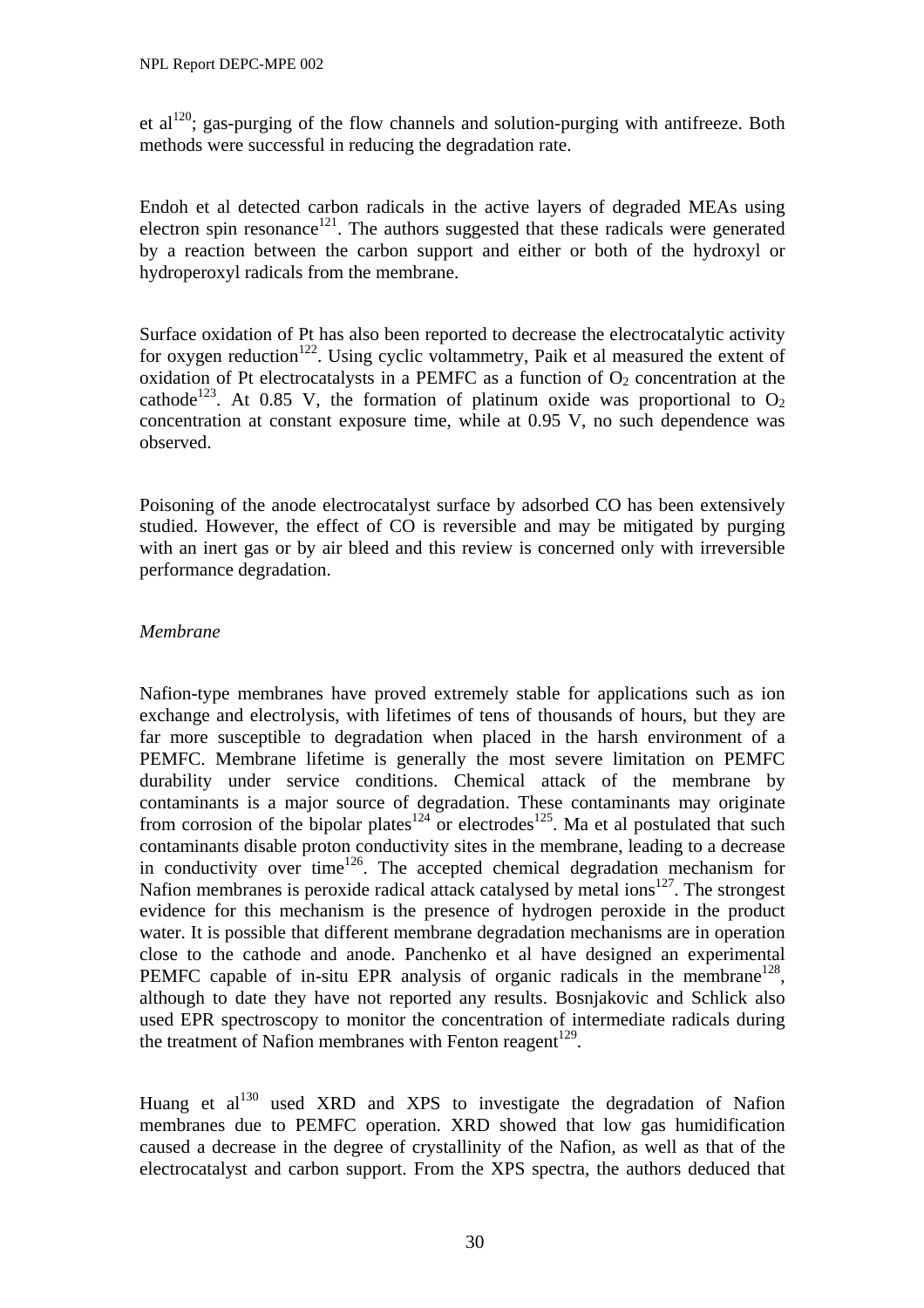the Nafion had decomposed during fuel cell operation, close to the anode in particular. They concluded that degradation of the membrane proceeds through hydrogen reacting with  $CF_n$  groups in the hydrophobic phase of Nafion under the anode potential.

Yu et al<sup>131</sup> studied the degradation of a polystyrene sulphonic acid (PSSA) membrane using EDX and IR spectroscopy. They concluded that peroxide intermediates at the cathode attack the tertiary hydrogen at the  $\alpha$ -carbon of the PSSA, leading to decomposition of the membrane. They demonstrated the improved stability of Nafion-PSSA composite membranes.

Another important factor in the durability of the membrane is its mechanical strength. Wakizoe et al showed that a reinforced membrane performed better under start-stop cycling than an unreinforced membrane<sup>132</sup>, while Cleghorn also emphasised the importance of dimensional stability of the membrane<sup>133</sup>. It is generally accepted that degradation of the membrane is enhanced by mechanical stress<sup>134</sup>, which is exacerbated by misalignment of components and/or unnecessarily high compressive forces.

Poor water management can also accelerate membrane degradation. Although a temporary drop in performance due to membrane dehydration can usually be recovered by humidification, if the membrane is operating in dehydrated condition for an extended period failure due to reactant crossover can occur. In general, the drier the conditions, the shorter the lifetime of the cell. A combination of low humidification and uneven distribution of reactant will lead to local hotspots, which are very prone to membrane failure.

#### *Bipolar plates*

Corrosion of bipolar plates has two adverse effects on fuel cell durability; contamination of the fuel cell with corrosion product and an increase in contact resistance. The impact of the former is most severe on the membrane, where the accepted major degradation mechanism is peroxide radical attack catalysed by metal  $\arccos$ <sup>135</sup>. The latter is caused by the formation of a resistive surface film (such as a passive layer on stainless steel) and results in increased ohmic losses. It is therefore imperative that bipolar plate materials with good corrosion resistance are used, although a balance is still required between cost, performance and durability. Other desirable properties in a bipolar plate are low resistivity (including contact resistance), high mechanical strength, low density, low reactivity, impermeability to reactant gases and low cost (both in terms of raw material and processing). The suitability of a variety of stainless steels was discussed by Davies et al, who showed that the thickness and resistivity of passive films varies with the type of alloy used  $136$ .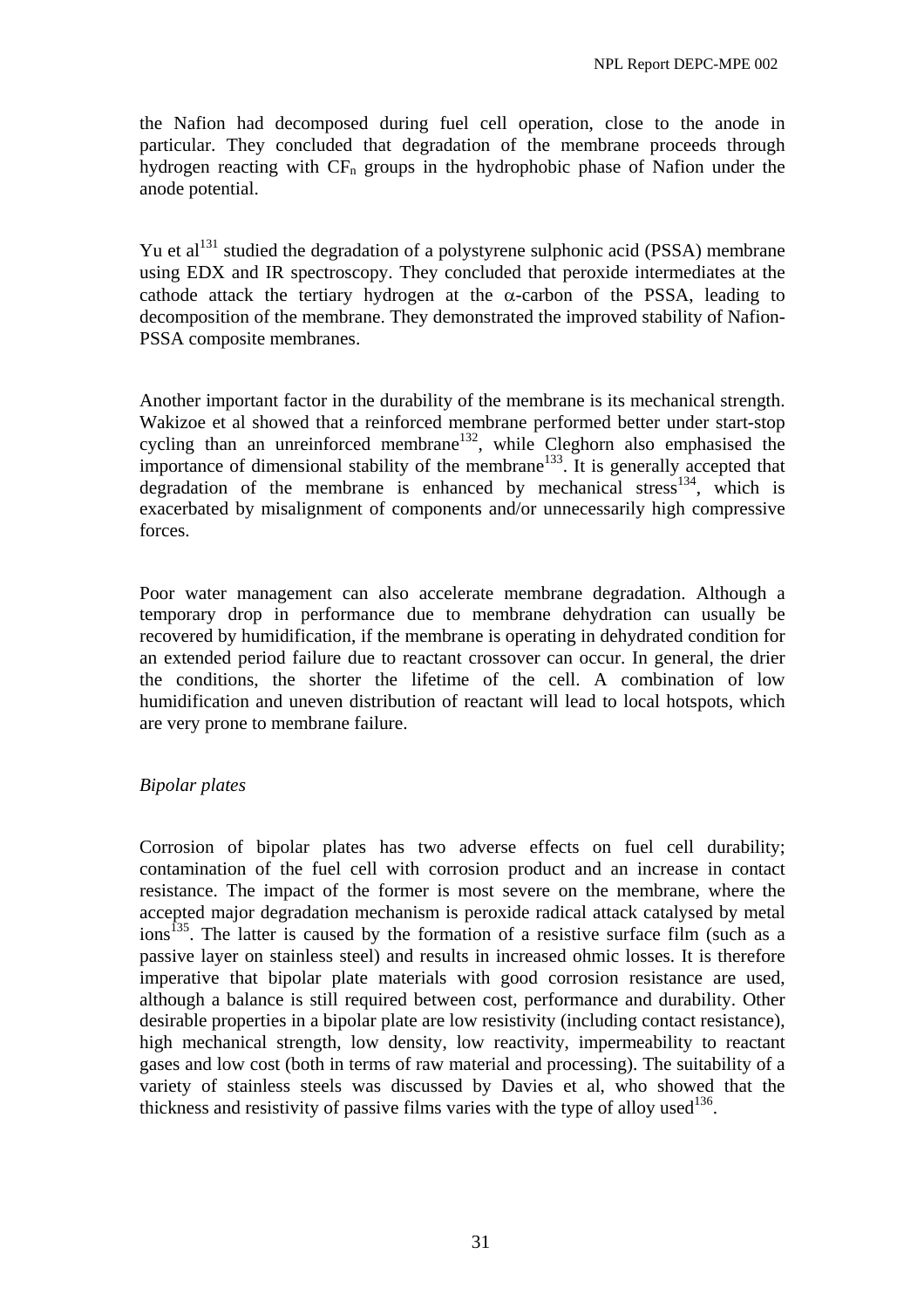Another common problem is fracture or deformation of bipolar plates under the compressive forces used to endure adequate sealing and good electrical contact. Thermal cycling may reduce the mechanical strength of these materials. In general, stainless steel performs better than graphitic materials in this regard, although composite materials are still under development.

#### *Gaskets*

Schulze et al highlighted the problem of degradation of sealing materials during fuel cell operation<sup>137</sup>. Typical gasket materials are fluorine caoutchouc, EPDM and silicone. Poor sealing results in fuel losses and a reduced voltage due to a mixed potential at the electrodes. Using XPS, the authors found traces of silicone in the anode and electrocatalyst layers but not within the membrane. They suggested that the accumulation of silicone in these areas could disturb the wetting character of the electrodes, the water balance of the cell and react with the electrocatalyst at the cathode. Migration of Si into both membrane and electrode was also observed by Ahn et al $^{138}$ .

#### *Models*

Very little modelling of PEMFC degradation has been carried out to date. One of the few papers on the subject was recently published by Kulikovsky et  $al^{139}$ , who demonstrated that cell voltage decay could be represented by a degradation wave propagating along the cathode channel towards the outlet. The model assumes that local degradation is initiated above a certain threshold current density, after which the local current is interrupted. This forces the current density in adjacent areas to increase, leading to a degradation wave front, behind which the performance is zero and ahead of which the mean current density is increasing with time to support the constant total current. No attempt was made to model the actual physical mechanism of degradation.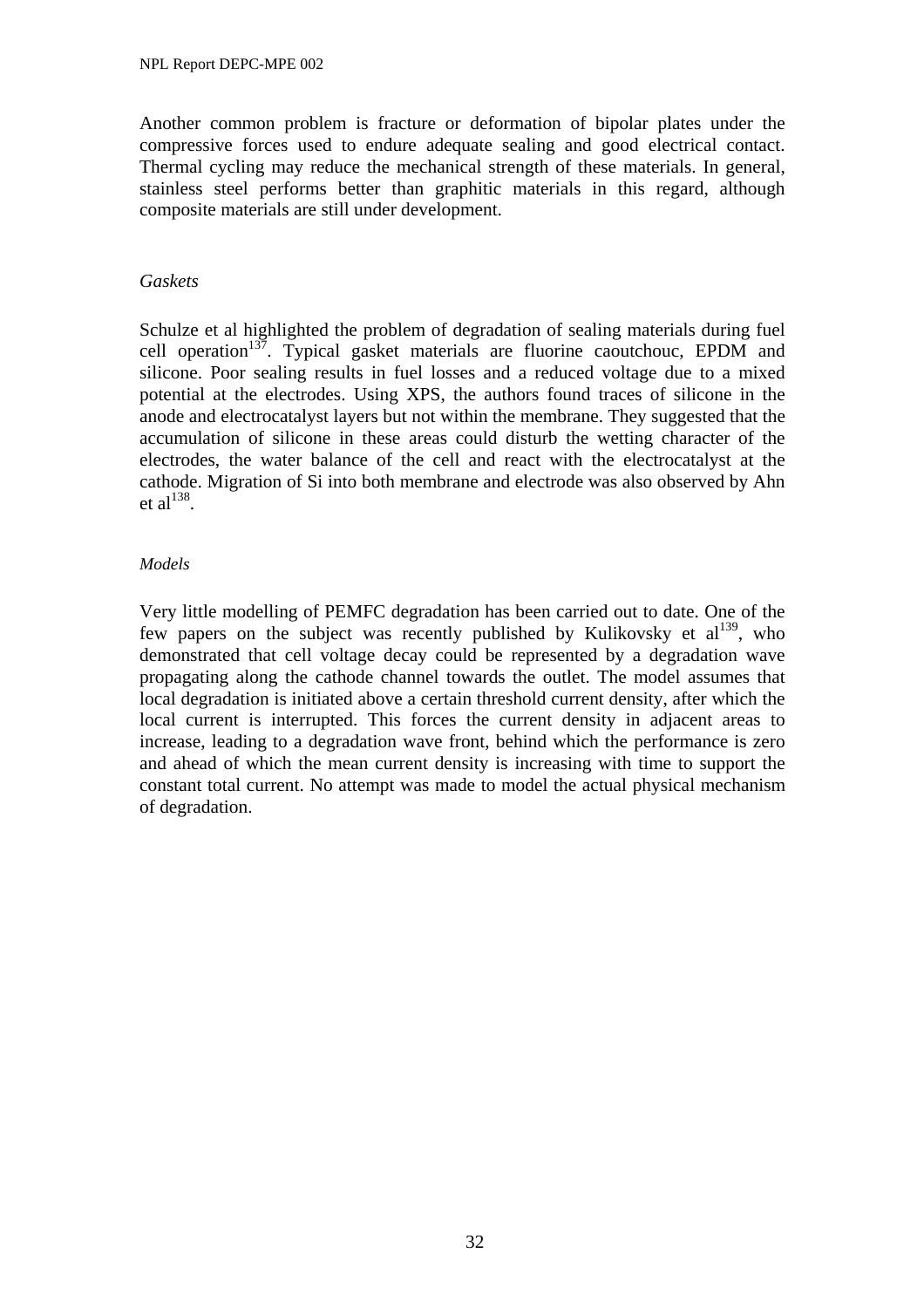

Fig. 13: Simulation of cell ageing using the model of Fowler et al<sup>140</sup>.

Fowler et al modified their performance model<sup>141</sup> to include semi-empirical timedependent parameters to account for ageing of the cell<sup>142</sup>. Three terms are added. The first term accounts for the deterioration in membrane conductivity, the second term represents the decay of electrocatalyst activity with time and the third term deals with the decrease in the rate of mass transport within the MEA. The model is capable of predicting changes in experimental polarisation curves with time due to these degradation processes, as illustrated in Fig. 13.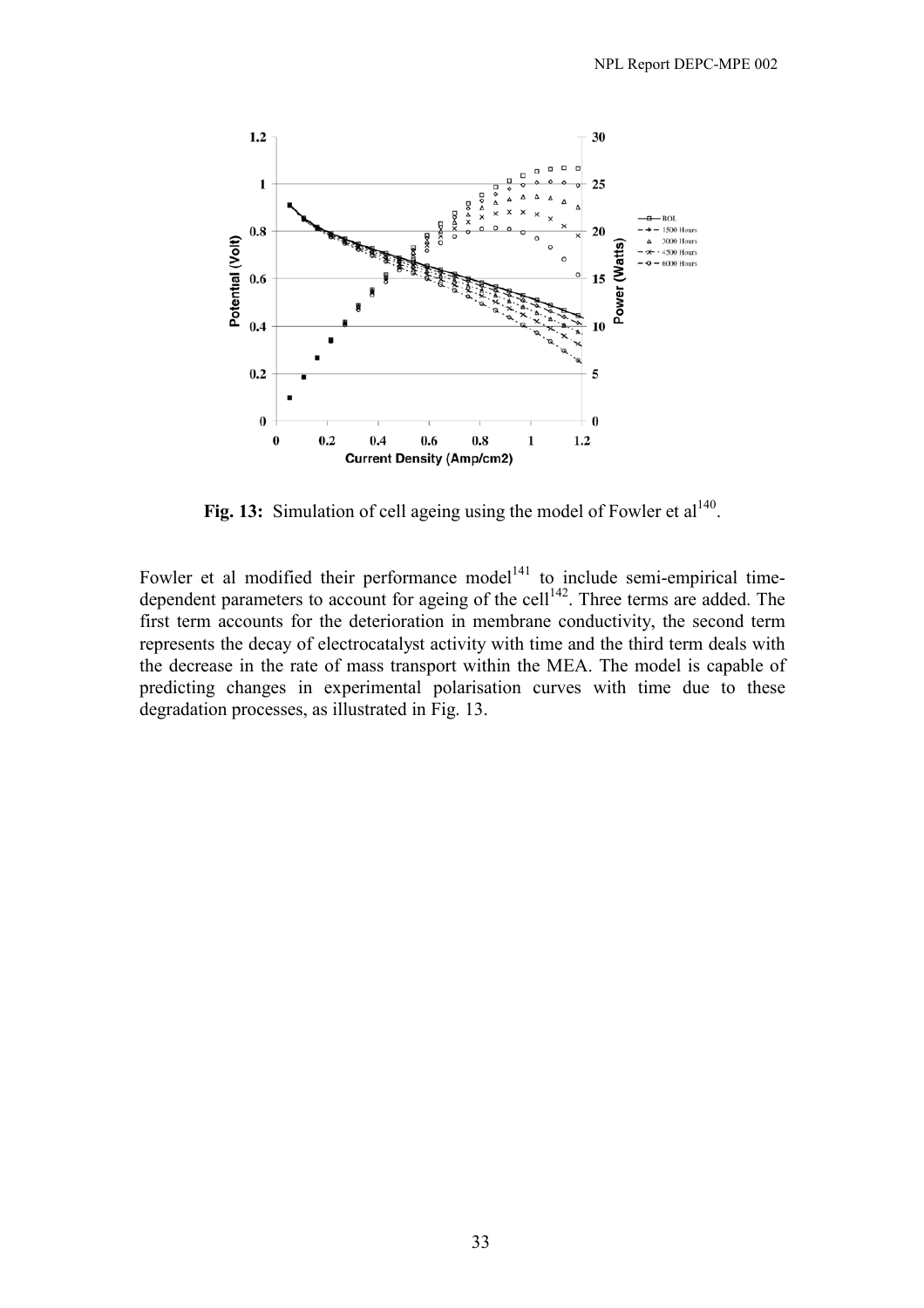# **4 KEY ISSUES**

As commercialisation of fuel cell technology moves closer to reality, robust test techniques and protocols will be required to ensure durability and reliability of performance under service conditions. At present PEM fuel cells have been demonstrated to provide stable performance under steady load for lifetimes of tens of thousands of hours, but their performance under more representative service conditions, i.e. stop/start cycling, thermal cycling, variable load and abusive handling, does not satisfy acceptable long term performance criteria. Improvements in existing test techniques and development of novel measurement techniques are required to improve understanding of degradation processes, inform designers and users about best practice and provide diagnostic tools for failure analysis. The industry would then be in a better position to give clear specifications to a supply chain that currently does not fully exist.

The development of reliable in-situ techniques for monitoring variables such as temperature, humidity, water handling and concentration of contaminants would provide important feedback to stack and component manufacturers. More detailed information on the spatial distribution of these parameters would allow designers to optimise material properties and stack design to prolong fuel cell life without compromising performance. A major industry requirement is the development of rapid diagnostic tests capable of isolating potential problems as early as possible in the product cycle. From a technical perspective, the following developments are required:

- Local temperature/humidity mapping
- Modelling/measurement of two phase flow
- Development of in-situ reference electrode
- In-situ evaluation of membrane degradation
- Corrosion testing of fuel cell components
- Characterisation of catalyst layer processes on nanoscale
- Impedance spectroscopy as a reliable diagnostic tool
- In-situ contaminant monitoring in reactant gases
- Ex-situ MEA quality control test
- Accelerated ageing tests

In-situ temperature mapping offers a potentially viable method for testing of the system whilst detecting hotspots, which are often a significant limiting factor in the lifetime of the membrane. The measurement of humidity and temperature on a local scale could be carried out using microprobes, such as very fine thermocouples, thermometers or optical fibres. Mapping of the spatial distribution of temperature and humidity would allow fuel cell designers to tailor the water handling properties of the fuel cell materials to trap/move water in particular locations as required. In-situ monitoring of contaminants in both hydrogen and air feeds would be beneficial, since the purity of incoming gas is critical to fuel cell performance. A highly instrumented cell would be required. Alternatively, a standard three electrode cell could be used, with the contaminants being introduced into the liquid phase. Techniques for the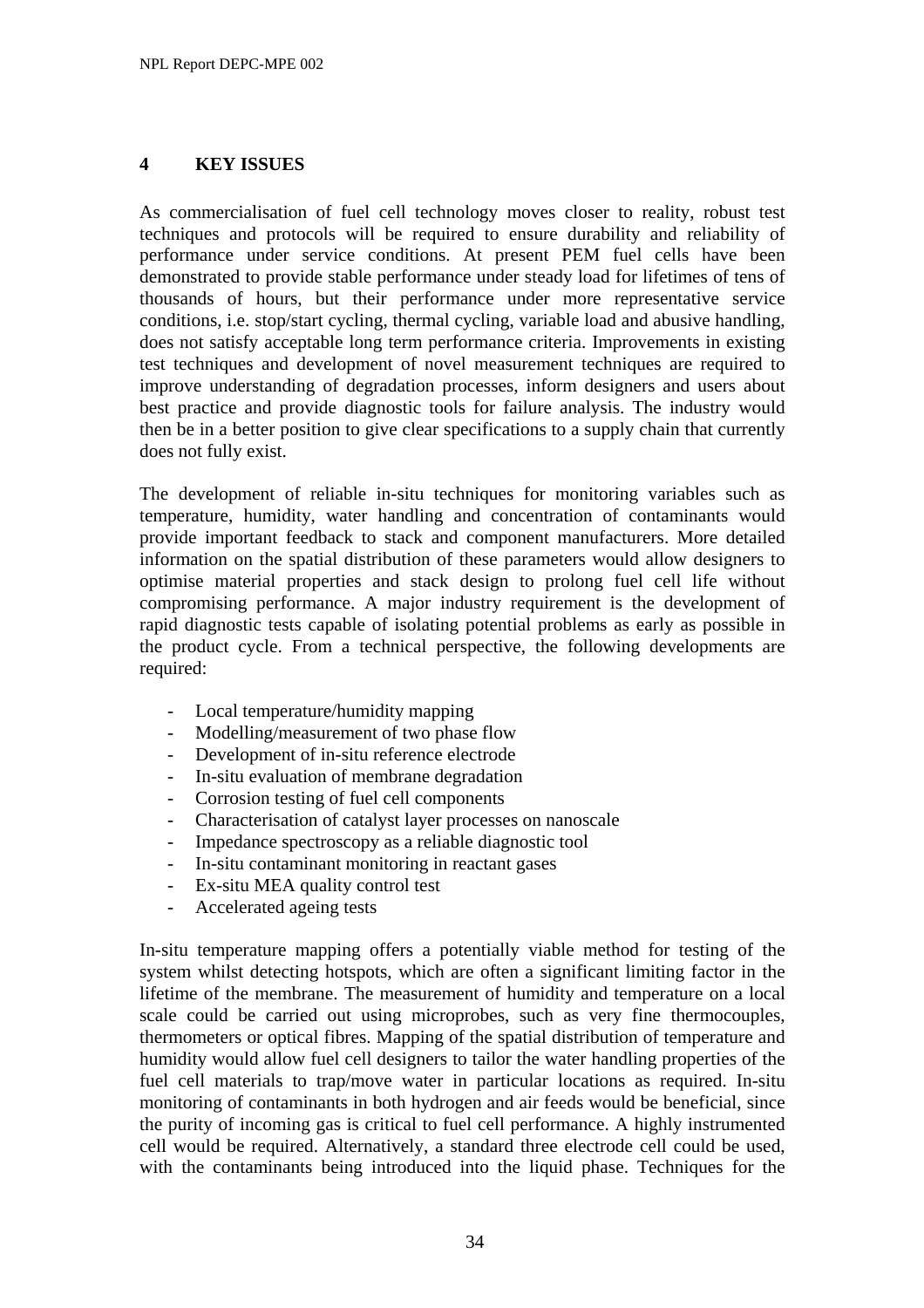analysis of trace elements could be applied to this type of testing. An in-situ peroxide or fluoride sensor could be developed to monitor degradation of the membrane. The development of a rapid quality control test would obviate the need to test every MEA in a stack. The establishment of a reliable reference electrode for PEM fuel cells is a key goal, particularly in systems fed on reformate, where the polarisation of each electrode is comparable. The development of a reference electrode that could measure the polarisation of both anode and cathode would open up the characterisation of the fuel cell using a whole range of electrochemical techniques.

A fundamental requirement is the development of tools to understand and improve the action of electrocatalysts at the atomic scale, using modelling and validation of models through novel measurement techniques. It may be that characterisation of water on the nanoscale could be an intermediate step in the characterisation of catalyst activity. Fuel cell developers need to know which parts of the catalyst layer are most electrochemically active in order to maximise the density of active sites within the layer. Heterogeneity within active layers on the nanoscale is an important processing issue. Modelling of two phase flow where the water and gas are moving in opposite directions is particularly challenging. There is a need to extract the effect of processing method on catalyst activity, since nominally similar catalysts may show quite differing performance when tested. Techniques to map the performance of individual catalyst particles would be useful in this context. Microcapillary techniques are a possibility, but the resolution would probably not be adequate. Another option would be to map the active sites by replacing the hydrogen with tritium.

Improved understanding of degradation mechanisms is critical to the development of more efficient and reliable fuel cells. A useful experimental approach here would be to test fuel cells under conditions designed to accelerate one particular mode of degradation and to look for correlation between material properties and cell performance over time. Such an approach should be adopted in the testing stage of this project. Given the three year timescale of the project and the fact that the test rig can accommodate only one MEA for test times of order 1000 h, it is necessary to design a test schedule that maximises the information obtainable from a small matrix of test conditions.

Two sets of test conditions are proposed for the study of PEMFC degradation in this project:

- 1. Harsh: non-humidified cell.
- 2. Mild: fully-humidified cell.

In-situ and post-mortem tests would correlate the effects of the harsh test on the fuel cell materials and components, using the mild test as a benchmark. The use of reformate is probably not feasible given the timescale and issues with polarisation of the anode. A second variable would be the mode of operation, i.e. steady load vs stop/start. In Japan two cycles per day is the norm, with short on-load times. This would give a 2 x 2 matrix of test conditions, as shown in Table 4. The use of uninterrupted power supply (UPS) is necessary for such long term tests and any required shutdown should be carried out under controlled conditions to avoid damage to the cell at this point.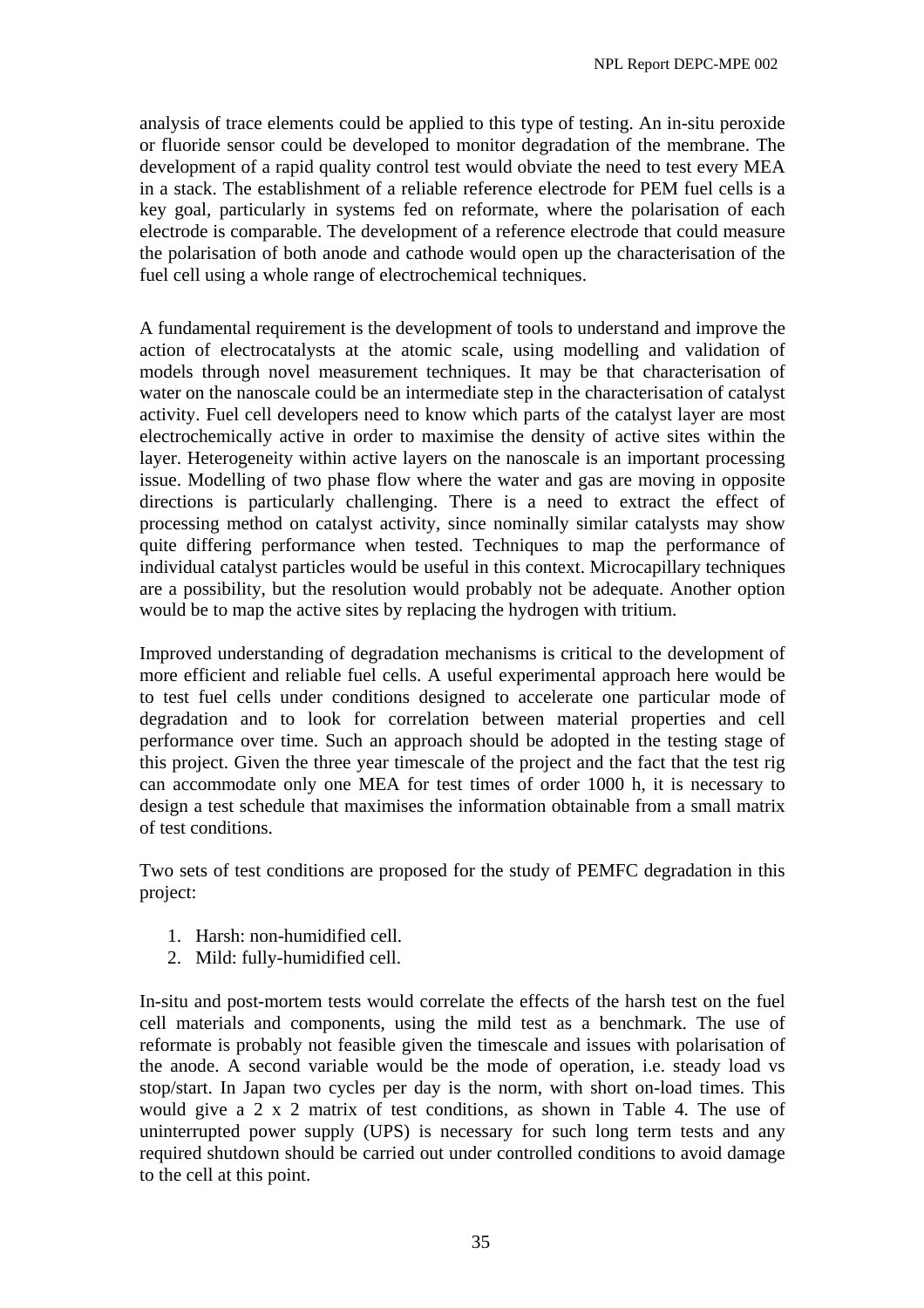|                   | Steady load   Stop/start |  |
|-------------------|--------------------------|--|
| <b>Humidified</b> |                          |  |
| Drv               |                          |  |

|  | <b>Table 4:</b> Proposed testing matrix. |
|--|------------------------------------------|
|--|------------------------------------------|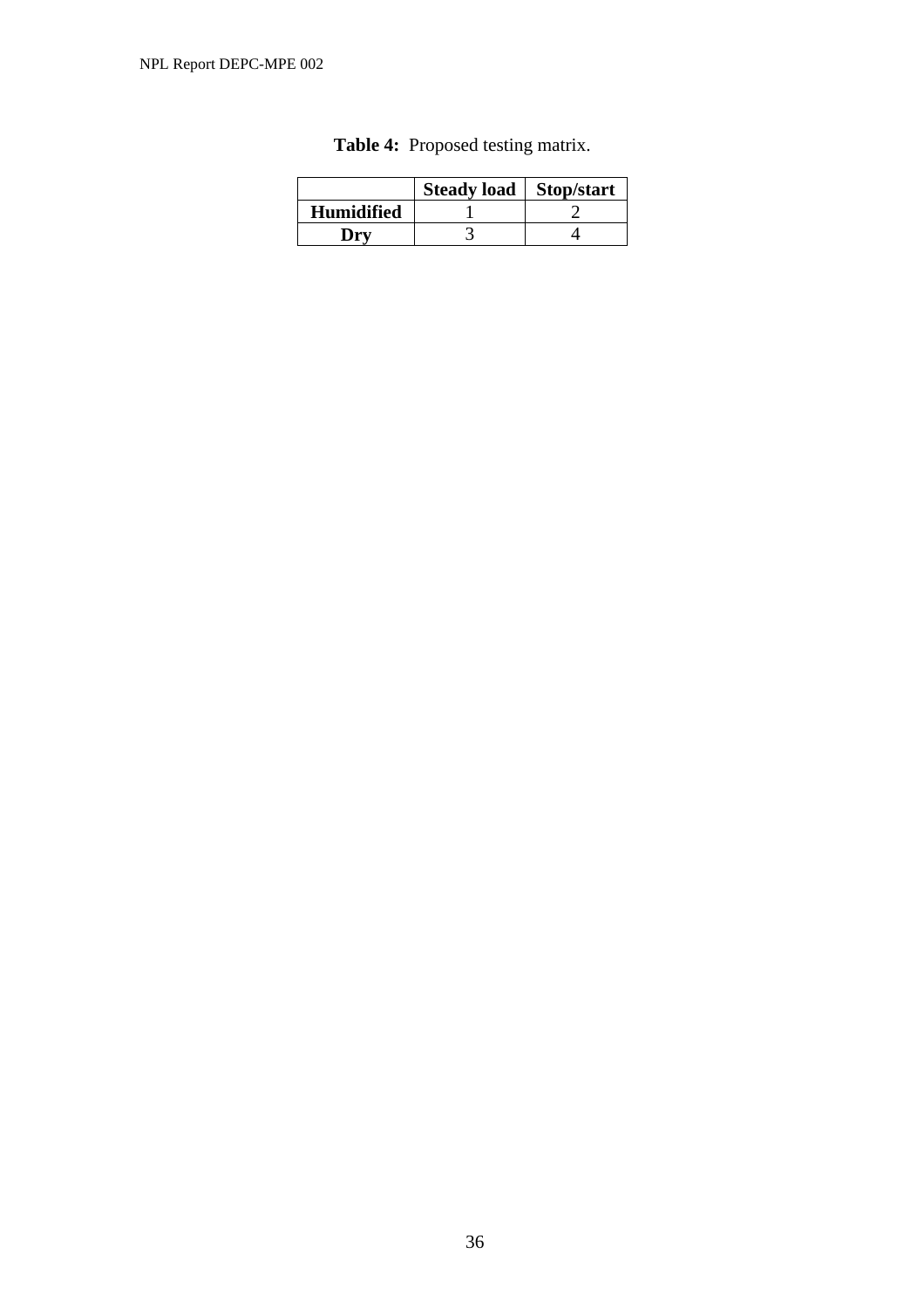#### **5 SUMMARY**

PEM fuel cell performance may be characterised using a combination of electrochemical techniques, structural characterisation and chemical analysis. A variety of different models have been developed to describe the performance of such cells as a function of their fabrication method and operating conditions. Long term performance and durability of PEM fuel cells are of increasing importance as commercialisation of the technology gathers pace. While performance at beginning of life is relatively well characterised, very little systematic work on PEMFC durability has been reported to date in the literature. There is a need to apply the full range of diagnostic techniques, including modelling, to the study of PEMFC degradation in order to better inform designers and manufacturers of fuel cells and to guide best practice during fuel cell operation.

# **ACKNOWLEDGEMENTS**

This work was conducted as part of the Materials Performance programme, a joint venture between the United Kingdom Department of Trade and Industry and an Industrial Advisory Group comprising C Tech Innovation, Fuel Cell Control, Ineos Chlor, Intelligent Energy, Johnson Matthey and Morgan Fuel Cell.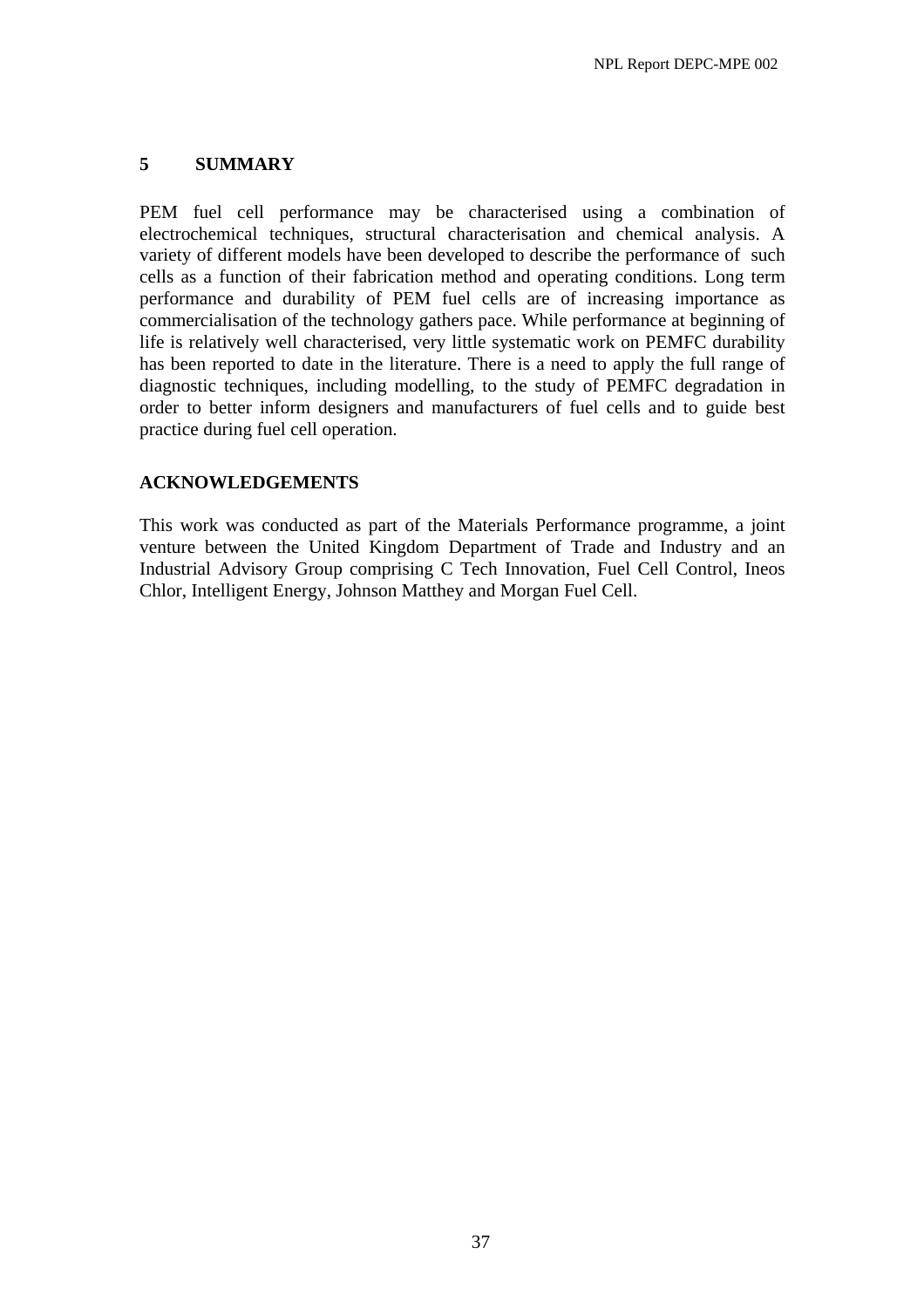# **REFERENCES**

- <sup>1</sup> Reprinted with permission from D.M. Bernardi, M.W. Verbrugge, Proc. of the Symposium on Modeling of Batteries and Fuel Cells, 1991, Phoenix, U.S.A., p.240. Copyright 1991, The Electrochemical Society.
- 2 S.K.A. Wasmus, J. Electroanal. Chem., **461**, 14 (1999).
- 3 V. Mehta, J.S. Cooper, J. Power Sources, **114**, 32 (2003).
- 4 Y.G. Chun, C.S. Kim, D.H. Peck, D.R. Shin, J. Power Sources, **71**, 174 (1998).
- 5 A. Fischer, J. Jindra, H. Wendt, J. Applied Electrochem., **28**, 277 (1998).
- 6 M.S. Wilson, S. Gottesfeld, J. Electrochem. Soc., **139**, L28 (1992).
- 7 M.S. Wilson, S. Gottesfeld, J. Applied Electrochem., **22**, 1 (1992).
- 8 M. Uchida, Y. Aoyama, N. Eda, A. Ohta, J. Electrochem. Soc., **142**, 4143 (1995).
- 9 N. Jia, R.B. Martin, Z. Qi, M.C. Lefebvre, P.G. Pickup, Electrochim. Acta, **43**, 3665  $(2001).$
- 10 E. Passalacqua, F. Lufrano, G. Squadrito, A. Patti, L. Giorgi, Electrochim. Acta, **46**, 799 (2001).
- 11 V.A. Paganin, E.A. Ticianelli, E.R. Gonzalez, J. Appl. Electrochem., **26**, 297 (1996).
- $12$  D.H. Peck, Y.G. Chun, C.S. Kim, D.H. Jun, D.R. Shin, J. New Mat. Electrochem. Systems, **2**, 121 (1999).
- 13 J.M. Song, S.Y. Cha, W.M. Lee, J. Power Sources, **94**, 78 (2001).
- <sup>14</sup> S.J. Lee, S. Mukerjee, J. McBreen, Y.W. Rho, Y.T. Kho, T.H. Lee, Electrochim. Acta, **42**, 3693 (1998).
- <sup>15</sup> A. Fischer, H. Wendt, Proc. Fuel Cell Seminar 1996, Orlando, U.S.A., p. 579.
- <sup>16</sup> S.F. Simpson, C.E. Salinas, A.J. Cisar, O.J. Murphy, Proceedings of the First International Symposium on Proton Conducting Membrane Fuel Cells, 1995, Chicago, U.S.A., p.182.
- 17 P.-W. Li, T. Zhang, Q.-M Wang, L. Schaefer, M.K. Chyu, J. Power Sources, **114**, 63 (2003).
- <sup>18</sup> P. Adcock, P. Mitchell, J. Moore, Proc. Fuel Cell Seminar 1996, San Diego, U.S.A., p. 30.
- <sup>19</sup> S.J.C. Cleghorn, C.R. Derouin, M.S. Wilson, S. Gottesfeld, J. Appl. Electrochem., **28**, 663 (1998).
- 20 M. Noponen, J. Ihonen, A. Lundblad, G. Lindbergh, J. Appl. Electrochem., **34**, 255  $(2004)$ .
- $21$  Reprinted from M. Noponen, J. Ihonen, A. Lundblad, G. Lindbergh, J. Appl. Electrochem., **34**, 255 (2004) with the permission of Kluwer.
- 22 M.M. Mench, C.Y. Wang, J. Electrochem. Soc., **150**, A79 (2003).
- 23 A. Hakenjos, H. Muenter, U. Wittstadt, C. Hebling, J. Power Sources, **131**, 213 (2004).
- 24 A.B. Geiger, R. Eckl, A. Wokaun, G.G. Scherer, J. Electrochem. Soc., **151**, A394 (2004).
- 25 C. Wieser, A. Helmbold, E. Gulzow, J. Appl. Electrochem., **30**, 803 (2000).
- 26 J.R. Claycomb, A. Brazdeikis, M. Le, R.A. Yarbrough, G. Gogoshin, J.H. Miller, IEEE Trans. Appl. Supercond., **13**, 211 (2003).
- <sup>27</sup> Reprinted with permission from D.A. Stevens, J.R. Dahn, J. Electrochem. Soc., **150**, A770 (2003). Copyright 2003, The Electrochemical Society.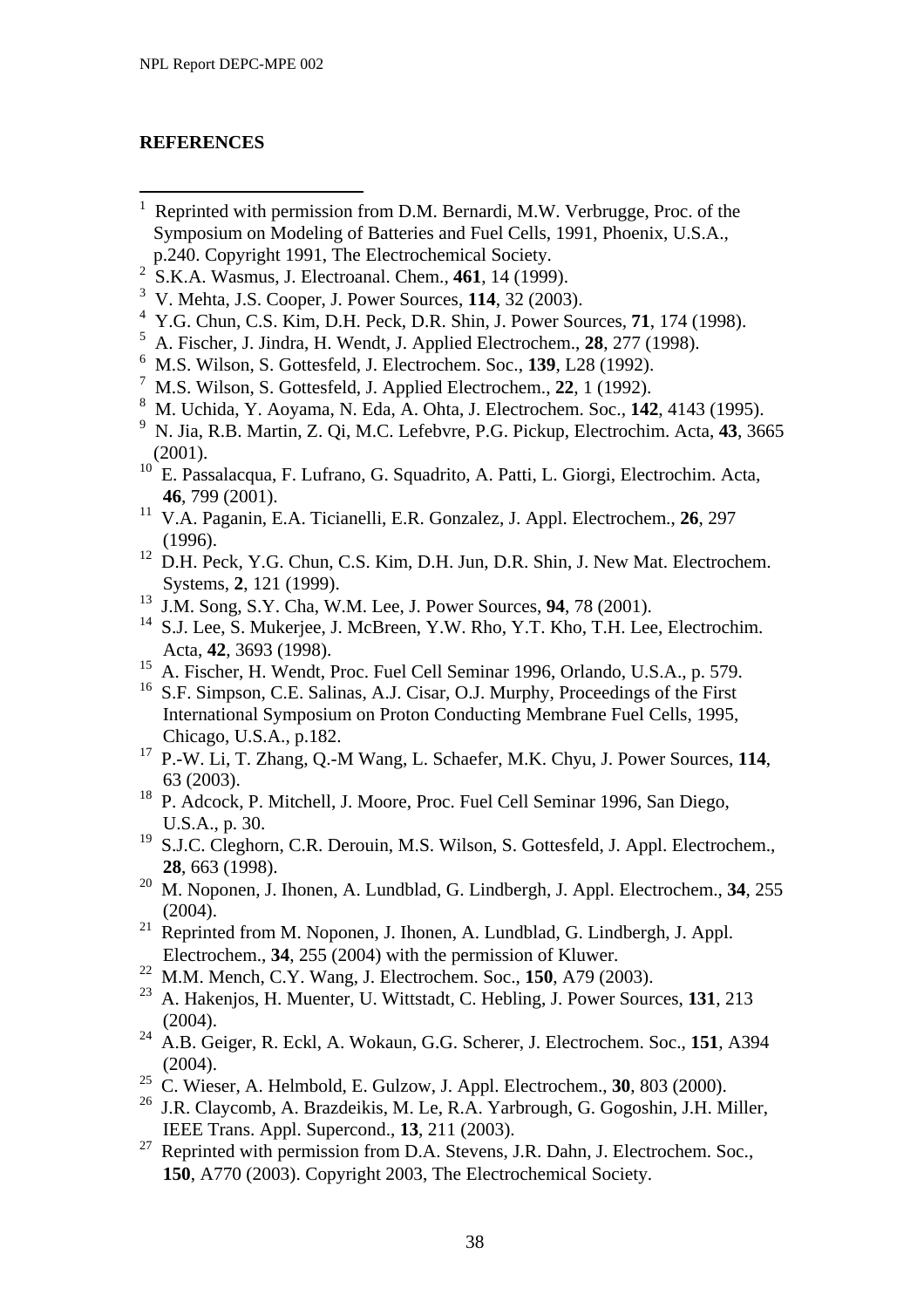- <sup>28</sup> T. Biegler, D.A.J. Rand, R. Woods, J. Electroanal. Chem., **29**, 269 (1971).
- <sup>29</sup> A. Essalik, K. Amouzegar, O. Savadogo, J. Appl. Electrochem., **25**, 404 (1995).
- 30 A. Parthasarathay, S. Srinivasan, A.J. Appleby, C.R. Martin, J. Electroanal. Chem., **339**, 101 (1992).
- 31 H. Gasteiger, N. Markovic, P.N. Ross, J. Phys. Chem., **99**, 8290 (1995).
- <sup>32</sup> D.A. Stevens, J.R. Dahn, J. Electrochem. Soc., **150**, A770 (2003).
- 33 F. Gloaguen, F. Andolfatto, R. Durand, P. Ozil, J. Appl. Electrochem., 24, 863  $(1994)$ .<br> $34 \, A \, Part$
- 34 A. Parthasarathay, C.R. Martin, S. Srinivasan, J. Electrochem. Soc., **138**, 916  $(1991).$ <br> $35 E \text{ Like}$
- 35 F. Uribe, T.E. Springer, S. Gottesfeld, J. Electrochem. Soc., **139**, 765 (1992).
- 36 R. O'Hayre, F.B. Prinz, J. Electrochem. Soc., **151**, A756 (2004).
- <sup>37</sup> R.L. Borup, N.E. Vanderborgh, Mat. Res. Soc. Symp. Proc., **393**, 151 (1995).<br><sup>38</sup> M. L. S. Lue G. Zong, J. Shan, H. Lin G. Gao, Corros, Soi. 46, 1360 (2004).
- 38 M. Li, S. Luo, C. Zeng, J. Shen, H. Lin, C. Cao, Corros. Sci., **46**, 1369 (2004).
- 39 W.J. Wruck, R.M. Machado, T.W. Chapman, J. Electrochem. Soc., **134**, 539 (1987).
- 40 F.N. Buchi, A. Marek, G.G. Scherer, J. Electrochem. Soc., **142**, 1895 (1995).
- 41 Reprinted from T. Mennola, M. Mikkola, M. Noponen, T. Hottinen, P. Lund, J. Power Sources, **112**, 261 (2002) with permission from Elsevier.
- <sup>42</sup> G.G. Scherer, A. Marek, Res. Report CRB 87-41 C, Brown Boveri Research Center, Switzerland (1987).
- 43 T. Mennola, M. Mikkola, M. Noponen, T. Hottinen, P. Lund, J. Power Sources, **112**, 261 (2002).
- 44 F. Jaouen, G. Lindbergh, J. Electrochem. Soc., **150**, A1711 (2003).
- 45 F. Jaouen, G. Lindbergh, J. Electrochem. Soc., **150**, A1699 (2003).
- 46 Reprinted from T. Mennola, M. Mikkola, M. Noponen, T. Hottinen, P. Lund, J. Power Sources, **112**, 261 (2002) with permission from Elsevier.
- 47 T. Abe, H. Shima, K. Watanabe, Y. Ito, J. Electrochem. Soc., **151**, A101 (2004).
- <sup>48</sup> Reprinted with permission from F. Jaouen, G. Lindbergh, J. Electrochem. Soc., **150**, A1711 (2003). Copyright 2003, The Electrochemical Society.
- 49 Reprinted from P. Kurzweil, H.-J. Fischle, J. Power Sources, **127**, 331 (2004) with permission from Elsevier.
- 50 T.E. Springer, T.A. Zawodzinski, M.S. Wilson, S. Gottesfeld, Proc. First International Symposium on Proton Conducting Membrane Fuel Cells, Chicago, U.S.A., p.137.
- 51 M.C. Lefebvre, R.B. Martin, P.G. Pickup, Electrochem. Solid State Lett., **2**, 259 (1999).
- 52 C.A. Schiller, F. Richter, E. Gulzow, N. Wagner, Phys. Chem. Chem. Phys., **3**, 374 (2001).
- 53 M. Ciureanu, H. Wang, J. Electrochem. Soc., **146**, 4031 (1999).
- <sup>54</sup> N. Wagner, E. Gulzow, J. Power Sources, 127, 341 (2004).<br><sup>55</sup> B. Andreaus, A. J. McEvov, G.G. Scherer, Electrochim, Act
- 55 B. Andreaus, A.J. McEvoy, G.G. Scherer, Electrochim. Acta, **47**, 2223 (2002).
- 56 T. Romero-Castanon, L.G. Arriaga, U. Cano-Castillo, J. Power Sources, 118, 179 (2003).
- 57 L.J. van der Pauw, Philips Res. Repts., **13**, 1 (1958).
- 58 M. Fowler, J.C. Amphlett, R.F. Mann, B.A. Peppley, P.R. Roberge, J. New Mat. Electrochem. Systems, **5**, 255 (2002).<br><sup>59</sup> S H Kwek D H Book Y G Chun C
- S.H. Kwak, D.H. Peck, Y.G. Chun, C.S. Kim, K.H. Yun, J. New Mat.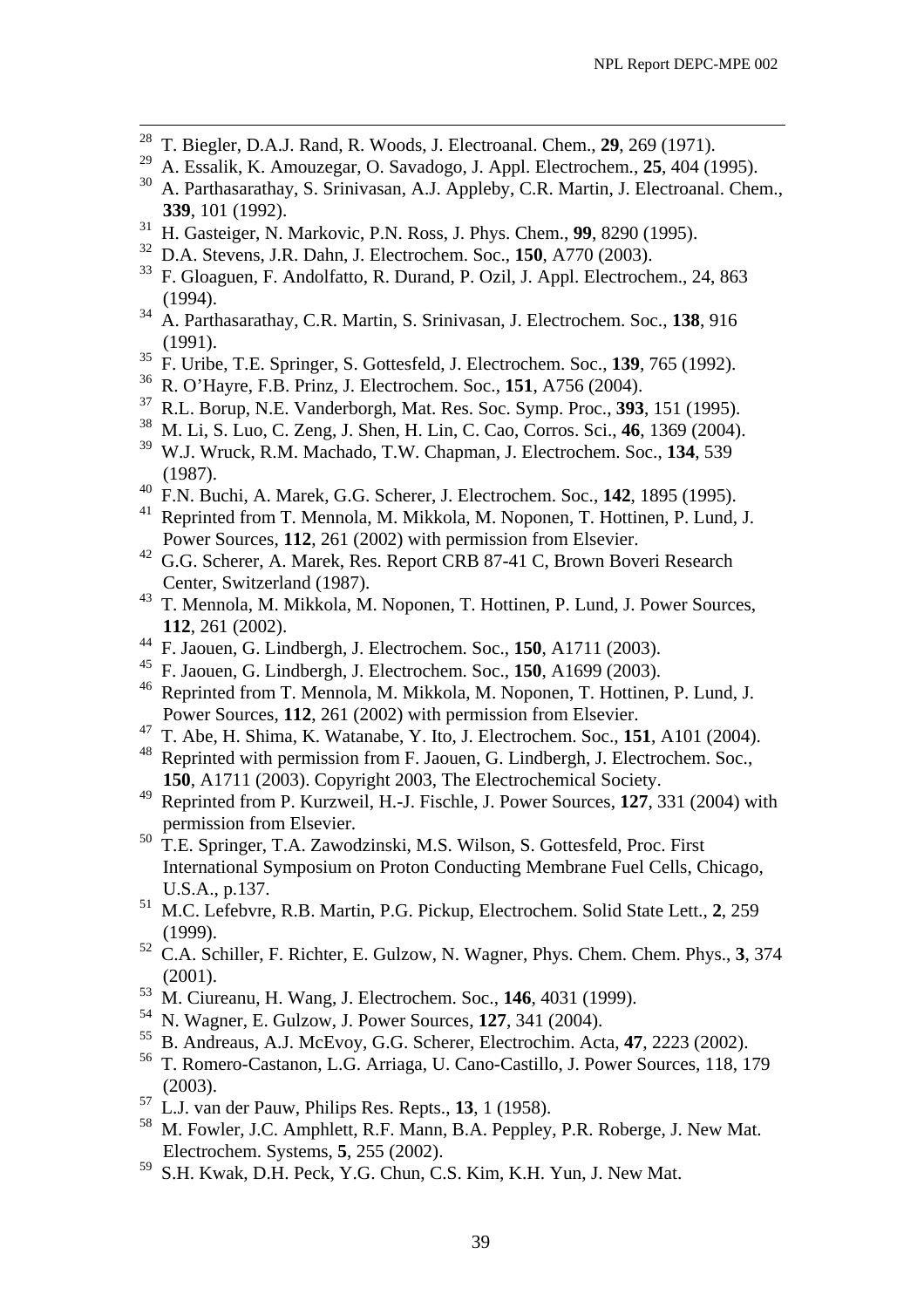1

Electrochem. Systems, **4**, 25 (2001).

- <sup>60</sup> A. Lundblad, J. New Mat. Electrochem. Systems, **7**, 21-28 (2004).
- Reprinted with permission from H. Kim, B. Popov, Electrochem. Solid State Lett., **7**, A71 (2004). Copyright 2004, The Electrochemical Society.
- 62 Reprinted from J.H. Tian, F.B. Wang, Z.Q. Shan, R.J. Wang, J.Y. Zhang, J. Appl. Electrochem., **34**, 461, 2004 with permission from Kluwer.
- 63 A. Fischer, J. Jindra, H. Wendt, J. Applied Electrochem., **28**, 277 (1998).
- 64 P.A. Webb, C. Orr, Analytical Methods in Fine Particle Technology, Micrometrics Instrument Corporation, p. 155, 1997.
- <sup>65</sup> M. Watanabe, M. Tomikawa, S. Motoo, J. Electroanal. Chem., **195**, 81 (1985).
- 66 M. Uchida, Y. Aoyama, N. Eda, A. Ohta, J. Electrochem. Soc., **142**, 4143 (1995).
- 67 M. Uchida, Y. Fukuoka, Y. Sugawara, N. Eda, A. Ohta, Proc. Fuel Cell Seminar 1996, Orlando, U.S.A., p. 612.
- <sup>68</sup> A. Lundblad, J. New Mat. Electrochem. Systems, 7, 21-28 (2004).
- $^{69}$  S. Gamburzev, A.J. Appleby, J. Power Sources, 107, 5 (2002).<br><sup>70</sup> Poprinted from B. Godo E. Jaquan, G. Lindborgh, A. Lundblac
- Reprinted from P. Gode, F. Jaouen, G. Lindbergh, A. Lundblad, G. Sundholm, Electrochim. Acta, **48**, 4175 (2003) with permission from Elsevier.
- 71 P. Gode, F. Jaouen, G. Lindbergh, A. Lundblad, G. Sundholm, Electrochim. Acta, **48**, 4175 (2003).
- <sup>72</sup> F. Jaouen, G. Lindbergh, G. Sundholm, J. Electrochem. Soc., **149**, A437 (2002).
- 73 M. Prasanna, H.Y. Ha, E.A. Cho, S.-A. Hong, I.-H. Oh, J. Power Sources, 131, 147 (2004).
- <sup>74</sup> H.-S. Chu, C. Yeh, F. Chen, J. Power Sources, 123, 1 (2003).<br><sup>75</sup> M. Schulze, N. Wagner, G. Steinbilber, E. Gulzow, M. Wohr.
- M. Schulze, N. Wagner, G. Steinhilber, E. Gulzow, M. Wohr, K. Bolwin, Proc. Fuel Cell Seminar 1996, Orlando, U.S.A., p. 663.
- 76 J. Kim, S.-M. Lee, S. Srinivasan, J. Electrochem. Soc., **142**, 2670 (1995).
- <sup>77</sup> J.C. Amphlett, R.M. Baumert, R.F. Mann, B.A. Peppley, P.R. Roberge, Proc.  $28<sup>th</sup>$  Intersociety Energy Conversion Engineering Conference, Washington D.C., U.S.A., 1993, p. 1215.
- 78 L. Pisani, G. Murgia, M. Valentini, B. D'Aguanno, J. Power Sources, **108**, 192 (2002).
- 79 W.-Y. Lee, G.-G. Park, T.-H. Yang, Y.-G. Yoon, C.-S. Kim, Int. J. Hydrogen Energy, **29**, 961 (2004).
- <sup>80</sup> T.E. Springer, M.S. Wilson, S. Gottesfeld, J. Electrochem. Soc., **140**, 3513 (1993).
- D.M. Bernardi, M.W. Verbrugge, Proc. of the Symposium on Modeling of Batteries and Fuel Cells, 1991, Phoenix, U.S.A., p.240.
- <sup>82</sup> Reprinted with permission from D.M. Bernardi, M.W. Verbrugge, Proc. of the Symposium on Modeling of Batteries and Fuel Cells, 1991, Phoenix, U.S.A., p.240. Copyright 1991, The Electrochemical Society.
- 83 M.L. Perry, J. Newman, E.J. Cairns, J. Electrochem. Soc., **145**, 5 (1998).
- 84 F. Gloaguen, P. Convert, S. Gamburzev, O.A. Velev, S. Srinivasan, Electrochim. Acta, **43**, 3767 (1998).
- 85 L. Pisani, G. Murgia, M. Valentini, B. D'Aguanno, J. Electrochem. Soc., **149**, A898 (2002).
- $\frac{86}{5}$  L. You, H. Liu, Int. J. Heat and Mass Transfer, **45**, 2277 (2002).
- 87 P. Berg, K. Promislow, J. St. Pierre, J. Stumper, B. Wetton, J. Electrochem. Soc., **151**, A341 (2004).
- 88 P.-W. Li, L. Schaefer, Q.-M. Wang, T. Zhang, M.K. Chyu, J. Power Sources, **115**,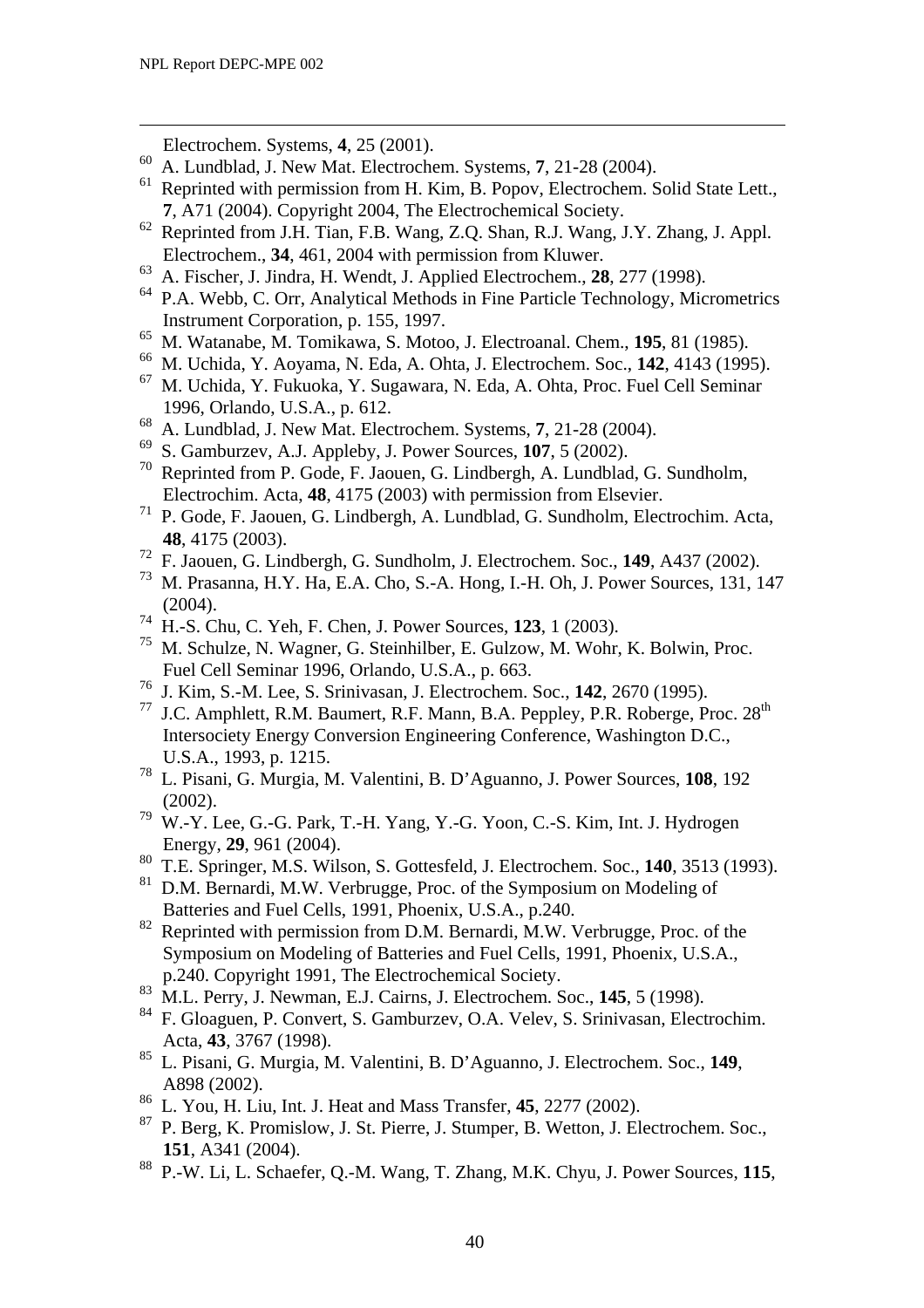90 (2003).

1

- 89 S. Mazumder, J.V. Cole, J. Electrochem. Soc., **150**, A1503 (2003).
- 90 S. Um, C.Y. Wang, J. Power Sources, **125**, 40 (2004).
- 91 S. Gottesfeld, T.A. Zawodzinski, Polymer electrolyte fuel cells, in: R.C. Alkire, H. Gerischer, D.M. Kolb, C.W. Tobias (Eds.), Advances in Electrochemical Science and Engineering, vol. 5, Wiley-VCH, Weinheim, 1997, p. 195.<br><sup>92</sup> M. Equilar, J.C. Amphlett, B.E. Mann, B.A. Bappley, B.B. Bobs
- M. Fowler, J.C. Amphlett, R.F. Mann, B.A. Peppley, P.R. Roberge, J. New Mat. Electrochem. Systems, **5**, 255 (2002).
- M. Fowler, J.C. Amphlett, R.F. Mann, B.A. Peppley, P.R. Roberge, J. New Mat. Electrochem. Systems, **5**, 255 (2002).
- 94 T. Ralph, Platinum Metal Review, **41**, 102 (1997).
- 95 C. Sishtla, G. Koncar, R. Platon, S. Gamburzev, J. Power Sources, **71**, 249 (1998).
- <sup>96</sup> K. Washington, Proc. Fuel Cell Seminar 2000, Portland, U.S.A., p. 468.
- 97 T. Nakayama, Proc. Fuel Cell Seminar 2000, Portland, U.S.A. p. 468.
- 98 T. Isono, S. Suzuki, M. Kaneko, Y. Akiyama, Y. Miyake, I. Yonezu, J. Power Sources, **86**, 269 (2000).
- 99 H. Maeda, A. Yoshimura, H. Fukumoto, Proc. Fuel Cell Seminar 2000, Portland, U.S.A., p. 379.
- <sup>100</sup> E. Endoh, S. Terazono, H. Widjaja, Abstract 89, The Electrochemical Society Meeting Abstracts, Salt Lake City, U.S.A., 2002.
- 101 S.D. Knights, K.M. Colbow, J. St-Pierre, D.P. Wilkinson, J. Power Sources, **127**,  $127 (2004).$
- X. Cheng, L. Chen, C. Peng, Z. Chen, Y. Zhang, Q. Fan, J. Electrochem. Soc., **151**, A48 (2004).
- 103 J. Scholta, N. Berg, P. Wilde, L. Jorissen, J. Garche, J. Power Sources, **127**, 206  $(2004)$ .
- 104 P. Stonehart, P.A. Zucks, Electrochim. Acta, **17**, 2333 (1972).
- 105 M. Giesen, M. Dietterle, D. Stabel, H. Ibach, D. Kolb, Surf. Sci., **384**,, 168 (1997).
- 106 C. Alonso, R.C. Salvarezza, J.M. Vara, A.J. Arvia, L. Vazquez, A. Bartolome, A.M. Baro, J. Electrochem. Soc., **137**, 2161 (1990).
- M.S. Wilson, F.H. Garzon, K.E. Sickafus, S. Gottesfeld, J. Electrochem. Soc., **140**, 2872 (1993).
- <sup>108</sup> P. Staiti, A.S. Arico, V. Antonucci, S. Hocevar, J. Power Sources, **70**, 91 (1998).
- X. Cheng, L. Chen, C. Peng, Z. Chen, Y. Zhang, Q. Fan, J. Electrochem. Soc., **151**, A48 (2004).
- X. Cheng, L. Chen, C. Peng, Z. Chen, Y. Zhang, O. Fan, J. Electrochem. Soc., **151**, A48 (2004).
- 111 M. Schulze, A. Schneider, E. Gulzow, J. Power Sources, **127**, 213 (2004).
- <sup>112</sup> J. St-Pierre, D.P. Wilkinson, S. Knight, M. Bos, J. New Mat. Electrochem. Systems, **3**, 99 (2000).
- <sup>113</sup> E. Gulzow, H. Sander, N. Wagner, M. Lorenz, A. Schneider, M. Schulze, Proc. Fuel Cell Seminar 2000, Portland, U.S.A., p. 156.
- 114 T.E. Springer, M.S. Wilson, F. Garzon, T.A. Zawodzinski, S. Gottesfeld, Polymer Electrolyte Fuel Cells for Transportation Applications, Los Alamos National Laboratory, Los Alamos, U.S.A., 1993.
- 115 S.D. Knights, K.M. Colbow, J. St-Pierre, D.P. Wilkinson, J. Power Sources, **127**, 127 (2004).
- 116 A. Taniguchi, T. Akita, K. Yasuda, Y. Miyazaki, J. Power Sources, **130**, 42